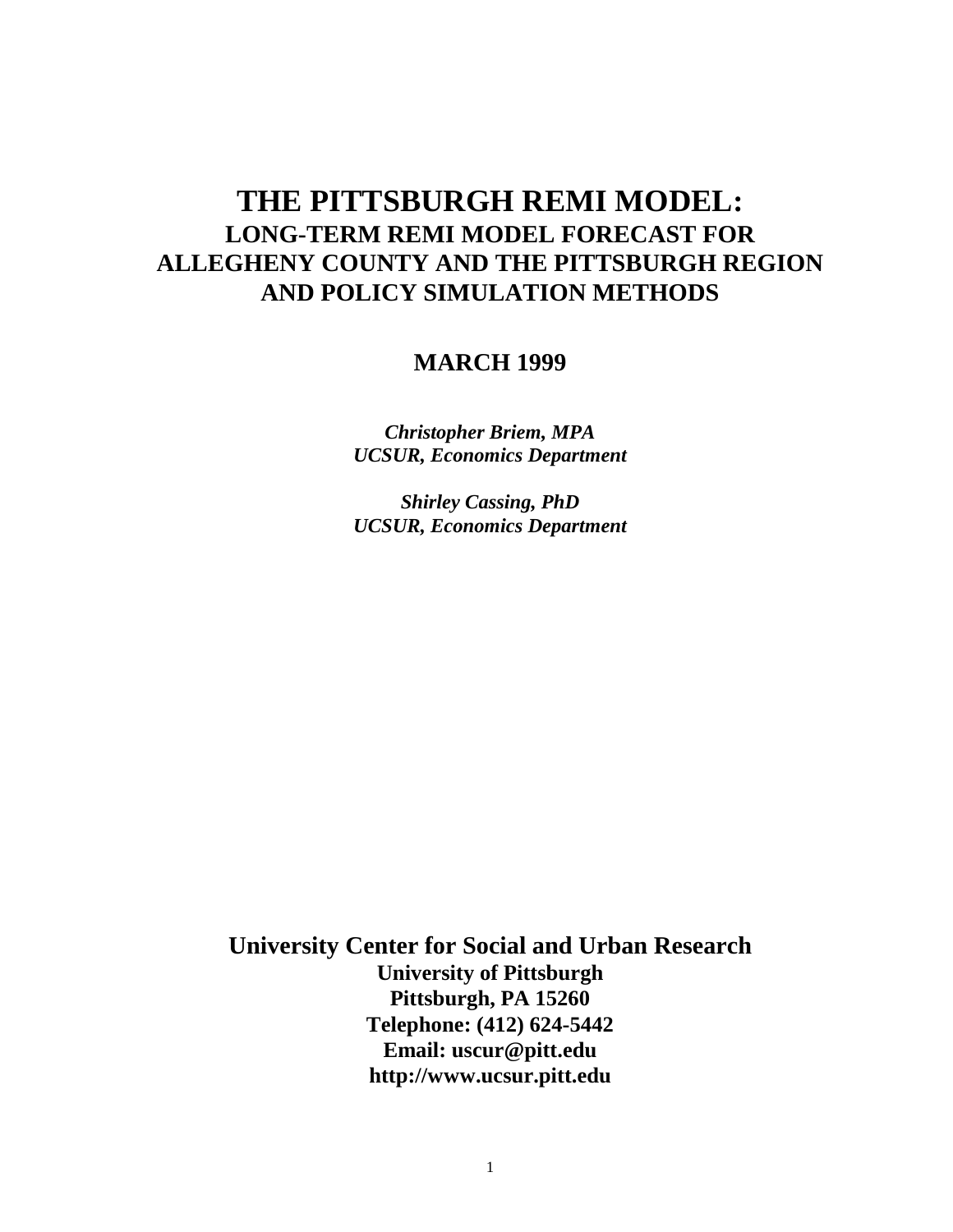#### **EXECUTIVE SUMMARY**

This report provides the current economic and population projections of the University of Pittsburgh's Center for Social and Urban Research (UCSUR) working in conjunction with the Southwest Regional Planning Commission. It also provides a demonstration of some of the strengths and capabilities of the Pittsburgh Regional Economic Modeling, Inc. (REMI) Model from which these projections were made.

#### **REMI LONG-TERM FORECAST AND BEA PROJECTIONS**

This report includes UCSUR's 1998 economic and population projections for the Pittsburgh Region. The purpose of UCSUR's long-term regional forecasts is to establish a general framework, which allows area policymakers to examine and test potential regional policy initiatives.

The Model defines the Pittsburgh Region as the six Southwestern Pennsylvania counties: Allegheny, Armstrong, Beaver, Butler, Washington, and Westmoreland. The Model provides details on two major subdivisions of the Region: Allegheny County and the remaining five suburban counties. The regional forecast is compared to forecasts for the Commonwealth of Pennsylvania and the United States as a whole. The US Bureau of Economic Analysis (BEA) provides forecast data for these two areas.

Between 1998-2008, population in Allegheny County will experience only minimal growth of 0.38 percent, with the Pittsburgh Region doing only slightly better at 1.6 percent. Both of these are lower than the expected growth rates for the Commonwealth (4.9 percent) and the total U.S. population (9.2 percent).

Between 1998-2008, total employment in Allegheny County and the Region will grow by 4.7 and 3.9 percent, respectively, lagging behind the Commonwealth (8.7 percent) and well below the nation's (12.9 percent) growth rates. During this period, total private non-farm employment in Allegheny County and the Region will grow by 5.1 and 4.2 percent, respectively, while total private non-farm employment for Pennsylvania and the U.S. will grow by 8.8 and 13.2 percent, respectively.

Between 1998-2008, manufacturing employment in Allegheny County and the Pittsburgh Region will decline by 19.7 and 18.2 percent, respectively. During this period, Pennsylvania and the U.S. will see manufacturing employment decline by 6.3 and 0.05 percent, respectively. Falling employment levels in durable goods will cause most of this decline.

Between 1998-2008, non-manufacturing employment will increase by 11.1 percent in Allegheny County, 12.1 percent in the Region, 31.5 percent in Pennsylvania, and 38.2 percent in the U.S.

Between 1998-2008, Gross Regional Product (value added) will grow by 15.7 percent in Allegheny County and 16.9 percent in the Region. This compares to the growth expected for the Commonwealth (15.6 percent) but lags behind the growth expected for the U.S. (20.6 percent).

Between 1998-2008, real personal income per capita will grow by 8.4 percent in Allegheny County and 7.5 percent in the Region. Both of these lag behind the expected growth for state (11.1 percent) and national (13.4 percent) levels.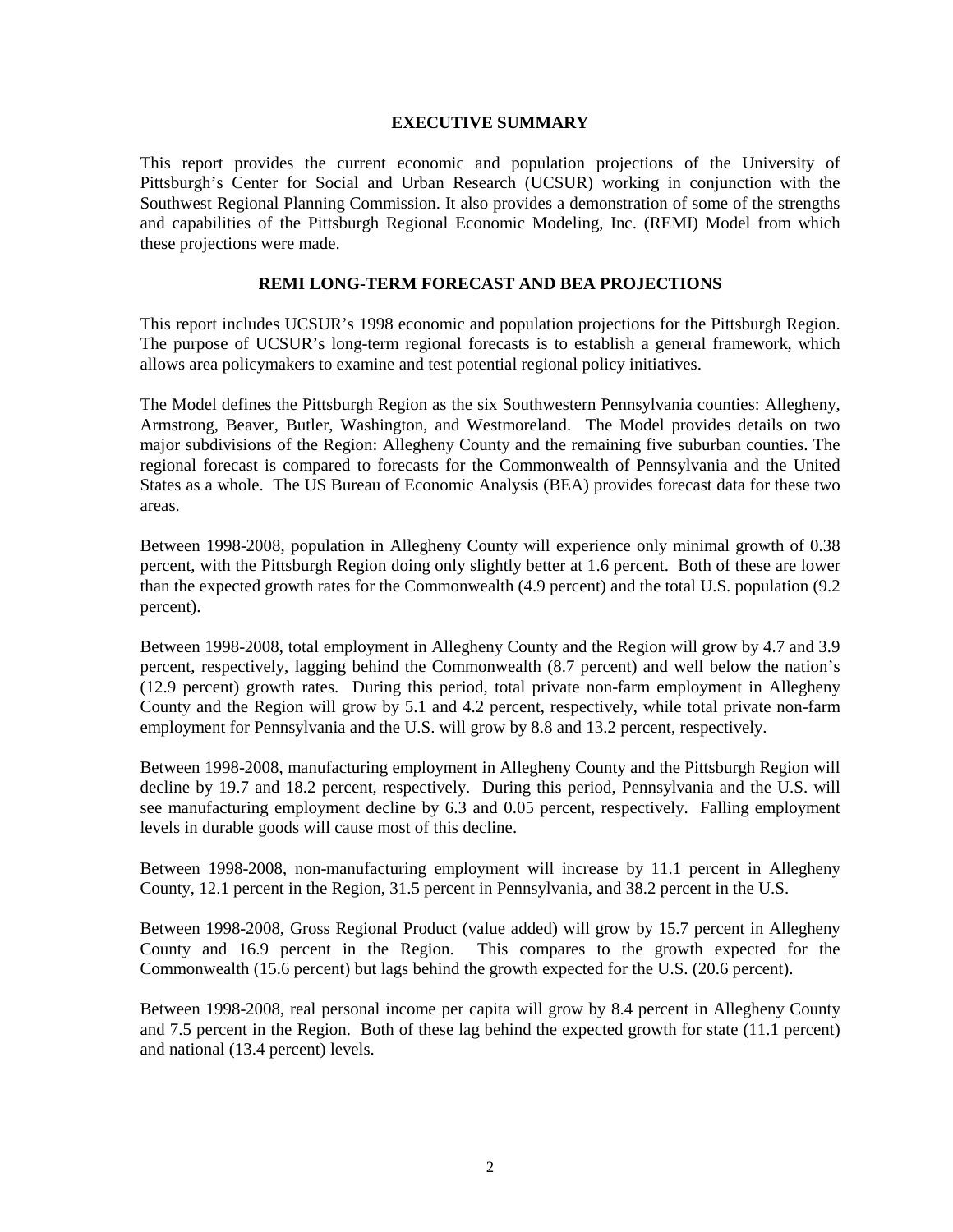#### **REMI SIMULATIONS**

Several REMI Model simulations are run to determine the impact on the Region's economy, resulting from recent or anticipated changes at local manufacturing plants. One simulation looks at the closing of the Mon Valley LTV plant. This plant was closed in early 1998 and represented the last basic steel plant still in operation within the City of Pittsburgh. The second simulation looks at the recently closed Nabisco bakery in East Liberty. The third simulation looks at the anticipated expansion of the Sony Electronics plant in Westmoreland County. Three separate scenarios are considered to highlight REMI's ability to differentiate the economic impact of specific industries in the regional economy. Both of the plant closings will cause the loss of jobs beyond the plants own layoffs. Secondary effects will result from the loss of jobs in associated industries and also in retail and service sectors because of the loss of earnings spent in the community by individual workers. The opposite effect is true for the anticipated Sony plant expansion. The pattern of the resulting job losses in the regional economy will be different because of the differences between the primary metal, food manufacturing, and electrical equipment industries represented by these three plants.

In Scenario 1, the closing of the LTV plant has resulted in the direct loss of 800 jobs from the Region, all in Allegheny County. The first simulation assumes that LTV does not attempt to rebuild the existing plant at any point in the future and that no other similar manufacturing plant rebuilds on the existing site.

In Scenario 2, the closing of the LTV plant is assumed to result in a loss of only 800 jobs in 1998 but a net loss of only 400 jobs in subsequent years. The smaller loss of jobs could result from one of several possibilities. LTV or a competitor could choose to rebuild on the existing site. An alternative industrial use could be found.

Scenario 3 is the loss of 350 jobs resulting from the closing of the Nabisco plant. All of these jobs are in the food manufacturing sector. Note that this scenario is run completely separate from the first two.

Scenario 4 is the expansion of 1000 jobs, which are anticipated at the Sony Corporation's manufacturing plant in Westmoreland County. All of these jobs are in the electrical equipment manufacturing sector. This scenario is also run separate from the first three.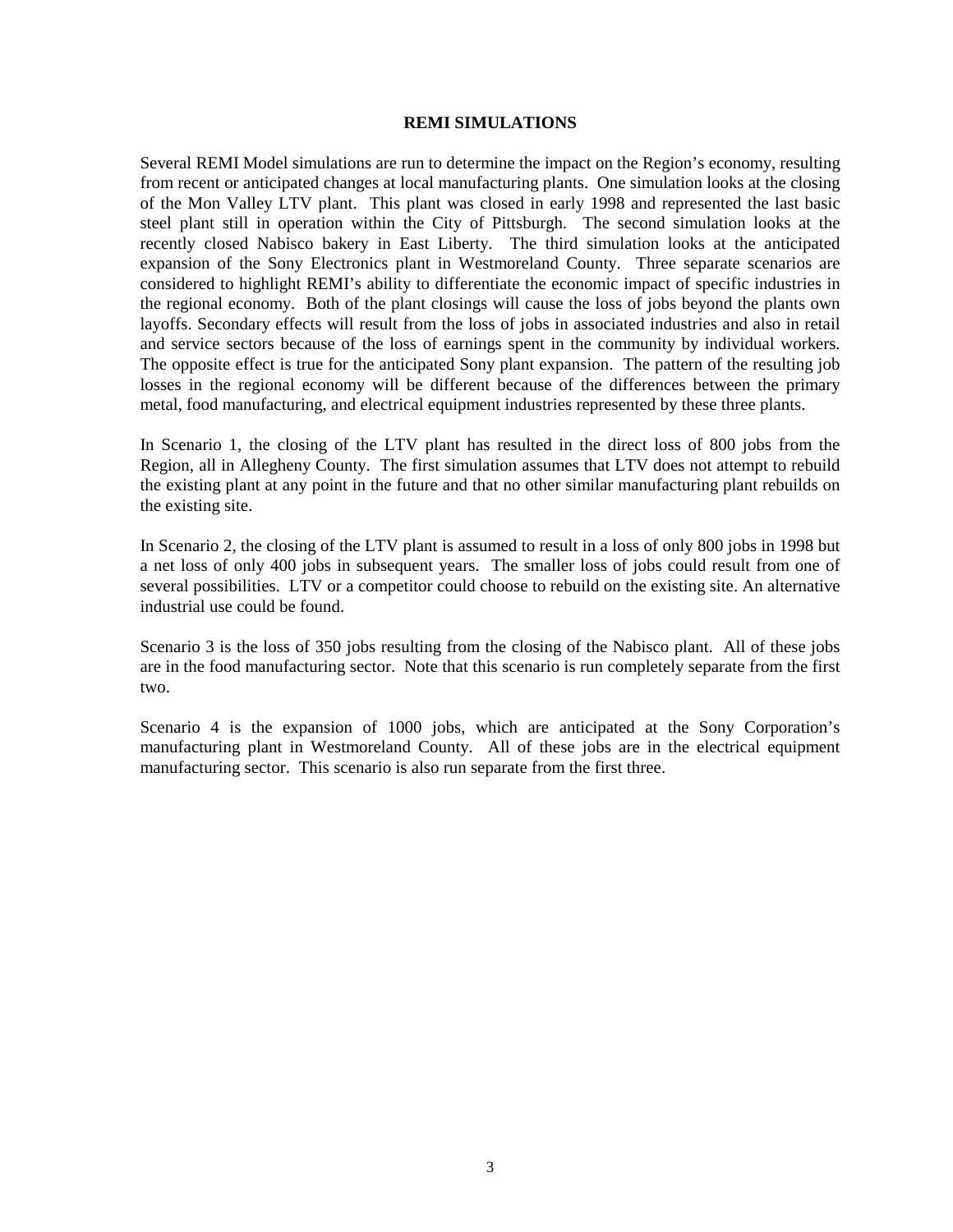#### **INTRODUCTION**

An important research initiative of the Urban and Regional Analysis Program and the Regional Competitiveness Program at the University Center for Social and Urban Research (UCSUR) has been the use and maintenance of the Pittsburgh Regional Economic Model (REMI).

The Pittsburgh REMI Model is a large econometric model of the Pittsburgh Region. The Model uses detailed information on the linkages between local industries, employment, and output. The REMI Model can quantify the response of the regional economy to specific shocks and also detail how these impacts are distributed over time. For an increased level of detail, the Pittsburgh REMI Model divides the Pittsburgh Region into two smaller regions. The first is the Core Region, which comprises Allegheny County. The second is the Peripheral Region, which comprises the surrounding five counties (Armstrong, Beaver, Butler, Washington, and Westmoreland).<sup>1</sup>

The REMI Model has a two-year history lag. The current REMI Model's last year of history is 1995. In order to take into account the recent changes in the Pittsburgh Region, the REMI Model has been updated, using ES-202 (unemployment compensation) data. Growth rates for each industrial category from the ES-202 data were applied to the REMI Model to guarantee the most accurate and up-to-date results. Adjustments were made to the demographic module of the Pittsburgh REMI Model to further increase accuracy and precision. It is important to note that the REMI Model's measurement of employment includes all payroll and self-employed workers. This will make total employment numbers larger than statistics that include only payroll workers. Additional information from recently-released Census Bureau population estimates are also incorporated into the Model.

Part (a) of this report is the current UCSUR/REMI Model forecasts of demographic changes in the Pittsburgh Region through 2013. This includes detailed explanations of how different factors, including domestic and international migration and the local age structure, affect anticipated population growth. Following this are individual sections explaining the economic forecasts for the Pittsburgh Region, including overall and industry specific employment, Gross Regional Product, and Personal Income statistics. For each of these variables, local data is compared to U.S. Bureau of Economic Analysis data for the nation and Commonwealth of Pennsylvania. The final part gives some comparisons of the Pittsburgh Region to nearby metropolitan areas and overall conclusion for the future of the local economy.

For this forecast, no exogenous shocks to the regional economy were assumed to occur during the forecast period. Instead, the Pittsburgh Region will continue to grow along its projected baseline. While UCSUR researchers are aware that unexpected shocks to the Pittsburgh Region and movements in the business cycle will have an impact on the Pittsburgh Region's economy, there is no objective way to predict such unexpected events. Therefore, no attempt is made to second-guess the national economy, long-term movements in the national business cycle, or unexpected economic shocks to the Pittsburgh Region. However, UCSUR will continue its practice of annually updating and revising its long-term regional economic projections as more data become available. Detailed tables of these projections are included in Appendix I of this report.

<sup>1</sup> Note this differs from the official definition of the Pittsburgh MSA, which comprises Allegheny, Beaver, Butler, Fayette, Washington, and Westmoreland counties.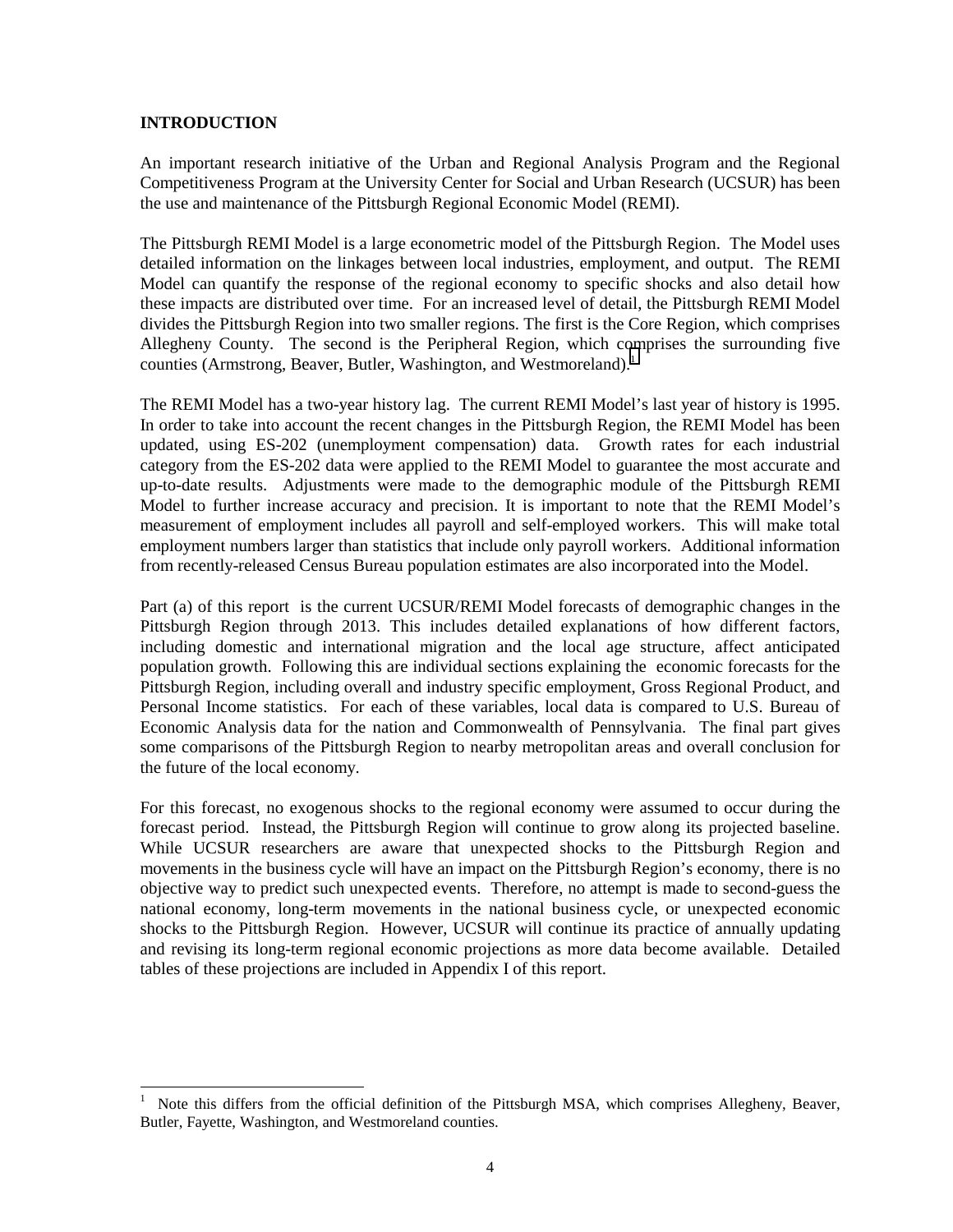The first appendix contains a set of simulations of the economic impact of several recent or expected changes in employment at area manufacturing plants. In each scenario, the REMI Model will be used to simulate the potential impact of these changes on Allegheny County and the Region as a whole. The results of the simulations will be described in terms of deviation from the baseline forecast.

The second appendix is a detailed set of demographic and economic forecasts for Allegheny County and the Pittsburgh Region. This includes employment forecasts by industry and the demographic components of change in the local population.

The third appendix will summarize the results of various other public and private forecasts for the Pittsburgh Region. This will allow for comparison to the UCSUR/REMI Model and its current forecast.

The reader is warned that forecasting future demographic and economic trends is a difficult task. It is relatively easy to predict the future given that there are no unexpected changes in the local or national economies. Unexpected changes are unfortunately the rule rather than the exception. Even small changes that affect the forecast each year will compound over time to produce potentially large errors when predicting the long-term future. For this reason, we have limited the discussion in the current UCSUR/REMI forecast to the next 10 years. Graphs and charts show the forecast results for an additional five-year period ending in 2013. The REMI Model has the capability to forecast much farther into the future, to 2035. In certain circumstances, the Model may use this forecasting capability, but the potential for errors over such a long span of time must be acknowledged.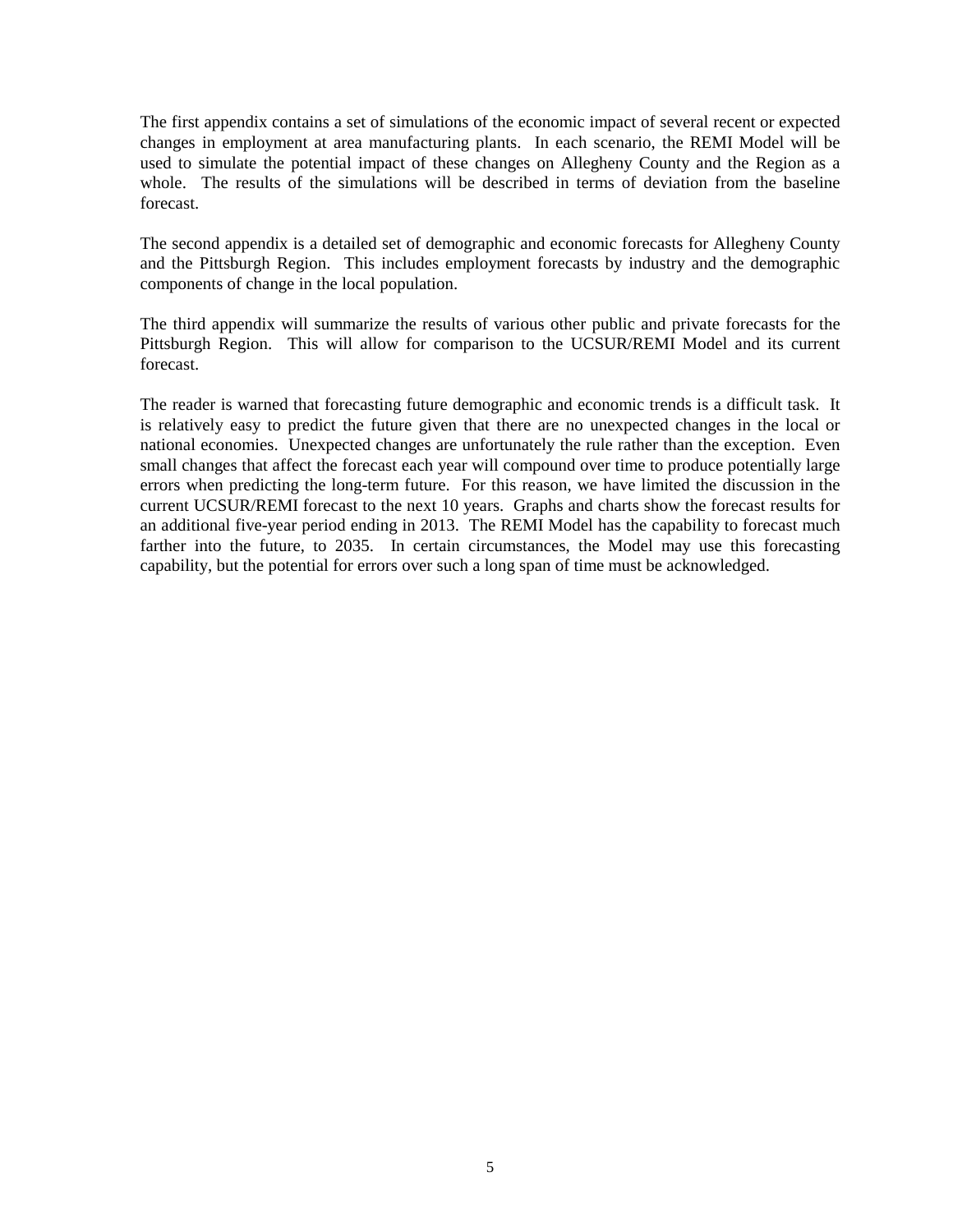#### **REMI LONG-TERM FORECAST AND THE BEA PROJECTIONS**

Between 1998-2008, the Commonwealth of Pennsylvania and the nation will see faster employment and output growth rates than either Allegheny County or the Pittsburgh Region. In turn, the Region as a whole will grow faster than its economic core, Allegheny County. The driving factor behind this trend will be the difference between local, Commonwealth, and national population growth rates. During this period, the population of the U.S. will grow at a faster rate than the population of Pennsylvania, which in turn will be faster than that of the Region. This will be due to declining population in the Region's economic core (Allegheny County), which will slow economic growth in both Allegheny County and the Region as a whole, causing it to lag behind the rest of the country.

Section A highlights the historical and forecasted trends in the regional population and, in particular, the impacts of migration out of the Region.

Sections B to D are included to illustrate the growth of Allegheny County and the Region relative to Pennsylvania and the U.S. for several key economic indicators: employment by industry sector, gross regional product, and per capita personal income. These graphs show the percentage change for the statistic of interest in each forecast area for five-year periods (1978 through 2013).

Section E gives some perspective on local economic performance by comparing the Pittsburgh economy to other regional metropolitan areas, including Cleveland, Cincinnati, Baltimore, and Philadelphia.

#### **A. Population and Migration**

Between 1998-2008, the population of Allegheny County is expected to grow only a modest 0.38 percent (an average annual rate of virtually zero: 0.04 percent), while the Pittsburgh Region's population will grow only slightly more at 1.6 percent (an average annual rate of 0.16 percent) as seen in Figure 1. During this period, both Pennsylvania and the U.S. will see greater population increases. Pennsylvania's population will increase by 4.9 percent, while the nation's population will increase by 9.2 percent.

As seen in Figure 1, between 1998-2013, the populations of Allegheny County and the Pittsburgh Region will stabilize and begin to increase. After 2008, the population of Allegheny County will begin to increase for the first time in several years, though only at a modest annual rate of 0.25 percent between 2008-2013. The Pittsburgh Region will continue a slow increase in the rate of population growth with a comparable annual percentage growth of 0.25 percent over the same period. At the same time, Pennsylvania and the U.S. will be expected to grow at annual rates of 0.48 percent and 0.84 percent, respectively.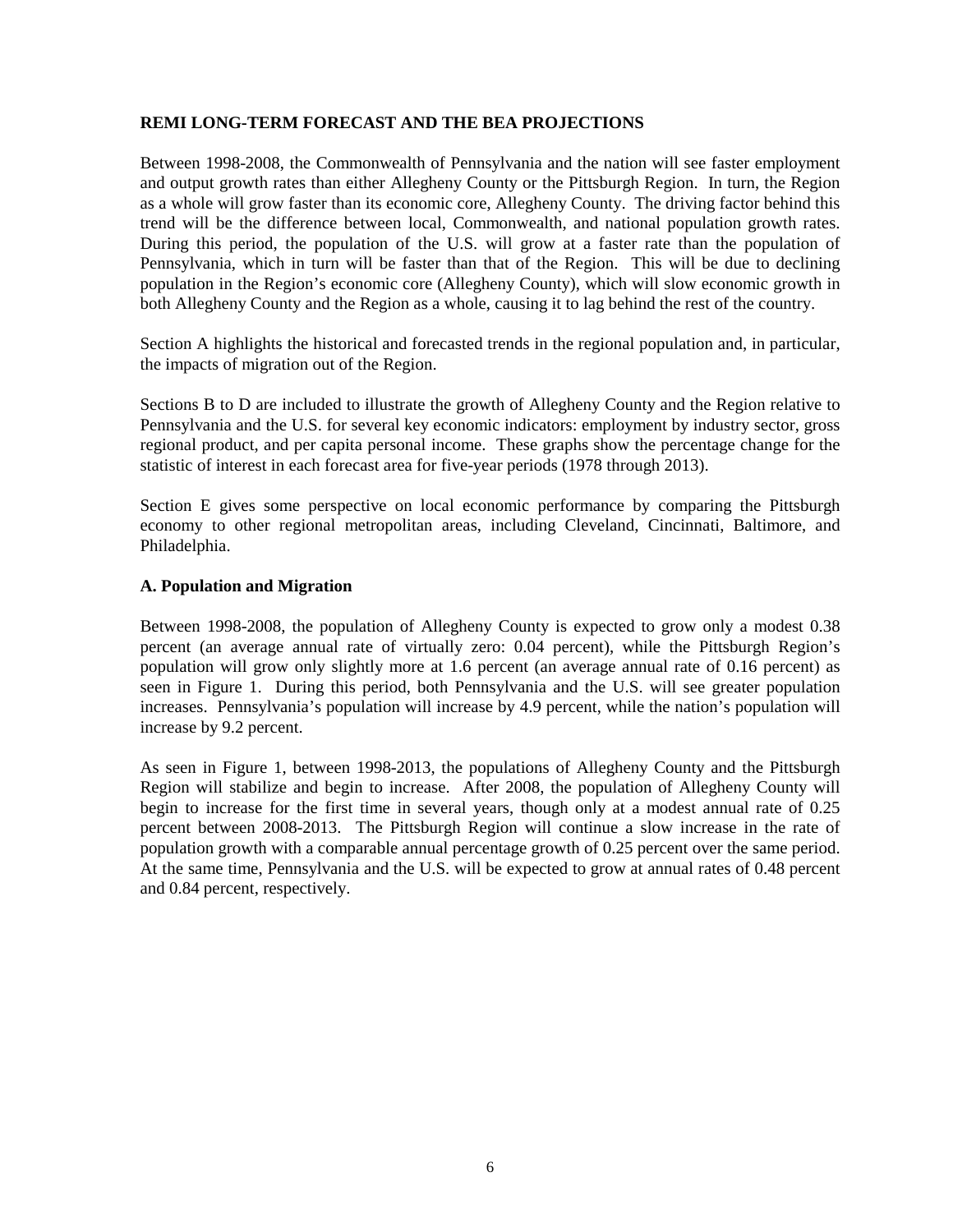| County        | 1990 Population | 1997 Estimated<br>Population | Population | Change in % Change |
|---------------|-----------------|------------------------------|------------|--------------------|
| Allegheny     | 1,335,855       | 1,280,624                    | $-55,231$  | $-4.1%$            |
| Beaver        | 186,264         | 185,682                      | -582       | $-0.3%$            |
| <b>Butler</b> | 152,624         | 169,197                      | 16,573     | 10.9%              |
| Fayette       | 145,331         | 145,036                      | $-295$     | $-0.2\%$           |
| Westmoreland  | 370,396         | 374,673                      | 4.277      | 1.2%               |
| Washington    | 204,617         | 205,807                      | 1,190      | $0.6\%$            |
| Total         | 2,395,087       | 2,361,019                    | $-34,068$  | $-1.4%$            |

#### **Table 1: Estimated Population Change by County 1990-1997**

*Source: U.S. Bureau of the Census, PE-62 Population Estimates*

It should be noted that the REMI Model does not provide detailed forecasts for individual counties or municipalities other than the breakdown between Allegheny County and the suburban counties in the Region. Specific areas in the Region have experienced differential growth rates in the past and can be expected to do so in the future. Table 1 highlights Census data of the different population trends across counties in the Region since 1990.



*Source: The Pittsburgh REMI Model, U.S. Bureau of Economic Analysis*

#### *Impact of Age Demographics on Population Forecasts*

Recent population decline and the expected slow growth for the future both have several causes. A key factor causing the regional population to decline is the large percentage of the population made up of senior citizens. Decades of out-migration among younger workers has resulted in 18 percent of the Allegheny County population being aged 65 or older. This is over 50 percent higher than the national average of 12 percent and one of the highest percentages of elderly outside of traditional retirement communities in Florida. An important fact is that the age distribution in the Pittsburgh Region is unlike that of the nation. For the nation as a whole, the large pre-elderly or baby boom population will cause the size of the elderly population to increase dramatically over the next several decades. In Pittsburgh, the baby boom population is significantly smaller than the elderly population.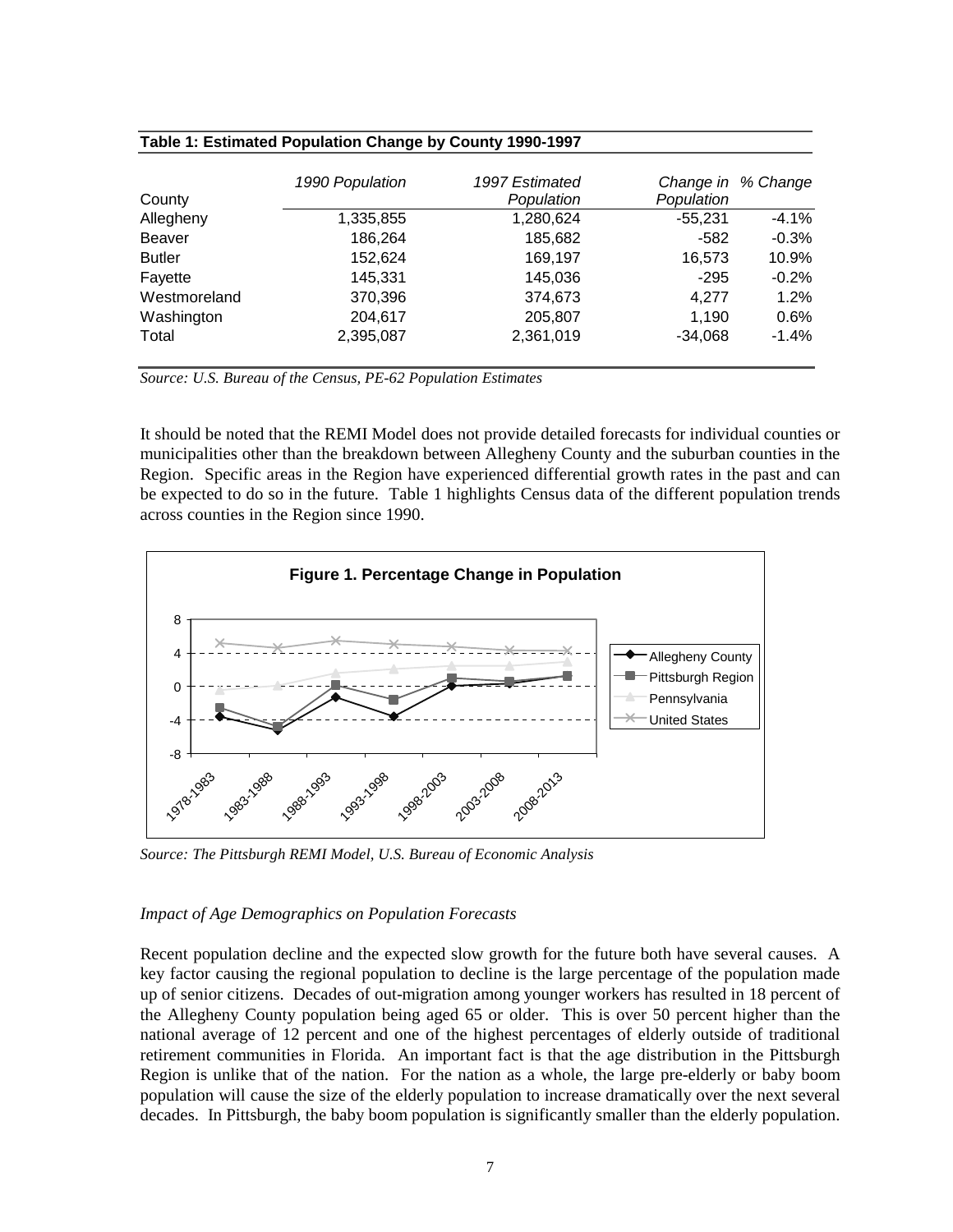As the population ages, the size of the regional elderly population will actually decrease over the next 15 years. Over that time frame, the relative numbers of deaths will be high, and the relative numbers of births will be low. The result shown in Figure 2 is that *over the next decade, the Region will have the lowest ratio of births to deaths than at any time in its history*. Only after 2013 will this ratio rise to levels comparable to the present. The retail and service sectors of the local economy are tied to the size of the local population. As this large elderly cohort decreases in size, the impact will be felt in both employment and income throughout the Region.



#### *International Immigrants*

A second factor inhibiting population growth is that the Region has historically had an extremely small rate of international immigrants choosing to settle here. This lowers the magnitude of netmigration into the Region. Low international migration has a secondary effect on population, because immigrant groups are generally younger and have relatively higher fertility rates than nonimmigrants. The result is a lower birth rate than would be expected for the Region, which decreases the rate of population growth. Table 2 shows the rates of international migration for large counties in the U.S. Allegheny County ranks in the lowest 10 of these counties, with only 6,211 international migrants settling here between 1990-1997. This figure is only 0.46 percent of the total population. The comparable figures for border communities in California and Texas reach numbers almost 20 times higher. Even compared to regional neighbors, this number is low, with Cuyahoga County (Cleveland) at 0.78 percent, Philadelphia four times higher at 1.9 percent, and Baltimore at 1.23 percent. Only Cincinnati among regional areas has a comparably low level of international migration at 0.44 percent.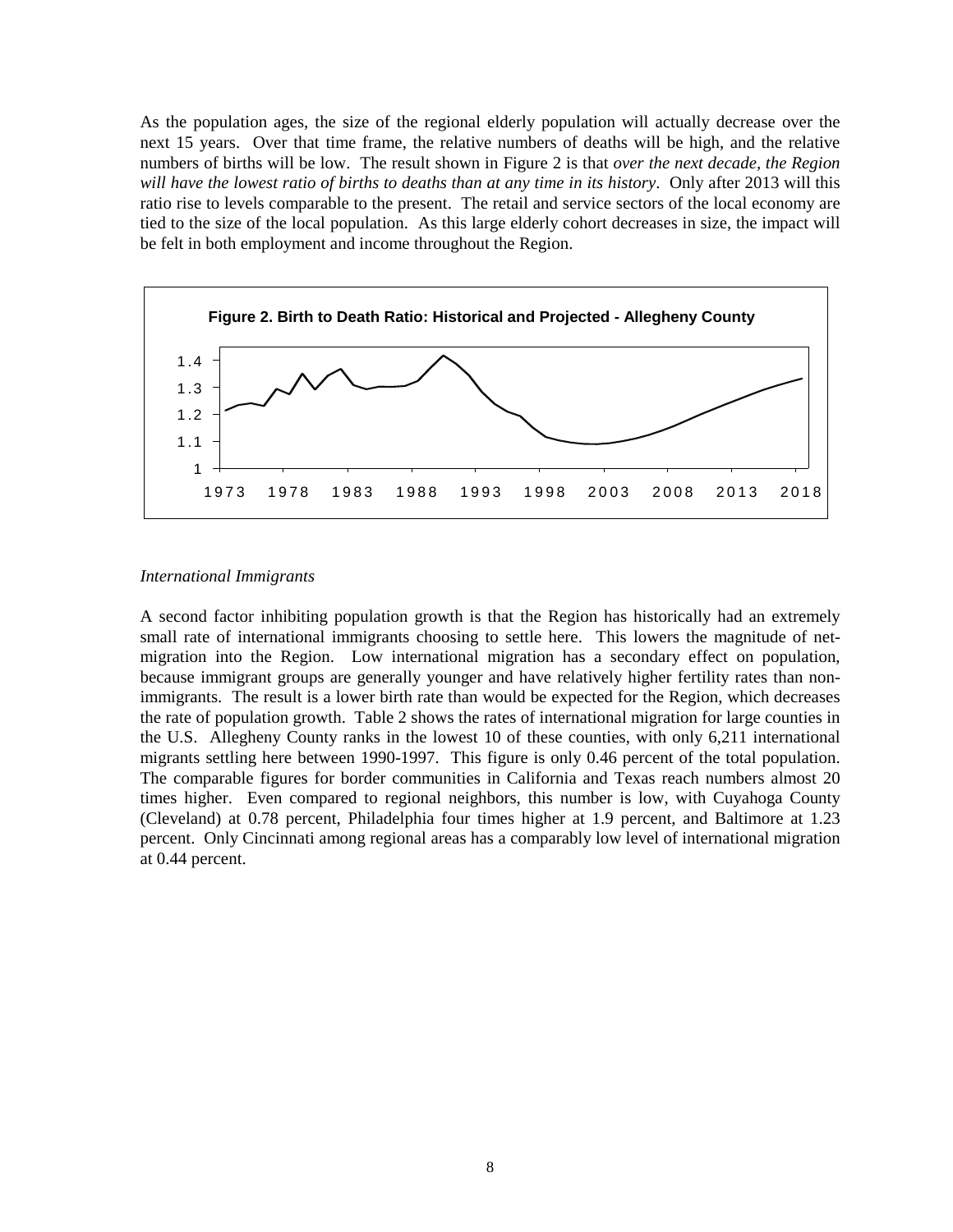#### **Table 2: International Migrants**

Counties over 500,000 in population with fewest international migrants per capita 1990-1997

|                                    | Intl Migrants | As a % of       |
|------------------------------------|---------------|-----------------|
| County                             | 1990-1997     | 1990 Population |
| 1 Jefferson County, AL             | 1,942         | 0.30            |
| 2 Summit County, OH                | 1,700         | 0.33            |
| 3 Montgomery County, OH            | 2,147         | 0.37            |
| 4 Hamilton County, OH (Cincinnati) | 3,798         | 0.44            |
| 5 Macomb County, MI                | 3,332         | 0.46            |
| <b>6 Allegheny County, PA</b>      | 6,211         | 0.46            |
| 7 Jefferson County, KY             | 3,474         | 0.52            |
| 8 Shelby County, TN                | 4,694         | 0.57            |
| 9 Marion, IN (Indianapolis)        | 4,624         | 0.58            |

Counties over 500,000 in population with the most international migrants per capita 1990-1997

|                                   | Intl Migrants | As a % of       |
|-----------------------------------|---------------|-----------------|
| County                            | 1990-1997     | 1990 Population |
| 1 El Paso, TX                     | 62,298        | 10.45           |
| 2 Kings County, NY (Brooklyn)     | 234,195       | 10.19           |
| 3 Queens, NY                      | 196,928       | 10.09           |
| 4 Jersey City, NJ                 | 52,094        | 9.42            |
| 5 San Francisco, CA               | 66,474        | 9.20            |
| 6 New York County, NY (Manhattan) | 132,251       | 8.89            |
| 7 Bronx, NY                       | 104,645       | 8.69            |
| 8 Dade County, FL                 | 162,617       | 8.37            |
| 9 Los Angeles, CA                 | 712,578       | 8.03            |
| 10 Orange County, CA              | 184,603       | 7.63            |

International migrants per capita for regional cities

|                                   | Intl Migrants | As a % of       |
|-----------------------------------|---------------|-----------------|
| County                            | 1990-1997     | 1990 Population |
| 1 Philadelphia, PA                | 29.976        | 1.90            |
| 2 Cuyahoga County, OH (Cleveland) | 11.016        | 0.78            |
| 3 Baltimore, MD                   | 8.563         | 1.23            |

*Source: U.S. Bureau of the Census, PE-62 Population Estimates*

#### *Economic Migration into the Region*

A third and more publicized reason for the decline in population is a continuing out-migration of people due to economic reasons. There has been a continued migration of people from the economic core, Allegheny County, to the surrounding five counties and the rest of the nation, and migration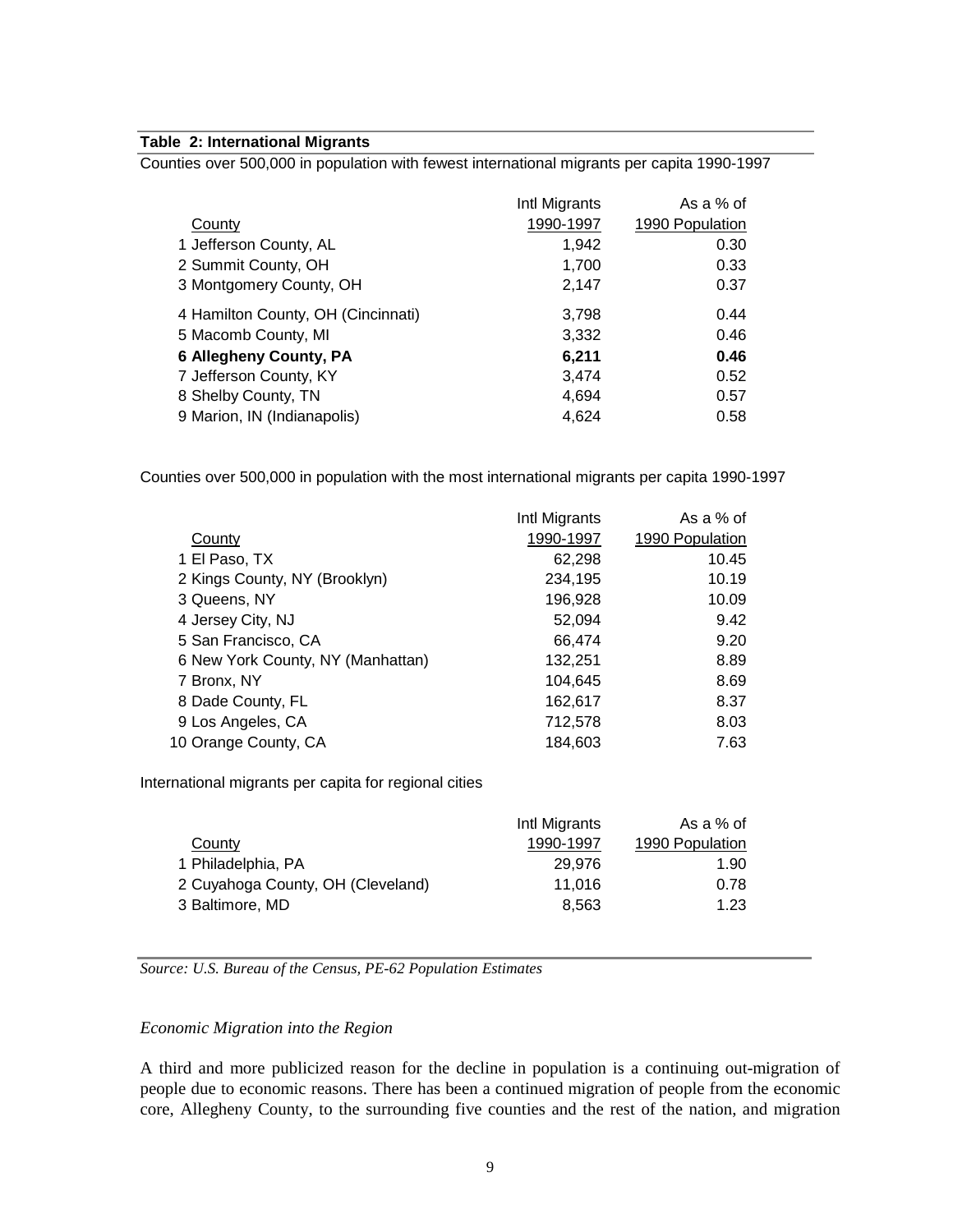from the surrounding five counties to the rest of the nation.<sup>2</sup> Economic reasons generally include any movement of individuals due to changes in jobs, local costs, or amenity factors. Amenity factors are defined as any qualities of a region that make it a more or less attractive place to live. This could include factors as varied as the local weather to local cultural assets and amusements. This reason has received much more attention in the press because, unlike the other two factors affecting migration, it is believed that out-migration can be altered in some way by local public policy either by improving the local job market or the local quality of life.

The economic impact of continued out-migration and population decline is significant in many ways. Without a local labor force that is large and multifaceted, it is hard for the regional economy to support new or growing industries. Like the national economy, there exist labor shortages in many fields. If local employers cannot fill the jobs they have open, they will eventually be forced to leave the Region, taking jobs and income with them. The future of migration patterns in the Pittsburgh Region may be one of the primary factors affecting future economic growth. Figure 3 shows historical REMI estimates of the percentage of migration from Allegheny County over the last 20 years. The annual percentage migration has been negative for most of this time. Out-migration appears to have reached a steady state near zero in the early 1990's. The expectation for the future is unclear. Depending on whether migration returns to a lower level, remains near zero, or actually turns positive will have a significant impact over time. Even small annual migration levels will have large compound effects over a time-span of a decade or two. Regional planning is difficult, because most large-scale infrastructure projects are meant to last well past the next 20 years.



*Source: The Pittsburgh REMI Model*

The REMI/UCSUR baseline forecast predicts that the net migration rate for the Region will be virtually zero well into the future. This may sound pessimistic but is actually far better than the Region has experienced in the past. This does not mean that there will not be a large number of people moving to the Region for jobs. For Allegheny County, the breakdown by age of migration is that a little more than 3,000 elderly will leave the Region each year. This has been a relatively consistent rate through good times and bad over the last several decades and probably represents relocation to new retirement homes outside of the Region. Countering this trend is a predicted net inmigration of those under 65 in excess of 2,000 per year. Those under 65 are assumed to be motivated by local job growth that is attracting them to relocate here. This number is far more optimistic than

<sup>2</sup> Nolan, C.E. (1996). The public policy implications of current population dynamics in the Pittsburgh metropolitan region. Pittsburgh, PA: University of Pittsburgh. Dr. Nolan finds that Allegheny County has reached a balanced level of population exchange with the rest of the nation but continues to lose population to the surrounding five counties. The surrounding five counties are actually losing population due to out-migration to the rest of the nation. However, this loss is being replaced by in-migration from Allegheny County.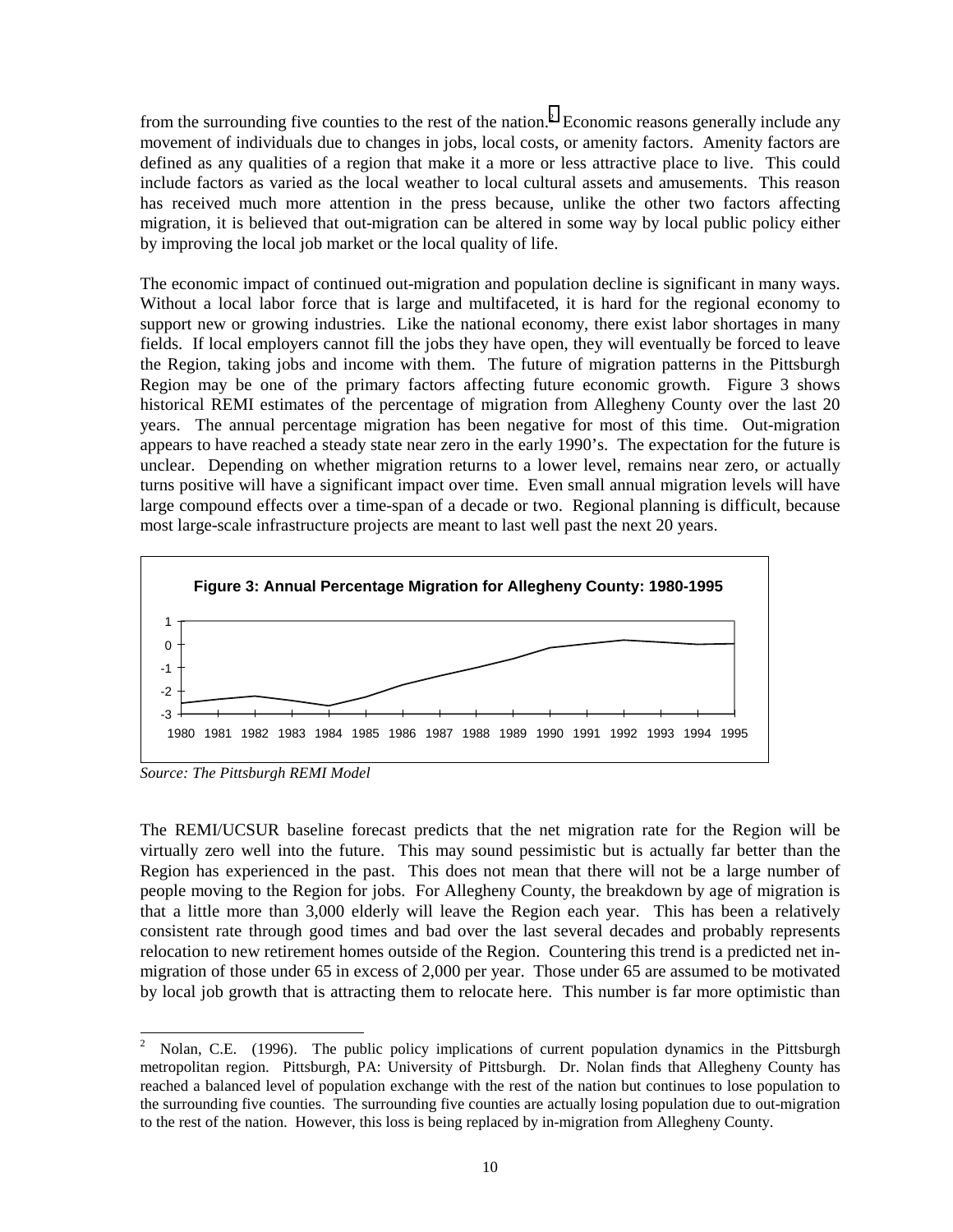either the long- or short-term history of net migration out of the Region but is believed to be justified because of labor market and economic conditions here. The overall net migration rate of both groups is still a net out-migration of approximately 1,000 per year. This number represents less than 1/10 of 1 percent of the total County population.

Alternative forecasts are available for the Region with results that predict higher or lower population, depending on the source. Appendix III highlights some of the more important forecasts for the Region and compares them to the UCSUR/REMI Model used here. One of the most pessimistic forecasts for the Region is the official forecast produced by the Pennsylvania State Data Center. This forecast predicts a continuing net migration out of Allegheny County, which inhibits growth for the Region into the future.

An obvious question is why does the Model predict more growth than the official State forecast? The main reason is that the REMI Model attempts to model future migration patterns based on economic factors, such as the regional wage rate and regional job opportunities compared to national data. Pittsburgh Region economic data compares favorably to the U.S. in both of these categories, with local unemployment rates now at multidecade lows. The official forecast is extremely pessimistic when it comes to Allegheny County. The net-migration rates in the recent past have been quite high, but the long-term trend is very positive.



*Source: 1997 Pittsburgh UCSUR/REMI Model*

Another reason for this result is additional demographic information that is available in the REMI Model that allows for a breakdown in annual migration rates by age group. The pattern of net migration rates in Allegheny County by age over the last three decades is shown in Figure 4. This trend shows that the rapid loss of younger people that characterized the 1970's and 1980's has been rapidly diminishing and even was slightly positive for the Region in the early 1990's. Unfortunately, the most recent data for the Region is more pessimistic, with net out-migration increasing each year since 1993, as shown in Figure 5. The future of this migration pattern is a key factor in determining future levels of growth for the Region. The UCSUR/REMI forecasts are a conservative middle ground between alternative forecasts that are overly pessimistic or optimistic.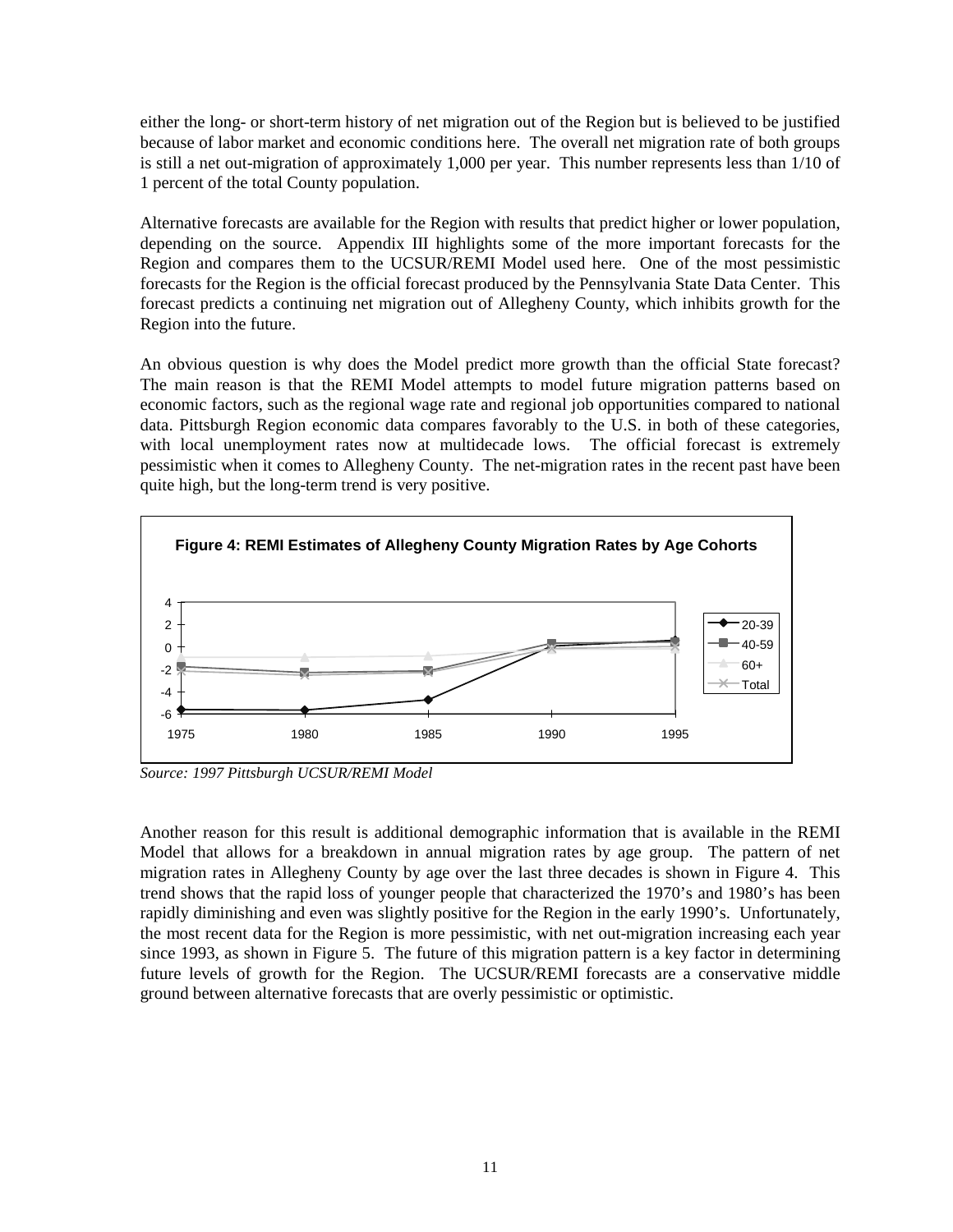

*Source: U.S. Bureau of the Census, PE-62 Population Estimates*

#### **B. Employment**

Total employment in Allegheny County and the Pittsburgh Region will continue to increase over the next 10 years but will lag behind the Commonwealth and the nation. Figure 6 shows the comparative growth rates in total employment in the four areas examined. Between 1998-2008, total employment in Allegheny County and the Pittsburgh Region will increase by 4.7 percent and 3.9 percent, respectively. During this period, total employment in Pennsylvania and the nation will grow by 8.7 percent and 12.9 percent, respectively.



*Source: The Pittsburgh REMI Model, U.S. Bureau of Economic Analysis*

As seen in Figure 7, the growth of total private non-farm employment in Allegheny County, the Region, Pennsylvania, and the U.S. will follow similar patterns to those for total employment. Between 1998-2008, total private non-farm employment in Allegheny County and the Pittsburgh Region will increase by 5.1 percent and 4.2 percent, respectively. During this period, private nonfarm employment for Pennsylvania and the nation will grow by 8.8 percent and 13.2 percent, respectively.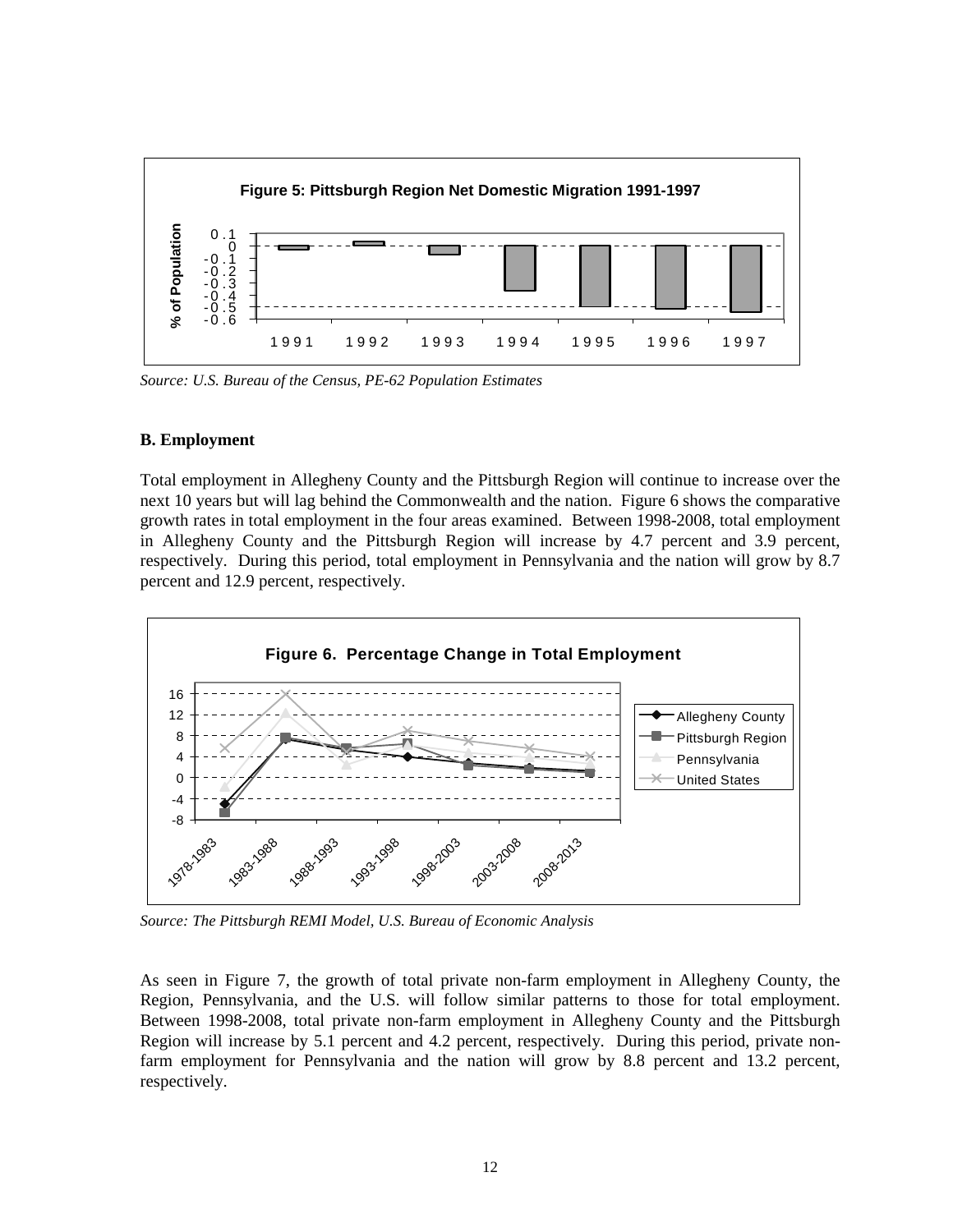

*Source: The Pittsburgh REMI Model, U.S. Bureau of Economic Analysis*

Manufacturing employment will decline nationally between 1998-2008, with Allegheny County and the Pittsburgh Region suffering considerably larger declines than either the Commonwealth or the nation. During this period, manufacturing employment will decline by 19.6 percent in Allegheny County and 18.2 percent in the Region. In both Allegheny County and the Region as a whole, the decline in durable goods manufacturing employment will account for much of this. Pennsylvania will experience a far lesser decline of only 6.3 percent, and national manufacturing employment will change little, decreasing less than 0.1 percent.



*Source: The Pittsburgh REMI Model, U.S. Bureau of Economic Analysis*

Manufacturing industries are not expected to be a major source of new job creation in the Region. However, the rate of decline is far less severe than what was experienced in the 1970's and 1980's. Most of the structural decline in local manufacturing has been completed. Local manufacturing trends are slowly converging toward national trends. This is important, because manufacturing jobs are often viewed as crucial to the economic vitality of a region. There are a variety of reasons for this, including the belief that manufacturing industries create better paying and more secure jobs than the service sector. Input-output analysis highlights another reason why manufacturing industries are important to the local economy. Manufacturing industries create additional economic activity in a region through local purchases of goods and services used in the production process. This means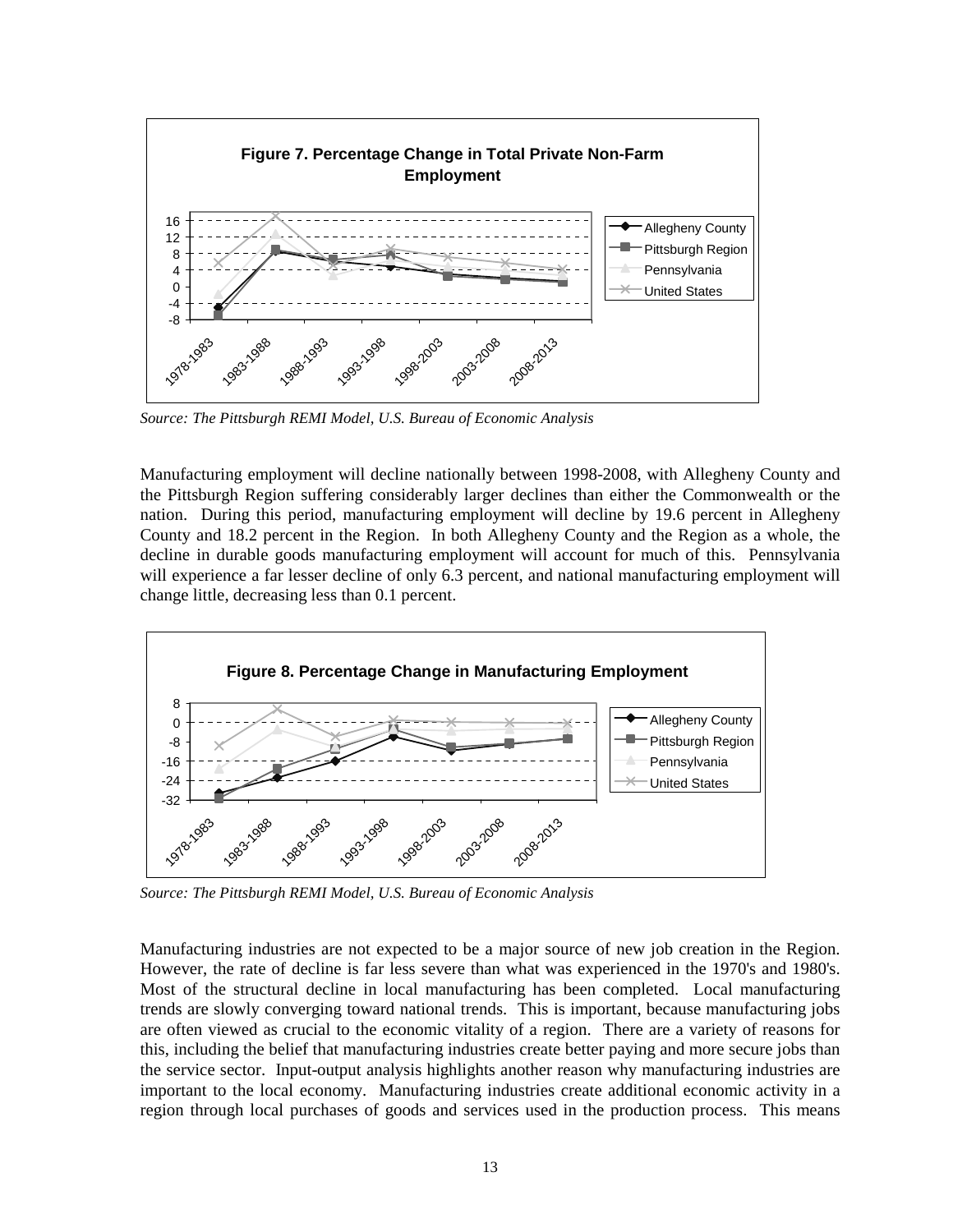that each local manufacturing job affects multiple other jobs in the local economy. The REMI Model provides a detailed analysis of these linkages in the local economy and can quantify the changes in the economy caused by changes in individual industries or firms. Table 3 highlights REMI estimates of changes that can be expected by job losses in specific industries in the Region. The total impact of job loss in any manufacturing sector is consistently higher than the total impact of a loss in service-based industries. Appendix I provides a more detailed explanation of this type of analysis.

| Table 3: REMI Estimates of Total Jobs Affected Per Job Loss in the Pittsburgh Region |                           |     |     |                                           |  |  |  |  |  |
|--------------------------------------------------------------------------------------|---------------------------|-----|-----|-------------------------------------------|--|--|--|--|--|
| By Industry                                                                          |                           |     |     |                                           |  |  |  |  |  |
|                                                                                      |                           |     |     | after 1 year after 5 years after 10 years |  |  |  |  |  |
| Manufacturing Industries                                                             | <b>Primary Metals</b>     | 4.3 | 4.1 | 4.4                                       |  |  |  |  |  |
|                                                                                      | <b>Food Manufacturing</b> | 3.3 | 3.0 | 3.1                                       |  |  |  |  |  |
|                                                                                      | <b>Instruments</b>        | 2.6 | 2.1 | 1.8                                       |  |  |  |  |  |
| Service-Based Industries                                                             | Medical                   | 1.8 | 1.4 | 1.2                                       |  |  |  |  |  |
|                                                                                      | <b>Hotels</b>             | 1.7 | 1.5 | 1.4                                       |  |  |  |  |  |
|                                                                                      | Air Transportation        | 2.9 | 2.5 | 1.7                                       |  |  |  |  |  |
|                                                                                      | Retail                    | 1.5 | 1.3 | 1.3                                       |  |  |  |  |  |

*Source: The Pittsburgh REMI Model, author's calculations*



*Source: The Pittsburgh REMI Model, U.S. Bureau of Economic Analysis*

Partially compensating for the decline in manufacturing employment has been growth in the nonmanufacturing sectors of the economy. Table 4 shows the breakdown in net job creation across industries in the Pittsburgh Region in the first half of the 1990's. Over this time frame, manufacturing jobs have decreased, but jobs in the services and service-related industries have expanded significantly.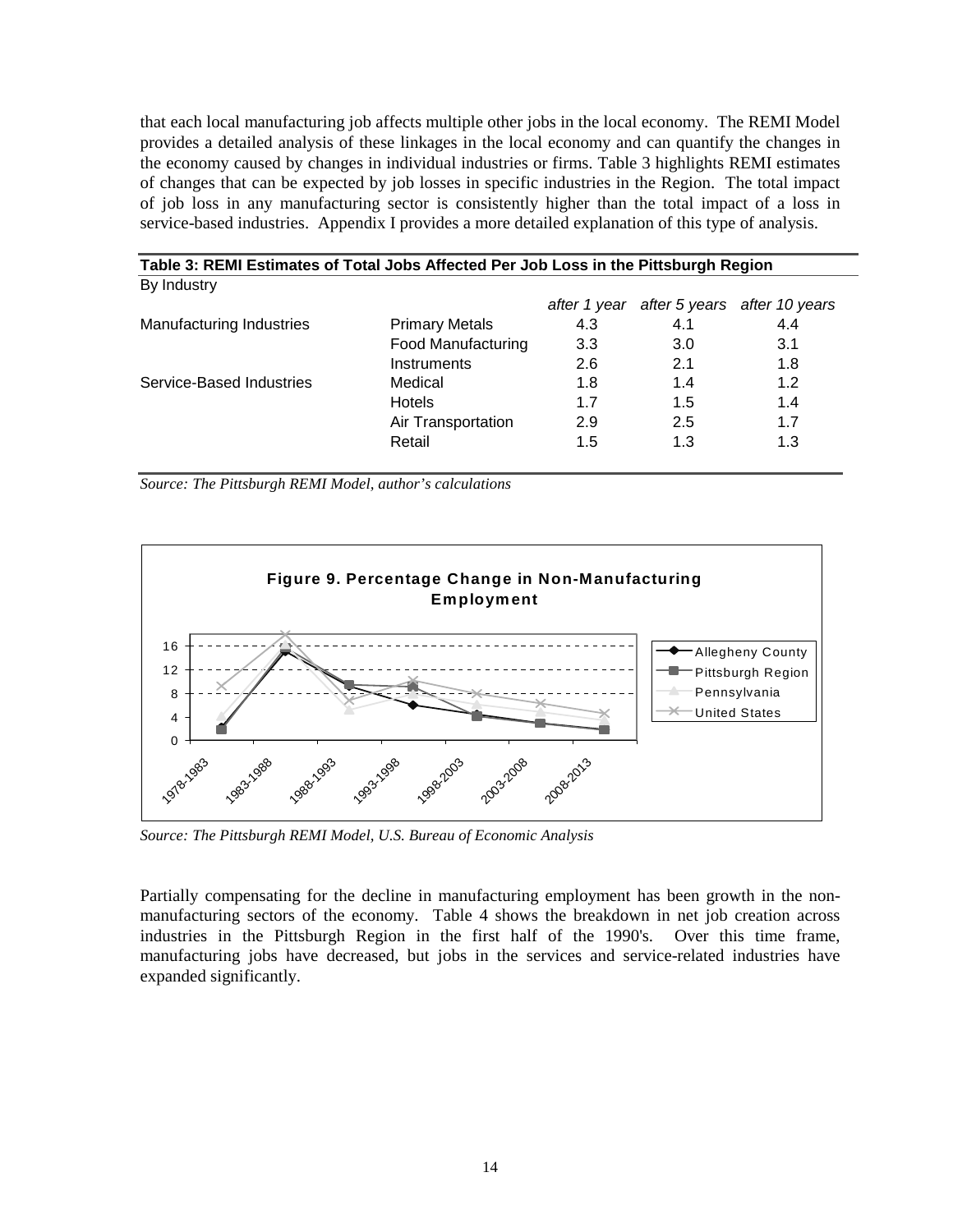#### **Table 4: Pittsburgh MSA: Employment Change by Industry 1990-1996**

| Sector                                        | <b>Employment Change</b> |
|-----------------------------------------------|--------------------------|
| Mining                                        | $-1,710$                 |
| Construction                                  | 3,360                    |
| Manufacturing                                 | $-8,733$                 |
| Transportation and<br><b>Public Utilities</b> | 4,467                    |
| Trade                                         | 12,270                   |
| Finance, Insurance,<br>And Real Estate        | 11,604                   |
| Services                                      | 37,738                   |

*Source: Regional Economic Information System, Bureau of Labor Statistics*

This shift in job creation is part of a national trend that is expected to continue here. Between 1998- 2008, the non-manufacturing sectors will be the nation's main engines of economic growth. During this period, non-manufacturing employment in Allegheny County and the Pittsburgh Region will increase by 7.4 percent and 7.0 percent, respectively, with the services industries accounting for the majority of this growth. Between 1998-2008, non-manufacturing employment in the Commonwealth and the nation will increase by 11.2 percent and 14.7 percent, respectively, again with services industries accounting for most of this growth.



*Source: The Pittsburgh REMI Model, U.S. Bureau of Economic Analysis*

#### **C. Gross Regional Product**

Gross Regional Product (GRP) is an overall measure of the size of the regional economy. It represents the value added in the production process of goods and services. In other words, it measures how much is produced here in goods and services. At the state and national levels, this value added measure is called Gross State Product (GSP) and Gross National Product (GNP). Both mean the same thing, so GRP is used generically. The rate of growth of GRP determines to a large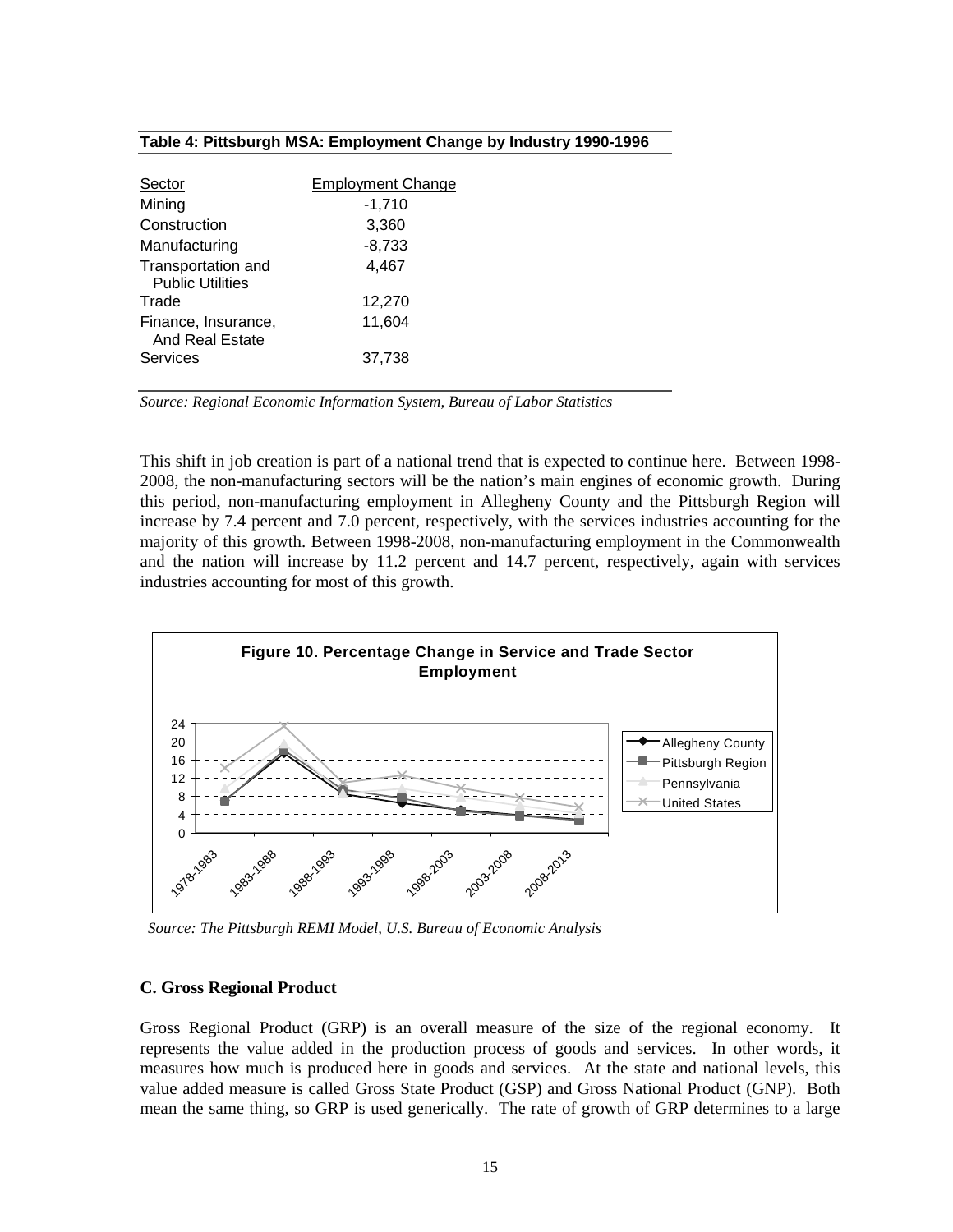extent the pace at which real income per capita (an indicator of the regional standard of living) will grow over time. Please note that all dollar figures are in 1992 constant dollars (i.e. inflation adjusted). Locally, GRP growth will lag behind the nation, but for the most part keep pace with the Commonwealth. Between 1998-2008, GRP in Allegheny County and the Region will grow by 15.7 percent and 15.9 percent, respectively. During this period, GRP in Pennsylvania and the U.S. will grow by 15.6 percent and 20.6 percent, respectively.



*Source: The Pittsburgh REMI Model, U.S. Bureau of Economic Analysis*

### **D. Real Personal Income Per Capita**

Real personal income per capita in Allegheny County and the Region has been growing faster than in either the Commonwealth or the nation over the last decade. This has been due to the combined effects of declining population and increasing employment in the Region as compared to the Commonwealth and the nation. This trend is not expected to continue into the future. Between 1998-2008, real personal income per capita in Allegheny County and the Region will grow by 8.4 percent and 7.5 percent, respectively, as compared to Commonwealth and national rates of 11.1 percent and 11.4 percent, respectively.



*Source: The Pittsburgh REMI Model, U.S. Bureau of Economic Analysis*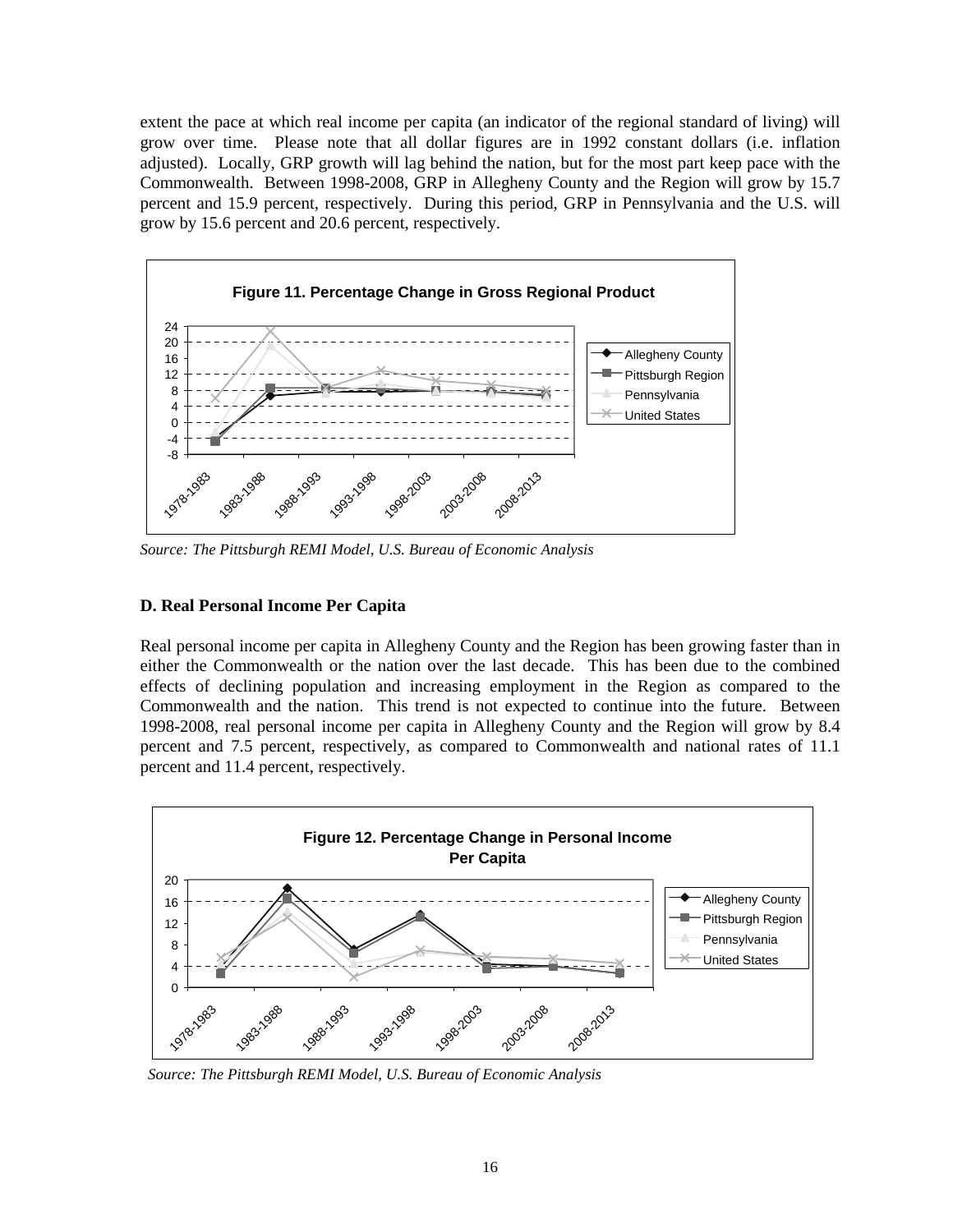#### **E. Pittsburgh Compared to Other Regional Metropolitan Areas**

The Pittsburgh economy has many similarities to other metropolitan areas across the country. Table 5 summarizes the changes that have taken place over the last decade in the Cleveland, Columbus, Cincinnati, Philadelphia, and Pittsburgh metropolitan areas. Pittsburgh is the only region in this group that has experienced a population decline over the last decade (-2.7 percent), but the population increases in Cleveland and Philadelphia have been rather anemic at .4 percent and 1.98 percent, respectively. The fastest growth in both population and employment has been in Columbus, with a 13 percent increase in population and almost a 30 percent increase in employment. Pittsburgh's employment growth was under 15 percent, which compares to that of Cleveland.

All areas have seen a decline in manufacturing employment and an increase in jobs in the service sectors. It may be surprising that Pittsburgh's percentage decline is not the lowest in the group at -10 percent, far less than Philadelphia's –20 percent. The decline in the U.S. Steel industry had been over a decade old by 1985, and many of the jobs in the Pittsburgh manufacturing base were already gone by then. Even so, manufacturing jobs continue to leave the Region at a rate more than twice that of Cleveland, Cincinnati, or Columbus.

The discrepancy between population changes and employment changes is caused by many factors worth noting. One is that the labor force participation rate has been changing over the years. Pittsburgh and other heavy manufacturing areas have historically had lower levels of female labor force participation. One reason for this is thought to be the difficulty that married females have entering the workforce if their husbands are involved in shift work at plants.

Pittsburgh has the highest increase in nominal personal income in the group. The increase in per capita retirement benefits is the result of the large elderly population in the Region. As more receive benefits, a greater part of personal income in the Region is derived from retirement benefits.

|              | Population | Total<br>Employment | Manufacturing<br>Employment | <b>Service Sector</b> | Per Capita<br>Employment Personal Income | Per Capita<br><b>Retirement Benefits</b> |
|--------------|------------|---------------------|-----------------------------|-----------------------|------------------------------------------|------------------------------------------|
| Cincinnati   | 6.81       | 24.62               | $-5.02$                     | 42.13                 | 67.57                                    | 83.43                                    |
| Cleveland    | 0.40       | 13.95               | $-4.88$                     | 28.22                 | 62.86                                    | 87.22                                    |
| Columbus     | 13.47      | 29.76               | $-5.30$                     | 47.34                 | 65.18                                    | 82.36                                    |
| Philadelphia | 1.98       | 7.07                | $-20.65$                    | 30.79                 | 68.44                                    | 90.20                                    |
| Pittsburgh   | $-2.73$    | 14.65               | $-10.33$                    | 31.08                 | 70.19                                    | 92.99                                    |

#### **Table 5: Pittsburgh Region vs. Regional Metropolitan Areas - % Changes 1986-1996**

*Source: Regional Economic Information System 1969-1996, Bureau of Economic Analysis*

#### **F. Looking Toward the Future**

One of the most important and difficult questions to be asked is what will future economic and population growth look like in the Pittsburgh Region. This baseline REMI looks at economic and demographic trends over the last 20 years and provides a reasonable expectation of what the future will look like. The Pittsburgh Region has survived major structural changes caused by the decline of the U.S. manufacturing industry. One positive factor for the future is that the continued decline in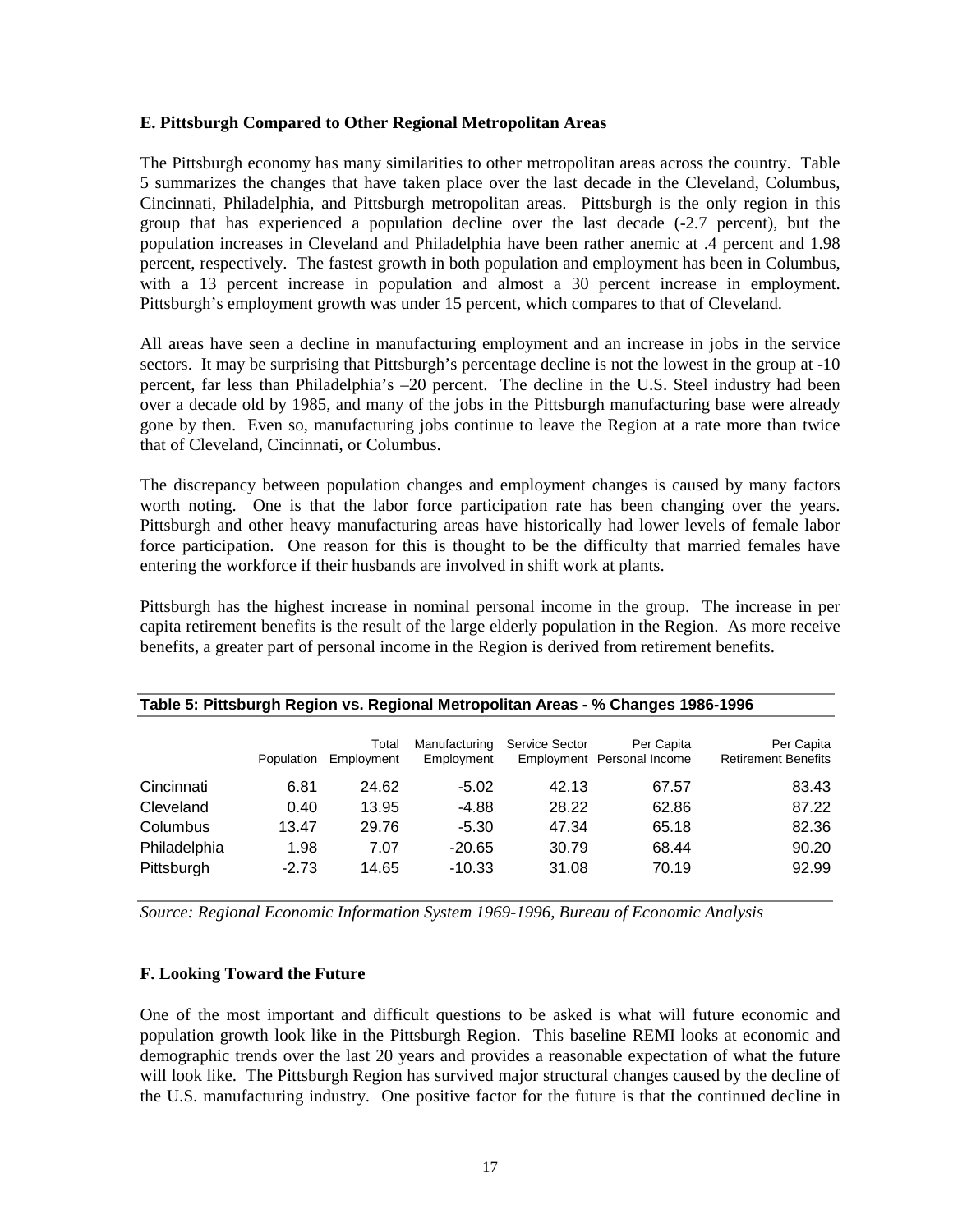manufacturing industries will be at a much slower rate than in the past, with job growth in many nonmanufacturing industries expected to continue.

Regional population growth is closely linked to the future of the regional economy. Jobs are needed to encourage workers to move here and keep those who are already here from leaving. The size and quality of the local labor force itself is an important factor driving growth and is essential to encourage new firms to locate here. The fact that migration out of the Region does not compare to that of preceding decades may prevent some of the most pessimistic forecasts for the Region from coming true. A troubling statistic is that the most recent Census information implies that this trend is not continuing to improve but has turned worse. Whether this is a temporary or long-term shift will have a major impact on any forecast of the future.

The structural changes in the local economy caused by the decline in the steel industry may be over, but the residual effects on the local population are quite real. The out-migration of younger workers over a long period of time has created the large elderly population in the Region. This population will decrease in size over the next 15 years and will impact on the overall size of the local population. Part of the service sector will have to decline with this shift in population. The net effect will be employment and population growth rates that appear to be modest. This does not mean that local economic development policy is not working and that new jobs are not being created. Local public policy cannot significantly affect the underlying demographics of the Region. If economic factors were not to intervene, the local population and employment growth rates would conceivably be negative in the near future.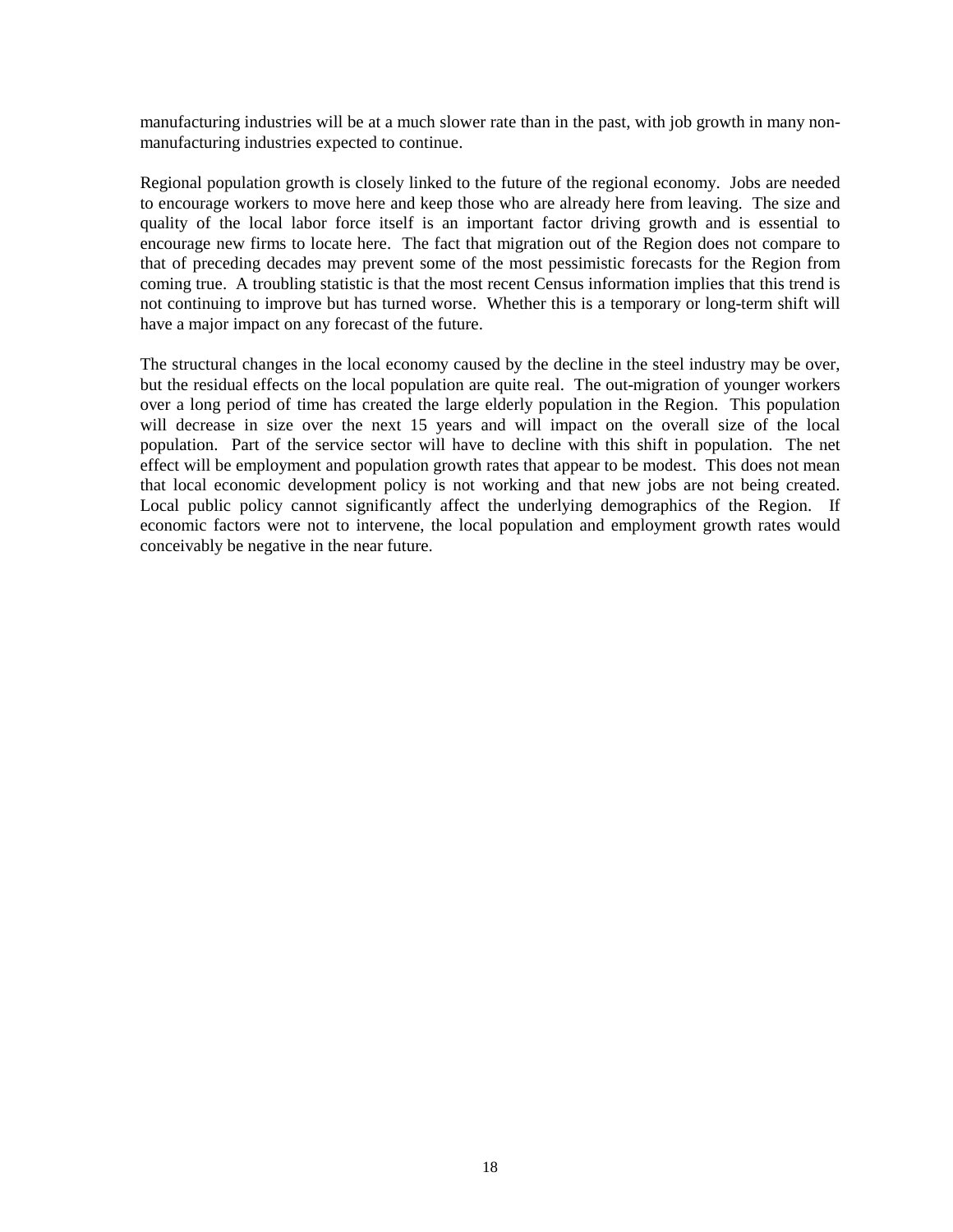#### **Appendix I. Impact Analysis and Policy Simulations with the REMI Model**

An alternative use of the REMI Model is to quantify the differential impact of specific changes in the local economy. The types of changes that REMI can analyze are numerous, but typical studies look at the impact on employment and output resulting from the expansion of specific industries or even specific plants in the Region. For these types of studies, the impact of a plant-opening goes far beyond the jobs created within that plant itself. Secondary impacts include jobs created in local industries that supply the new plant, and also the economic activity resulting from new consumer expenditures from new jobs and new earnings in the Region.

The following simulations are provided to give the reader a feel for the policy analysis and impact study capabilities of the REMI Model. For this, the researcher has chosen to simulate the potential impact of the recent closings of the Mon Valley LTV plant in early 1998 and the Nabisco bakery in late 1998. These two simulations highlight the ability of REMI to differentiate the economic impact of different industries on the economy. The difference between two manufacturing plants, such as these two examples, can be quite large.

These studies are typical, but REMI can also look at many different changes in the local economy, such as the impact of new infrastructure spending, changes in local tax or fiscal policy, or changes in the local population to name a few.

#### **A. Background**

#### *LTV Plant Shutdown in 1998*

The decline of the steel industry in the Pittsburgh Region has been continuing over the last several decades. After steep declines in the late 1970's and 1980's, the decline has, for the most part, leveled off. Figure 13 illustrates the long-term trend in employment in the primary metals industries in the Pittsburgh Region.



*Source: The Pittsburgh REMI Model*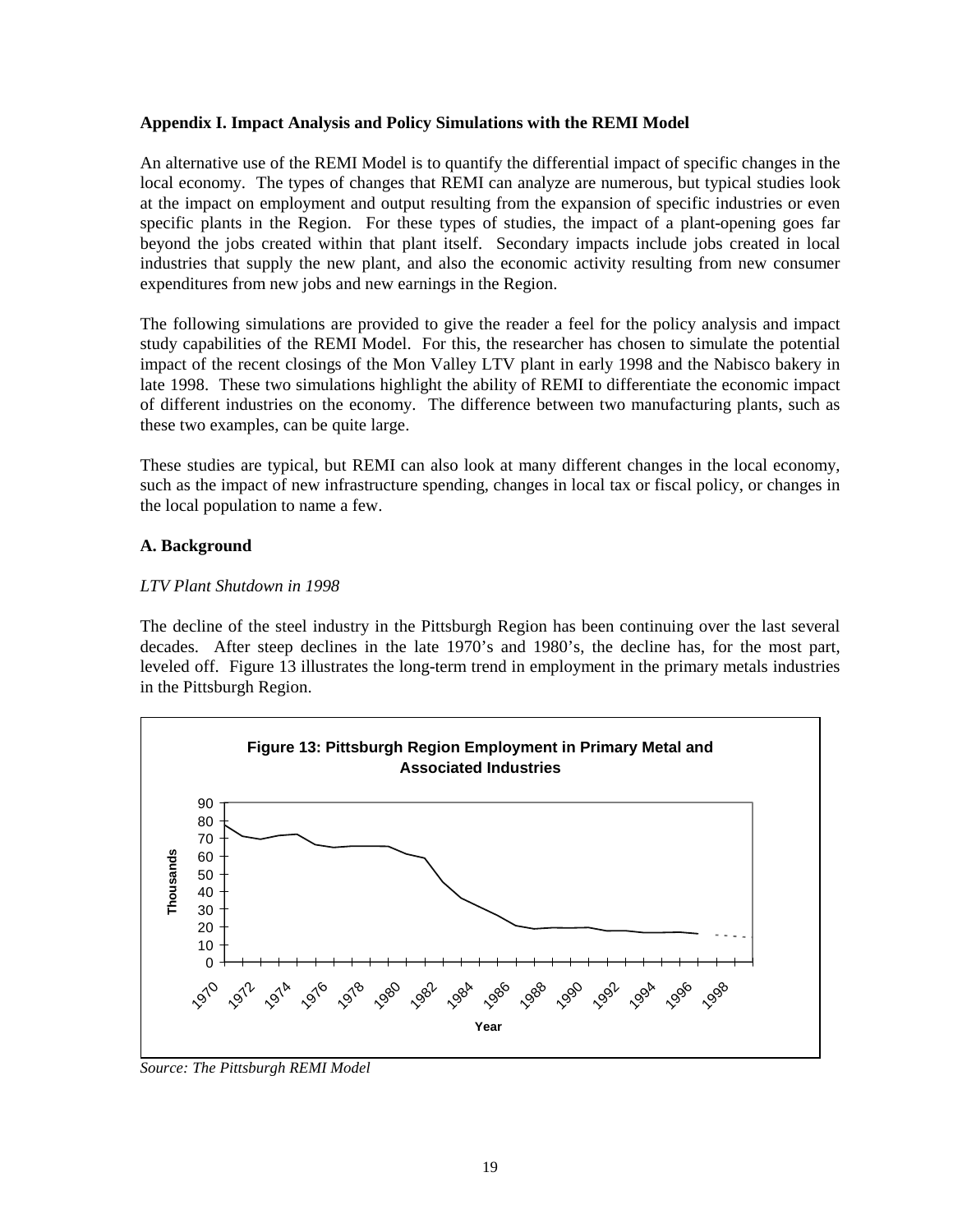However, steel has not disappeared from the Pittsburgh Region, and employment in primary metals and associated industries is a significant part of the regional economy. Over 16,000 jobs in 1996 were in these industries. In 1997, the LTV Corporation announced the closing of its Mon Valley coke plant. This plant represented the last basic steel industrial plant within the City of Pittsburgh. Beyond the symbolic nature of the closing and its tie to Pittsburgh history, the plant employed over 800 workers. After months of litigation with the local union and with the federal government over environmental problems at the site, the plant was closed in early 1998. Most of the workers at the site lost their jobs, but a majority was given the opportunity to retire with pay from LTV. This represents a sizable part of the metals industry in the Region and a significant number of jobs in itself. Furthermore, the loss of manufacturing jobs has an impact far beyond the plant that closed. The plant closing will have secondary effects resulting in job losses in multiple other industries, and the loss of income will have negative impacts on spending and economic activity throughout the Region. These REMI simulations are an attempt to quantify how large these effects will be. The effects of this plant closing are far larger than may be obvious given the size of the Mon Valley operation.

#### *Nabisco Plant Closing*

In 1998, the Nabisco Corporation closed its bakery located in the City of Pittsburgh. Total employment numbered around 350 before the shutdown. All jobs were assumed to be lost with the closing of the plant.

#### *Anticipated Sony Plant Expansion*

The Sony Electric Company manufactures television and other electronic components at its plant in East Huntington, Westmoreland County. Sony invested over \$500 million to develop this site after the closing of a Volkswagen automobile assembly plant in the late 1980's. The plant specializes in large screen and flat TV screens and has been experiencing continuous growth since its opening, driven by both domestic and international demand for its products. The plant has recently expanded its manufacturing capability into glass production. Together, these forces have allowed for an expansion of employment in Westmoreland County. This scenario quantifies the direct and indirect economic impact of a hypothetical expansion of 1000 workers at the Sony plant in 1999.

#### **B. Simulations**

Three scenarios are considered. Scenario 1 assumes that the current status quo as of April 1998 is unchanged into the future. The closing of the LTV plant and the direct loss of 800 jobs are permanent, and there is no attempt on the part of LTV or other firms to build a replacement operation. At the present time, there are no announced plans by either the public or private sector to rehabilitate the site of the plant, so this scenario represents the best estimate of the future impact of the plant closing on the regional economy.

Scenario 2 assumes that half of the jobs lost at the LTV plant are not permanent. For 1998, it must be assumed that all of the 800 jobs are lost in that there exists no plan that could realistically begin on the site before 1999. This scenario assumes that beginning in 1999, half of the jobs are recovered permanently. This could result from one of a number of possibilities. LTV or a competitor could rebuild a facility on the same site. Any other attempt to rehabilitate the site would involve significant resources and employment involved in demolition, cleanup, and construction. One other reason to believe that the negative impacts of the plant closing are not as bad as Scenario 1 assumes is that the majority of the workers were given full or partial retirement benefits. This means that they still have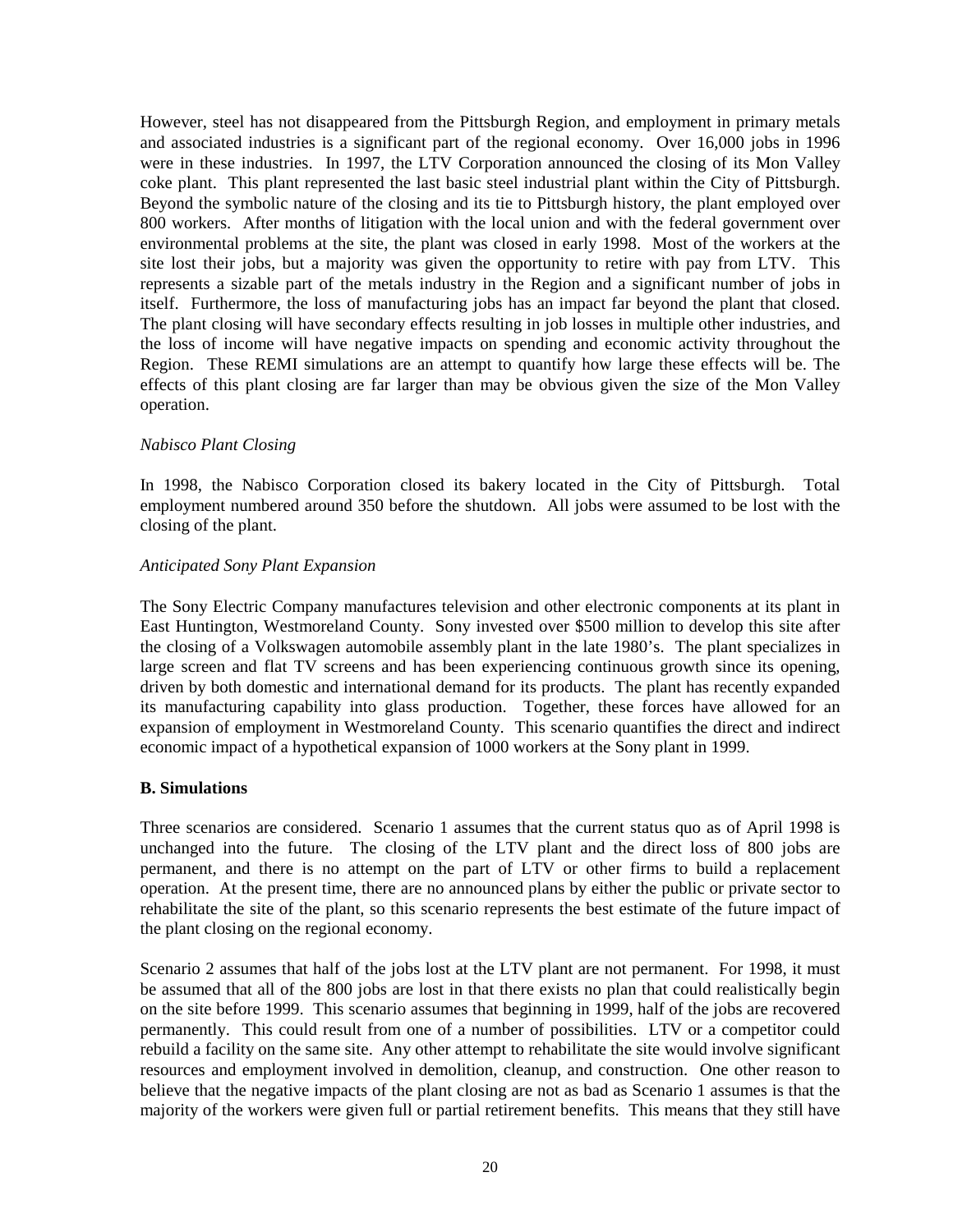an income, and many will stay in the Region where their impact on many sectors, in particular retail and associated industries, will continue. However, this is a short-term positive benefit, and the loss of such a sizable number of manufacturing jobs will have the same magnitude of negative impact in the long-run on regional output, employment, and growth.

Scenario 3 looks at the separate effects of the closing of the Nabisco bakery resulting in the direct layoff of 350 workers. The results illustrate how REMI can differentiate between the economic activity generated by the food manufacturing and primary metals industries.

Scenario 4 measures the impact of a 1000-worker expansion in electrical equipment manufacturing plants in Westmoreland County. This is assumed to be driven by expansion of the Sony electronics plant in East Huntington. Different industries will have different impacts on associated industries in the Region, and different earning levels will affect local consumer expenditures. The differences between these scenarios are highlighted in Table 10.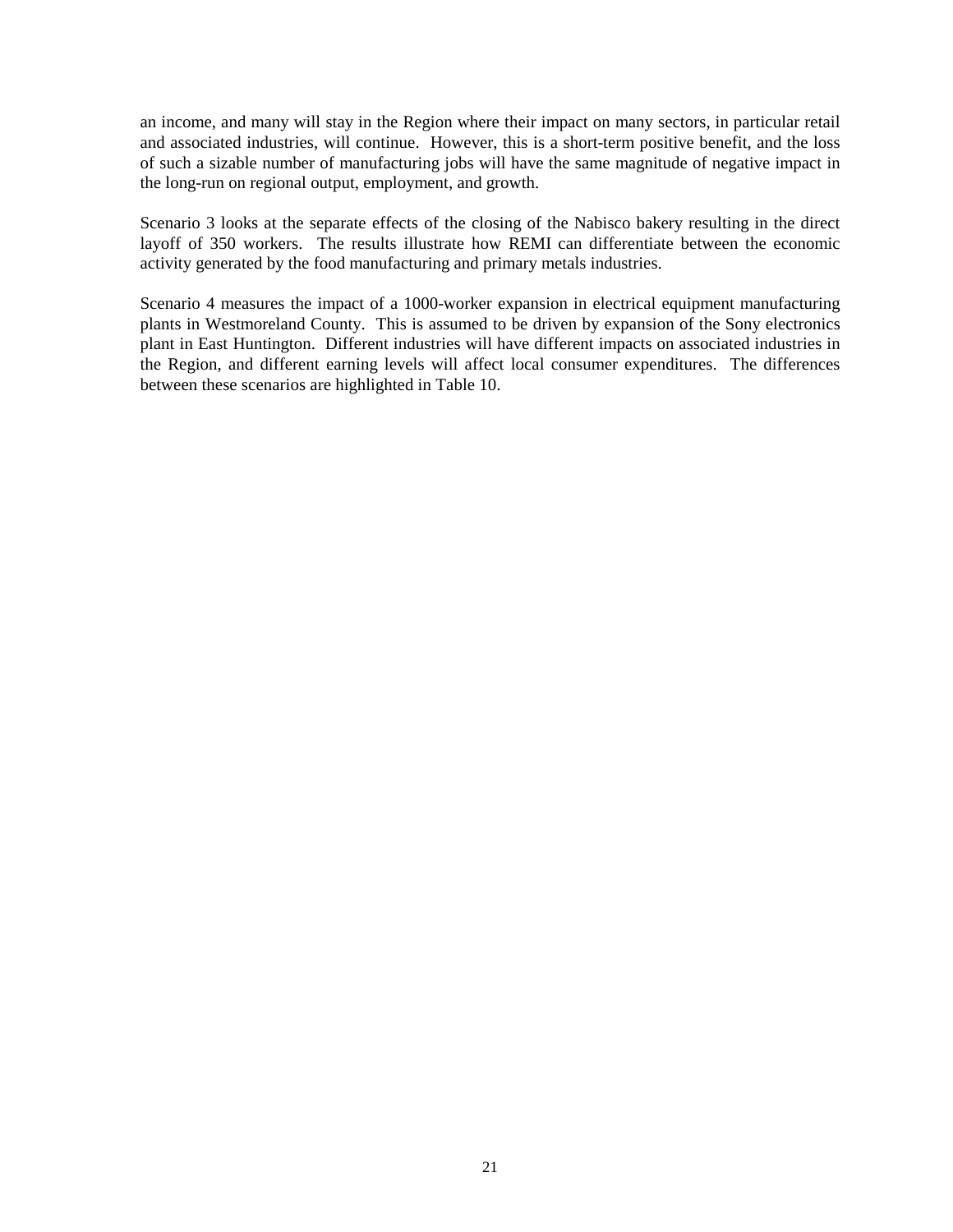| Table 6a: Simulation 1: Permanent Loss of All LTV Jobs |          |          |          |          |          |          |          |          |  |
|--------------------------------------------------------|----------|----------|----------|----------|----------|----------|----------|----------|--|
| <b>Impact on Allegheny County</b>                      |          |          |          |          |          |          |          |          |  |
|                                                        | 1998     | 1999     | 2000     | 2001     | 2002     | 2003     | 2004     | 2005     |  |
| <b>TOTAL EMPLOYMENT</b>                                | $-2,870$ | $-2,781$ | $-2,733$ | $-2,693$ | $-2,680$ | $-2,689$ | $-2,724$ | $-2,788$ |  |
| <b>MANUFACTURE</b>                                     | -873     | -858     | -845     | $-835$   | -828     | -823     | $-821$   | $-820$   |  |
| <b>NON MANUFACTURE</b>                                 | $-1,967$ | $-1,857$ | $-1,802$ | $-1,754$ | $-1,733$ | $-1,733$ | $-1,758$ | $-1,812$ |  |
| <b>MINING</b>                                          | -37      | $-37$    | $-37$    | -38      | -38      | -39      | -39      | -40      |  |
| <b>CONSTRUCTION</b>                                    | $-282$   | $-263$   | $-248$   | $-235$   | $-224$   | $-217$   | $-213$   | $-212$   |  |
| <b>TRANSPORTATION</b><br>+PUBLIC UTILITES              | $-129$   | $-125$   | $-122$   | $-121$   | $-120$   | $-121$   | $-123$   | $-126$   |  |
| FINANCE, INSURANCE,+<br><b>REAL ESTATE</b>             | $-117$   | -109     | $-105$   | $-100$   | -97      | -96      | -97      | $-106$   |  |
| <b>RETAIL TRADE</b>                                    | $-477$   | -442     | $-421$   | $-401$   | $-387$   | -378     | $-375$   | $-377$   |  |
| <b>WHOLESALE TRADE</b>                                 | $-219$   | $-222$   | $-226$   | $-231$   | $-237$   | -244     | $-252$   | $-262$   |  |
| <b>SERVICES</b>                                        | -696     | -650     | $-633$   | $-621$   | -620     | $-629$   | -650     | $-681$   |  |
| <b>OTHER</b>                                           | -40      | -74      | -95      | $-113$   | $-127$   | $-141$   | $-153$   | $-165$   |  |
| <b>Gross Regional Product</b><br>(Millions of 1992\$)  | -140     | -139     | $-138$   | $-138$   | $-139$   | $-140$   | -143     | -147     |  |
| Personal Income<br>(Millions of 1992\$)                | $-119$   | -128     | -135     | $-140$   | -146     | $-152$   | $-159$   | -167     |  |

*Source: The Pittsburgh REMI Model*

## **Table 6b: Simulation 1: Permanent Loss of All LTV Jobs**

**Impact on Pittsburgh Region**

|                                                       | 1998     | 1999     | 2000     | 2001     | 2002     | 2003     | 2004     | 2005     |
|-------------------------------------------------------|----------|----------|----------|----------|----------|----------|----------|----------|
| TOTAL EMPLOYMENT                                      | $-3,291$ | $-3,169$ | $-3,094$ | $-3,029$ | $-2,999$ | $-2,999$ | $-3,033$ | $-3,102$ |
| <b>MANUFACTURE</b>                                    | $-910$   | -887     | $-868$   | -853     | -843     | -836     | $-833$   | -832     |
| <b>NON MANUFACTURE</b>                                | $-2,341$ | $-2,194$ | $-2.109$ | $-2.035$ | $-1.996$ | $-1.985$ | $-2,006$ | $-2,063$ |
| <b>MINING</b>                                         | -42      | -42      | -42      | -42      | -42      | -43      | -43      | -44      |
| <b>CONSTRUCTION</b>                                   | $-351$   | -326     | $-306$   | $-287$   | $-272$   | $-262$   | $-255$   | $-253$   |
| <b>TRANSPORTATION</b><br>+PUBLIC UTILITES             | -154     | $-147$   | -144     | $-141$   | $-140$   | $-141$   | -143     | -146     |
| FINANCE, INSURANCE,+<br><b>REAL ESTATE</b>            | $-156$   | -144     | $-135$   | $-127$   | $-121$   | $-119$   | $-119$   | $-129$   |
| <b>RETAIL TRADE</b>                                   | -601     | -556     | $-525$   | -497     | -478     | -465     | -460     | -462     |
| <b>WHOLESALE TRADE</b>                                | $-236$   | -237     | $-240$   | $-243$   | $-248$   | $-254$   | $-263$   | $-272$   |
| <b>SERVICES</b>                                       | -787     | -730     | -706     | $-688$   | -683     | -691     | -713     | -746     |
| <b>OTHER</b>                                          | -54      | -100     | $-127$   | -152     | $-172$   | -188     | $-204$   | $-219$   |
| <b>Gross Regional Product</b><br>(Millions of 1992\$) | -157     | -155     | -154     | -153     | -153     | -154     | -156     | $-162$   |
| Personal Income<br>(Millions of 1992\$)               | $-155$   | -167     | -175     | -182     | $-188$   | $-195$   | $-204$   | $-214$   |
| . <i>.</i> . <i>.</i>                                 |          |          |          |          |          |          |          |          |

*Source: The Pittsburgh REMI Model*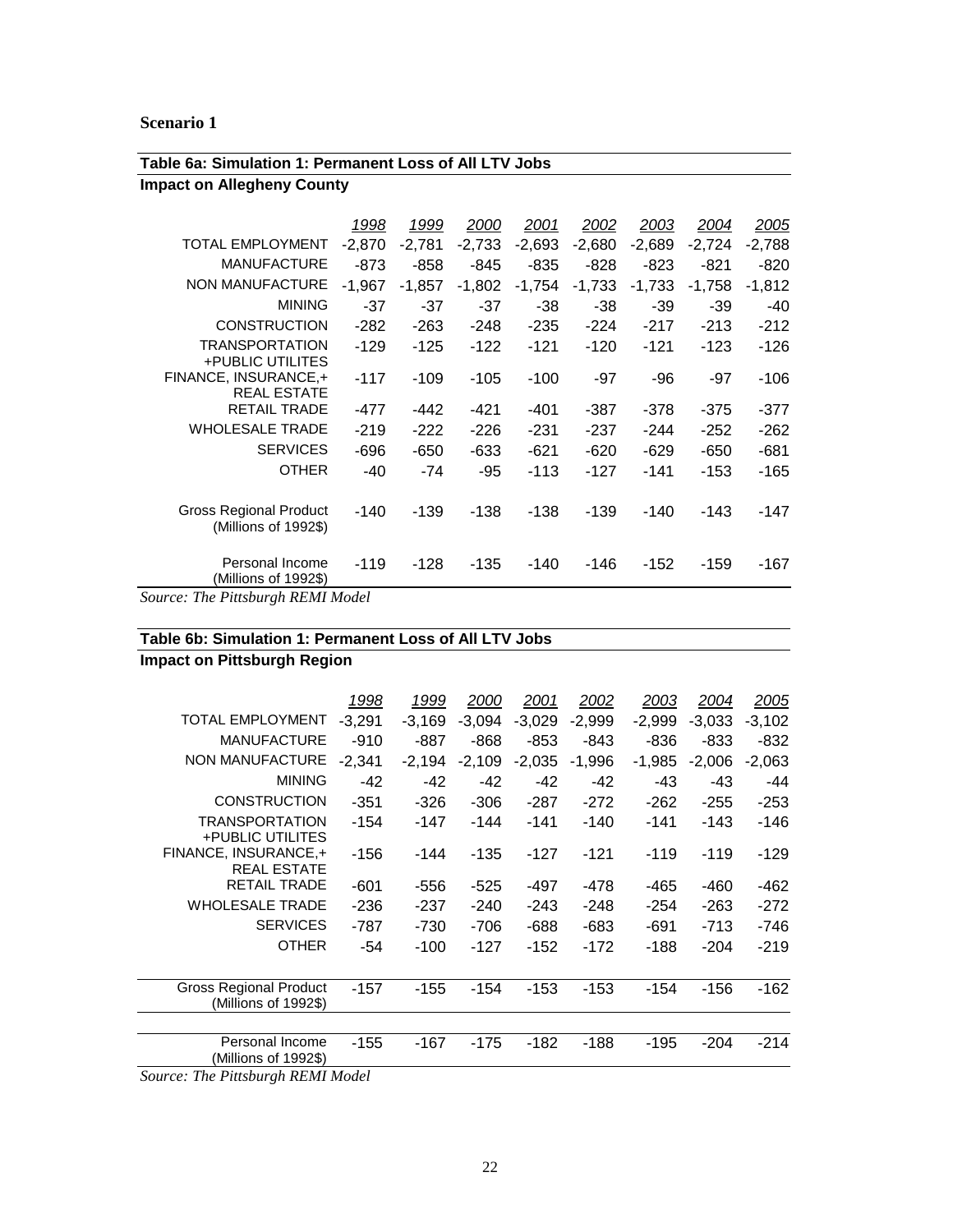As can be seen from Tables 6a and 6b, the impact of closing the LTV plant goes far beyond the direct loss of jobs. The relationship between basic manufacturing industries and other related sectors means that the loss of business in one sector has an impact in multiple other sectors. A basic example is the interaction between manufacturing and wholesale and retail trade and services. A business purchases a large amount of its intermediate goods and service inputs from the region that it is located in. The loss of an industrial facility results directly in the loss of business in these secondary sectors. The large losses shown in Tables 6a and 6b for these sectors bear this out. Note also the large loss of employment in the mining industries throughout the Region. The LTV plant was a producer of industrial grade coke. Coke is a basic input into modern integrated steel production and is produced from coal. The loss of a local user of coke can be expected to have a negative impact on the producers and transporters of coal mining industries in the Region.

There are equally important secondary effects resulting from the loss of employment and income for displaced workers. These workers will spend less in the community on goods and services. Workers not rehired may have to move out of the Region. When they leave, they take with them the economic activity that they would generate had they stayed in the Region.

The overall effect includes the loss of jobs in the region along with an overall decline in the regional economy. Gross Regional Product represents the value of goods and services produced in the regional economy. In simulation 1 the overall decline in GRP for the Pittsburgh region is over 160 million dollars by 2005. Total personal income in the region declines as well going down by 214 million dollars by 2005.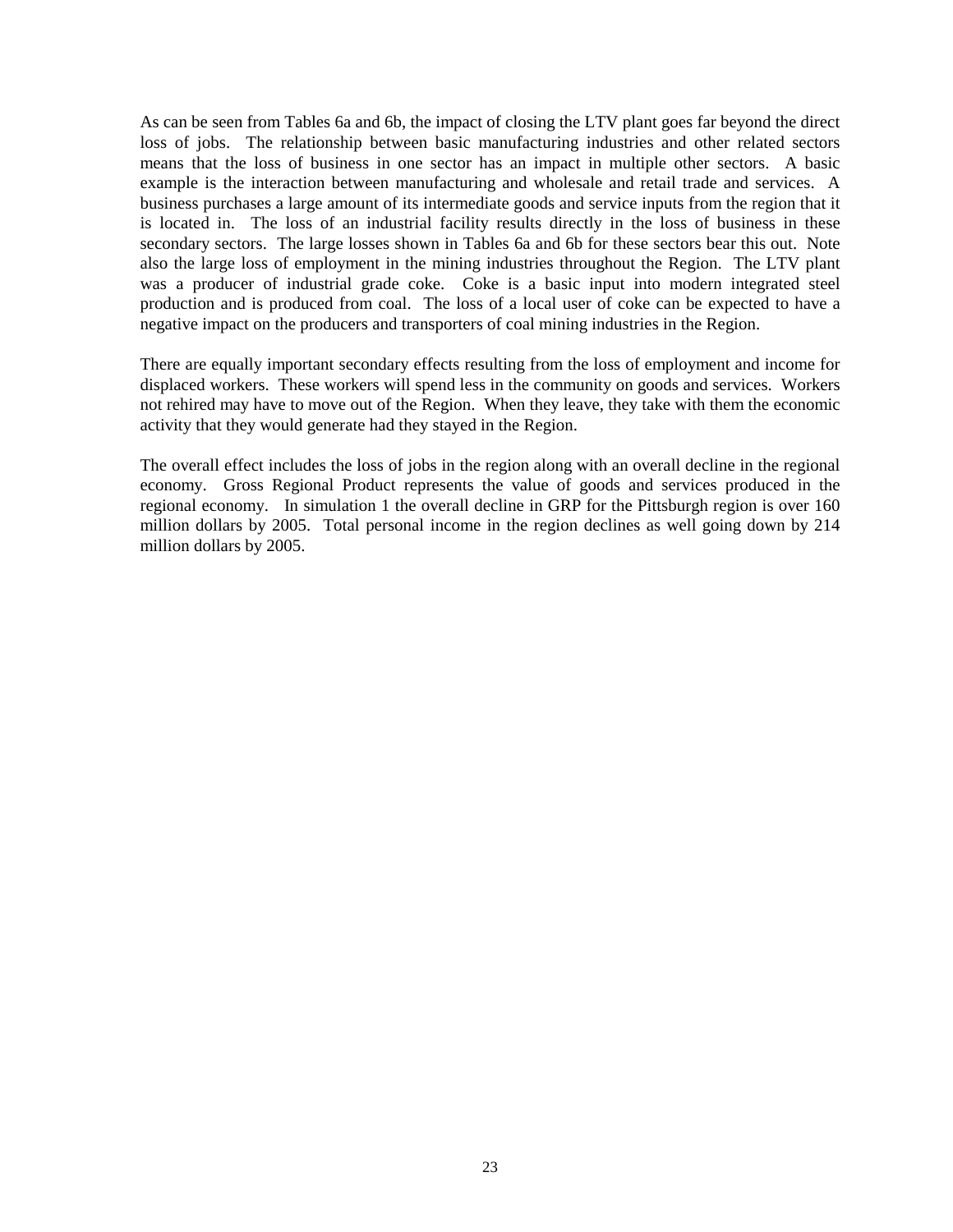#### **Table 7a: Simulation 2: Loss of Half LTV Jobs Impact on Allegheny County** 1998 1999 2000 2001 2002 2003 2004 2005 TOTAL EMPLOYMENT -1,435 -1,391 -1,367 -1,347 -1,340 -1,345 -1,362 -1,394 MANUFACTURE -437 -429 -423 -418 -414 -412 -411 -410 NON MANUFACTURE -984 -929 -901 -877 -867 -867 -879 -906 MINING -19 -19 -19 -19 -19 -20 -20 -20 CONSTRUCTION -141 -132 -124 -118 -112 -109 -107 -106 TRANSPORTATION +PUBLIC UTILITES -65 -63 -61 -61 -60 -61 -62 -63 FINANCE, INSURANCE,+ REAL ESTATE -59 -55 -53 -50 -49 -48 -49 -53 RETAIL TRADE -239 -221 -211 -201 -194 -189 -188 -189 WHOLESALE TRADE -110 -111 -113 -116 -119 -122 -126 -131 SERVICES -348 -325 -317 -311 -310 -315 -325 -341 OTHER -20 -37 -48 -57 -64 -71 -77 -83 Gross Regional Product (Millions of 1992\$) -70 -70 -69 -69 -70 -70 -72 -74 Personal Income (Millions of 1992\$) -60 -64 -68 -70 -73 -76 -80 -84

*Source: The Pittsburgh REMI Model*

#### **Table 7b: Simulation 2: Loss of Half LTV Jobs**

**Impact on Pittsburgh Region**

|                                                       | 1998     | 1999     | 2000     | 2001     | 2002     | 2003     | 2004     | 2005     |
|-------------------------------------------------------|----------|----------|----------|----------|----------|----------|----------|----------|
| <b>TOTAL EMPLOYMENT</b>                               | $-1,646$ | $-1,585$ | $-1,547$ | $-1,515$ | $-1,500$ | $-1,500$ | $-1.517$ | $-1,551$ |
| <b>MANUFACTURE</b>                                    | -455     | -444     | $-434$   | -427     | -422     | $-418$   | -417     | $-416$   |
| <b>NON MANUFACTURE</b>                                | $-1,171$ | $-1,097$ | $-1.055$ | $-1.018$ | -998     | -993     | $-1.003$ | $-1,032$ |
| <b>MINING</b>                                         | $-21$    | $-21$    | -21      | $-21$    | $-21$    | $-22$    | $-22$    | $-22$    |
| <b>CONSTRUCTION</b>                                   | $-176$   | -163     | $-153$   | $-144$   | $-136$   | $-131$   | $-128$   | $-127$   |
| <b>TRANSPORTATION</b><br>+PUBLIC UTILITES             | $-77$    | $-74$    | $-72$    | $-71$    | $-70$    | -71      | $-72$    | -73      |
| FINANCE, INSURANCE,+<br><b>REAL ESTATE</b>            | $-78$    | $-72$    | -68      | -64      | -61      | -60      | -60      | $-65$    |
| <b>RETAIL TRADE</b>                                   | $-301$   | $-278$   | $-263$   | $-249$   | $-239$   | $-233$   | $-230$   | $-231$   |
| <b>WHOLESALE TRADE</b>                                | $-118$   | $-119$   | $-120$   | $-122$   | $-124$   | $-127$   | -132     | -136     |
| <b>SERVICES</b>                                       | $-394$   | $-365$   | $-353$   | $-344$   | $-342$   | -346     | $-357$   | $-373$   |
| <b>OTHER</b>                                          | $-27$    | -50      | -64      | -76      | -86      | -94      | $-102$   | $-110$   |
| <b>Gross Regional Product</b><br>(Millions of 1992\$) | -79      | -78      | $-77$    | $-77$    | $-77$    | -77      | -78      | $-81$    |
|                                                       |          |          |          |          |          |          |          |          |
| Personal Income<br>(Millions of 1992\$)               | -78      | -84      | -88      | -91      | $-94$    | -98      | $-102$   | $-107$   |

*Source: Pittsburgh REMI Model*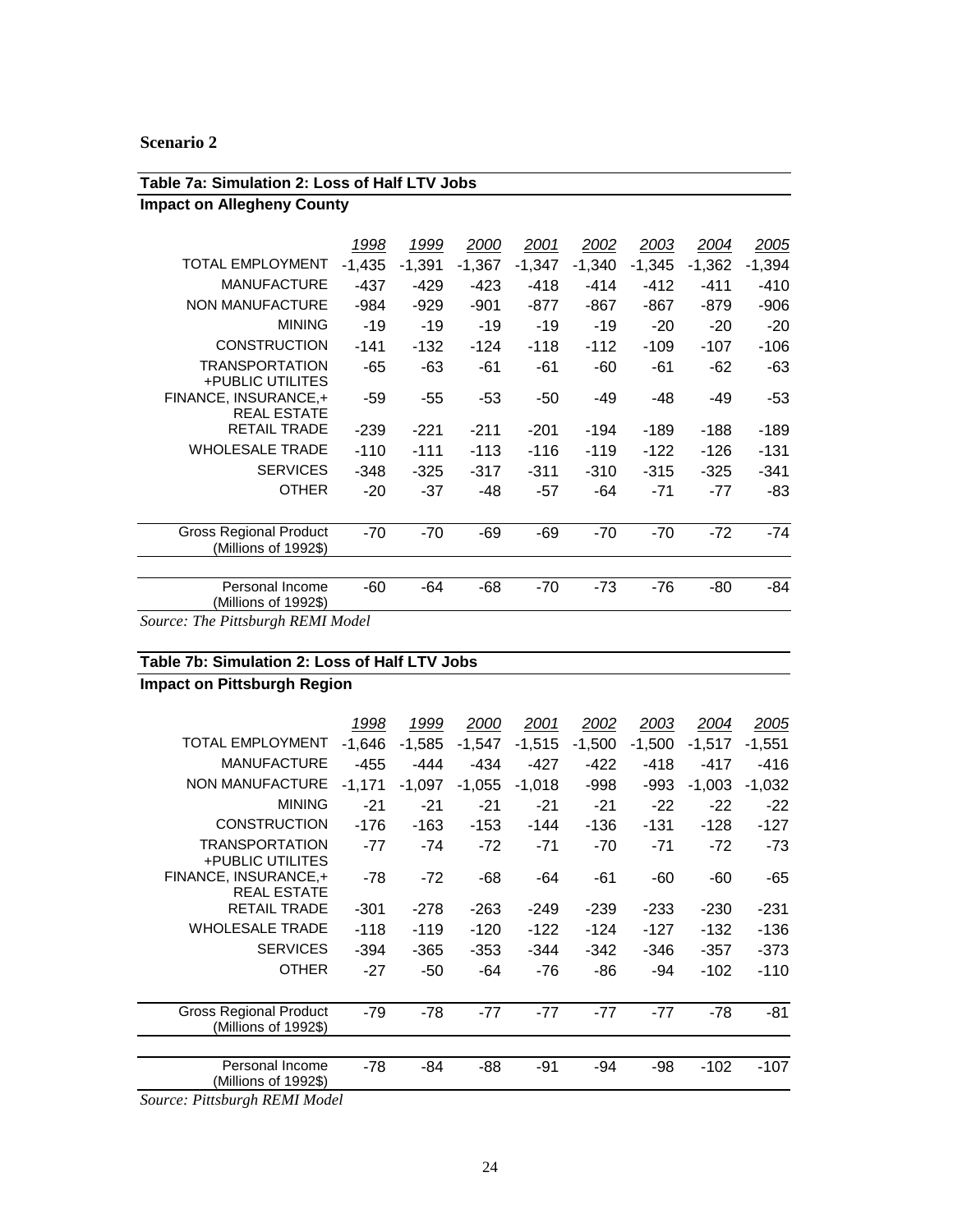| Table 8a: Simulation 3: Loss of Nabisco Bakery Jobs   |          |        |        |        |        |        |        |        |  |
|-------------------------------------------------------|----------|--------|--------|--------|--------|--------|--------|--------|--|
| <b>Impact on Allegheny County</b>                     |          |        |        |        |        |        |        |        |  |
|                                                       | 1998     | 1999   | 2000   | 2001   | 2002   | 2003   | 2004   | 2005   |  |
| <b>TOTAL EMPLOYMENT</b>                               | $-1,031$ | $-992$ | $-963$ | $-941$ | $-929$ | $-925$ | $-930$ | $-945$ |  |
| <b>MANUFACTURE</b>                                    | $-381$   | -376   | $-371$ | $-367$ | $-365$ | $-364$ | $-363$ | $-363$ |  |
| <b>NON MANUFACTURE</b>                                | $-640$   | $-597$ | $-565$ | $-541$ | $-526$ | $-520$ | $-521$ | $-533$ |  |
| <b>MINING</b>                                         | $-2$     | $-2$   | -1     | -1     | $-1$   | -1     | -1     | -1     |  |
| <b>CONSTRUCTION</b>                                   | $-74$    | $-67$  | $-61$  | -56    | $-52$  | -48    | -46    | -45    |  |
| <b>TRANSPORTATION</b><br>+PUBLIC UTILITES             | $-38$    | $-36$  | $-34$  | -33    | $-32$  | $-32$  | -32    | -32    |  |
| FINANCE, INSURANCE,+<br><b>REAL ESTATE</b>            | $-38$    | $-35$  | $-33$  | $-31$  | $-29$  | $-28$  | $-28$  | -31    |  |
| <b>RETAIL TRADE</b>                                   | $-155$   | -143   | $-133$ | $-125$ | $-119$ | $-116$ | $-114$ | $-114$ |  |
| <b>WHOLESALE TRADE</b>                                | $-69$    | -66    | $-65$  | -63    | $-62$  | $-62$  | -61    | -62    |  |
| <b>SERVICES</b>                                       | $-261$   | $-244$ | $-235$ | $-229$ | $-228$ | $-230$ | -237   | $-247$ |  |
| <b>OTHER</b>                                          | $-12$    | $-23$  | $-30$  | $-35$  | -40    | -44    | -48    | -51    |  |
| <b>Gross Regional Product</b><br>(Millions of 1992\$) | $-57$    | $-56$  | $-56$  | $-55$  | $-55$  | $-55$  | $-56$  | $-57$  |  |
| Personal Income<br>(Millions of 1992\$)               | $-37$    | $-39$  | $-41$  | -42    | $-44$  | -45    | $-47$  | -49    |  |
| Counsel The Distribungh DEMI Model                    |          |        |        |        |        |        |        |        |  |

*Source: The Pittsburgh REMI Model*

## **Table 8b: Simulation 3: Loss of Nabisco Bakery Jobs**

**Impact on Pittsburgh Region**

|                                                | 1998     | 1999     | 2000     | 2001     | 2002     | 2003     | 2004     | 2005     |
|------------------------------------------------|----------|----------|----------|----------|----------|----------|----------|----------|
| <b>TOTAL EMPLOYMENT</b>                        | $-1,153$ | $-1,104$ | $-1,064$ | $-1,034$ | $-1,015$ | $-1,008$ | $-1,011$ | $-1,028$ |
| <b>MANUFACTURE</b>                             | -395     | $-388$   | $-381$   | -376     | $-373$   | $-371$   | $-370$   | $-370$   |
| <b>NON MANUFACTURE</b>                         | -745     | -689     | -647     | $-614$   | $-592$   | -582     | -581     | -594     |
| <b>MINING</b>                                  | -3       | $-2$     | $-2$     | $-2$     | $-2$     | -1       | -1       | -1       |
| <b>CONSTRUCTION</b>                            | $-93$    | -84      | -76      | -69      | -63      | -59      | -56      | -54      |
| <b>TRANSPORTATION</b><br>+PUBLIC UTILITES      | -44      | -41      | $-39$    | $-37$    | -36      | -35      | -35      | -35      |
| FINANCE, INSURANCE,+<br><b>REAL ESTATE</b>     | -50      | -45      | $-41$    | -38      | -36      | -34      | -34      | $-37$    |
| <b>RETAIL TRADE</b>                            | $-192$   | -176     | -164     | $-153$   | -145     | -140     | -137     | -137     |
| <b>WHOLESALE TRADE</b>                         | $-73$    | $-70$    | -68      | -66      | -64      | -64      | -63      | -63      |
| <b>SERVICES</b>                                | $-287$   | $-267$   | $-255$   | $-247$   | $-244$   | -246     | $-252$   | $-263$   |
| <b>OTHER</b>                                   | $-16$    | -31      | $-39$    | $-47$    | -53      | -58      | -63      | $-67$    |
| Gross Regional Product<br>(Millions of 1992\$) | $-62$    | $-61$    | -60      | -59      | -59      | -59      | -59      | $-61$    |
| Personal Income<br>(Millions of 1992\$)        | -47      | -51      | -53      | $-55$    | $-56$    | -58      | -60      | $-63$    |
|                                                |          |          |          |          |          |          |          |          |

*Source: The Pittsburgh REMI Model*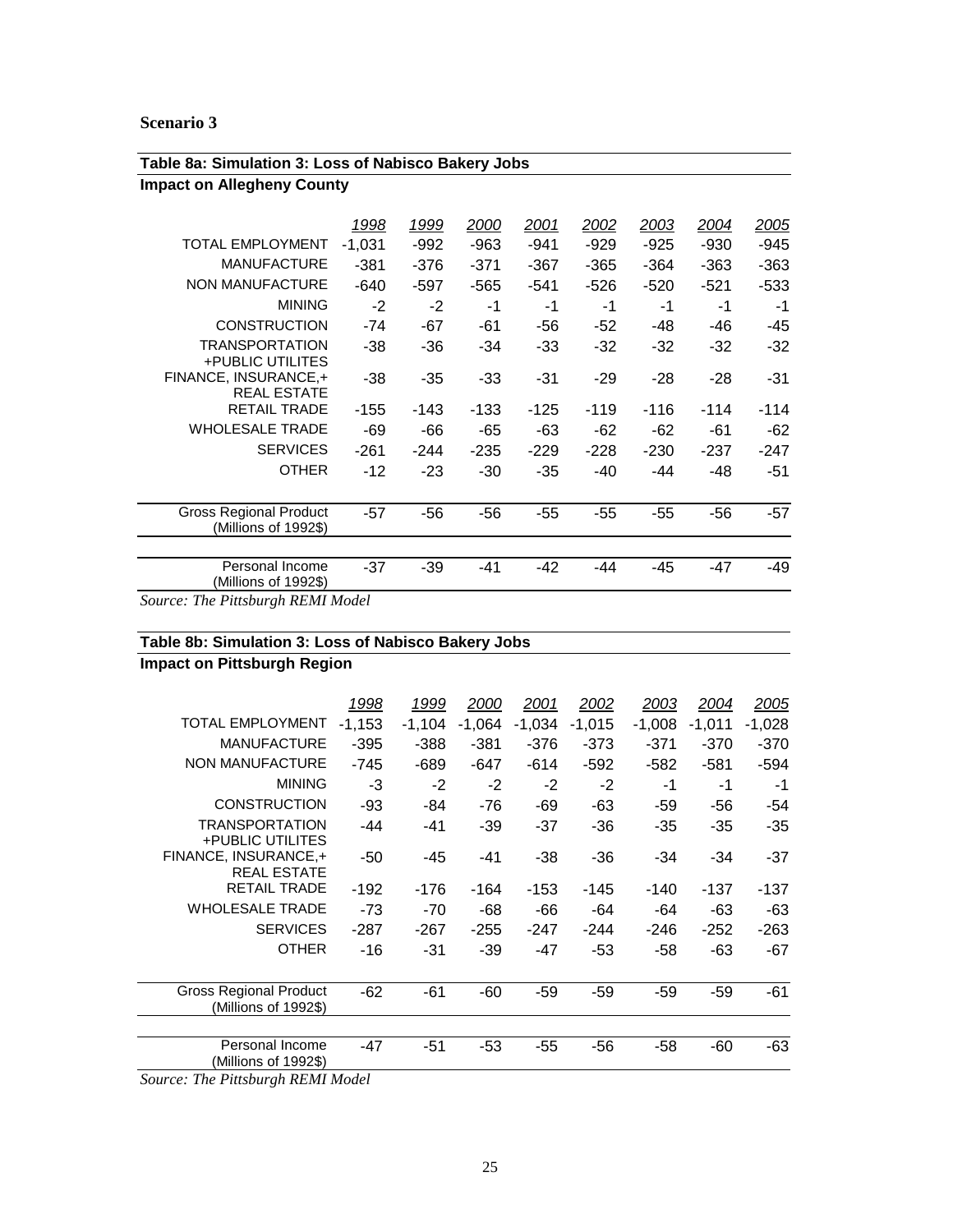| Table 9a: Simulation 4: Expansion of Sony Plant                                       |      |      |      |      |      |       |       |              |
|---------------------------------------------------------------------------------------|------|------|------|------|------|-------|-------|--------------|
| <b>Impact on Westmoreland County</b>                                                  |      |      |      |      |      |       |       |              |
|                                                                                       | 1998 | 1999 | 2000 | 2001 | 2002 | 2003  | 2004  | <u> 2005</u> |
| <b>TOTAL EMPLOYMENT</b>                                                               |      |      |      |      |      |       |       |              |
|                                                                                       | 1782 | 1746 | 1689 | 1626 | 1592 | 1561  | 1538  | 1524         |
| <b>MANUFACTURE</b>                                                                    | 1038 | 1025 | 1012 | 1000 | 990  | 982   | 975   | 970          |
| <b>NON MANUFACTURE</b>                                                                | 727  | 683  | 628  | 567  | 535  | 505   | 483   | 468          |
| <b>MINING</b>                                                                         | 5    | 4    | 3    | 1    | 1    | 0     | 0     | -1           |
| <b>CONSTRUCTION</b>                                                                   | 123  | 118  | 108  | 98   | 91   | 85    | 79    | 76           |
| <b>TRANSPORTATION</b><br>+PUBLIC UTILITES                                             | 40   | 37   | 34   | 31   | 29   | 27    | 25    | 24           |
| FINANCE, INSURANCE,+<br><b>REAL ESTATE</b>                                            | 41   | 29   | 16   | $-2$ | -8   | $-16$ | $-23$ | -28          |
| <b>RETAIL TRADE</b>                                                                   | 223  | 214  | 201  | 188  | 180  | 173   | 168   | 165          |
| <b>WHOLESALE TRADE</b>                                                                | 77   | 75   | 71   | 68   | 66   | 63    | 61    | 60           |
| <b>SERVICES</b>                                                                       | 213  | 202  | 191  | 179  | 173  | 169   | 168   | 168          |
| <b>OTHER</b>                                                                          | 23   | 43   | 54   | 62   | 71   | 78    | 85    | 90           |
| <b>Gross Regional Product</b><br>(Millions of 1992\$)                                 | 110  | 112  | 113  | 114  | 117  | 119   | 122   | 125          |
| Personal Income<br>(Millions of 1992\$)<br>$\mathbf{C}$<br>$T1.$ . D:4.11. DEMIM .1.1 | 57   | 63   | 66   | 68   | 71   | 73    | 75    | 78           |

*Source: The Pittsburgh REMI Model*

# **Table 9b: Simulation 4: Expansion of Sony Plant**

**Impact on Pittsburgh Region**

|                                                | 1998  | 1999  | <i>2000</i> | 2001  | 2002  | <u> 2003</u> | 2004  | 2005  |
|------------------------------------------------|-------|-------|-------------|-------|-------|--------------|-------|-------|
| <b>TOTAL EMPLOYMENT</b>                        | 2,132 | 2,086 | 1,998       | 1,906 | 1,856 | 1,813        | 1,785 | 1,772 |
| <b>MANUFACTURE</b>                             | 1.061 | 1.045 | 1,028       | 1.013 | 1.001 | 991          | 984   | 979   |
| NON MANUFACTURE                                | 1,048 | 993   | 907         | 818   | 770   | 728          | 699   | 685   |
| <b>MINING</b>                                  | 5     | 4     | 3           | 2     | 1     | 0            | 0     | $-1$  |
| <b>CONSTRUCTION</b>                            | 149   | 143   | 130         | 116   | 106   | 98           | 91    | 87    |
| <b>TRANSPORTATION</b><br>+PUBLIC UTILITES      | 55    | 51    | 46          | 42    | 38    | 36           | 34    | 33    |
| FINANCE, INSURANCE,+<br><b>REAL ESTATE</b>     | 65    | 52    | 37          | 16    | 9     | $\Omega$     | -8    | -12   |
| <b>RETAIL TRADE</b>                            | 306   | 295   | 273         | 253   | 240   | 229          | 222   | 218   |
| <b>WHOLESALE TRADE</b>                         | 96    | 93    | 88          | 83    | 79    | 76           | 73    | 71    |
| <b>SERVICES</b>                                | 366   | 349   | 325         | 302   | 291   | 284          | 282   | 284   |
| <b>OTHER</b>                                   | 29    | 54    | 69          | 80    | 90    | 99           | 106   | 113   |
| Gross Regional Product<br>(Millions of 1992\$) | 124   | 126   | 126         | 126   | 128   | 130          | 133   | 136   |
| Personal Income                                | 76    | 84    | 88          | 90    | 93    | 95           | 98    | 101   |
| (Millions of 1992\$)                           |       |       |             |       |       |              |       |       |

*Source: The Pittsburgh REMI Model*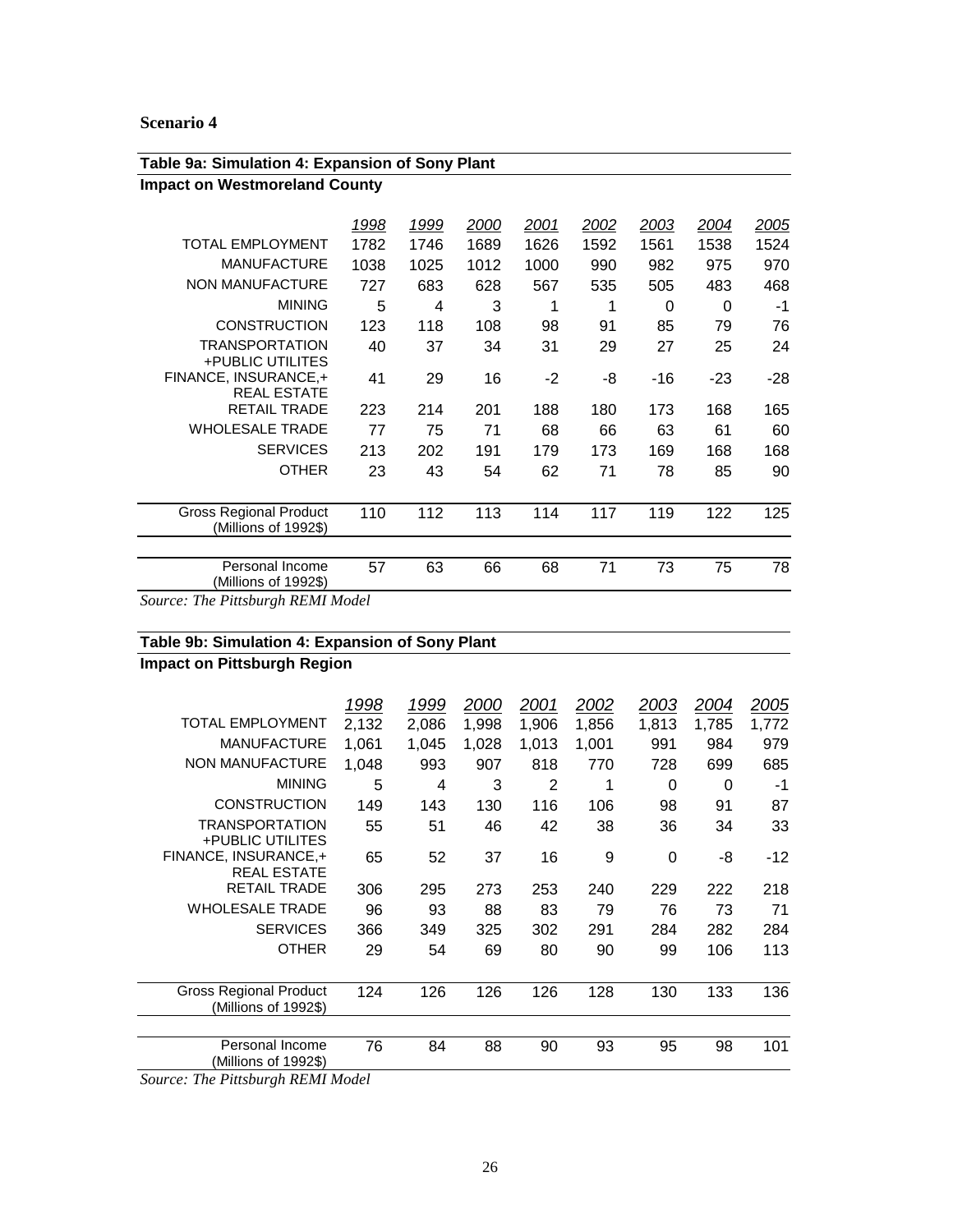Table 10 highlights the differences between the closing of the LTV and Nabisco plants and the expansion of the Sony plant. For all, the total number of jobs lost or gained is in excess of the direct layoffs or jobs created at the plants. This table also gives the ratios of total jobs lost per direct layoff. There were in excess of three additional jobs lost per layoff for the LTV plant, and in excess of two additional jobs lost per layoff for the Nabisco plant. One of the differences is that the LTV plant had a larger impact on associated industries, such as construction and utilities. Both plants experienced large service sector job losses resulting from the loss of a large amount of personal income in the form of lost earnings. These lost earnings have big impacts in retail and service sectors, where individuals spend a lot of their regular earnings. The Sony plant also has a net job creation in excess of two for every new plant job. There are several reasons for the slightly lower indirect/direct job ratio for job creation at the Sony plant as compared to jobs lost because of the LTV plant. The large steel infrastructure in the Region means that much more steel industry inputs come from the Region. This produces greater linkages between jobs at a local coke production plant and other jobs in the Region. Also, because Westmoreland County is farther from the center of the Region, it may be easier to buy services and other inputs from counties just outside the Region. This simulation does not capture the economic impact outside of the Pittsburgh Region.

|                                                       |           | LTV Plant                            |           | <b>Nabisco Bakery</b>                            | <b>Sony Plant</b> |                                     |  |
|-------------------------------------------------------|-----------|--------------------------------------|-----------|--------------------------------------------------|-------------------|-------------------------------------|--|
|                                                       | # of jobs | total jobs lost<br>per direct layoff | # of jobs | total jobs lost $#$ of jobs<br>per direct layoff |                   | total new jobs<br>per new plant job |  |
| Direct Layoff:                                        | $-800$    |                                      | $-350$    |                                                  | $+1000$           |                                     |  |
| Total Impact:                                         |           |                                      |           |                                                  |                   |                                     |  |
| <b>TOTAL EMPLOYMENT</b>                               | $-3,291$  | 4.26                                 | $-1,153$  | 3.33                                             | 2,132             | 2.10                                |  |
| <b>MANUFACTURE</b>                                    | $-910$    | 1.14                                 | $-395$    | 1.13                                             | 1,061             | 1.06                                |  |
| <b>NON MANUFACTURE</b>                                | $-2,341$  | 3.08                                 | $-745$    | 2.16                                             | 1,048             | 1.04                                |  |
| <b>MINING</b>                                         | $-42$     | 0.11                                 | $-3$      | 0.01                                             | 5                 | 0.00                                |  |
| <b>CONSTRUCTION</b>                                   | $-351$    | 0.47                                 | $-93$     | 0.27                                             | 149               | 0.15                                |  |
| TRANSPORTATION+PUBLIC<br><b>UTILITES</b>              | $-154$    | 0.20                                 | $-44$     | 0.13                                             | 55                | 0.06                                |  |
| FINANCE, INSURANCE,+<br><b>REAL ESTATE</b>            | $-156$    | 0.20                                 | -50       | 0.15                                             | 65                | 0.05                                |  |
| <b>RETAIL TRADE</b>                                   | $-601$    | 0.77                                 | $-192$    | 0.55                                             | 306               | 0.31                                |  |
| <b>WHOLESALE TRADE</b>                                | $-236$    | 0.30                                 | -73       | 0.21                                             | 96                | 0.09                                |  |
| <b>SERVICES</b>                                       | $-787$    | 1.01                                 | $-287$    | 0.82                                             | 366               | 0.37                                |  |
| <b>OTHER</b>                                          | -54       | 0.07                                 | $-16$     | 0.05                                             | 29                | 0.01                                |  |
| <b>Gross Regional Product</b><br>(Millions of 1992\$) | $-157$    |                                      | $-62$     |                                                  | 124               |                                     |  |
| Personal Income<br>(Millions of 1992\$)               | $-155$    |                                      | $-47$     |                                                  | 76                |                                     |  |

### **Table 10: Comparison of Direct vs. Total Job Losses from Plant Closing Simulations**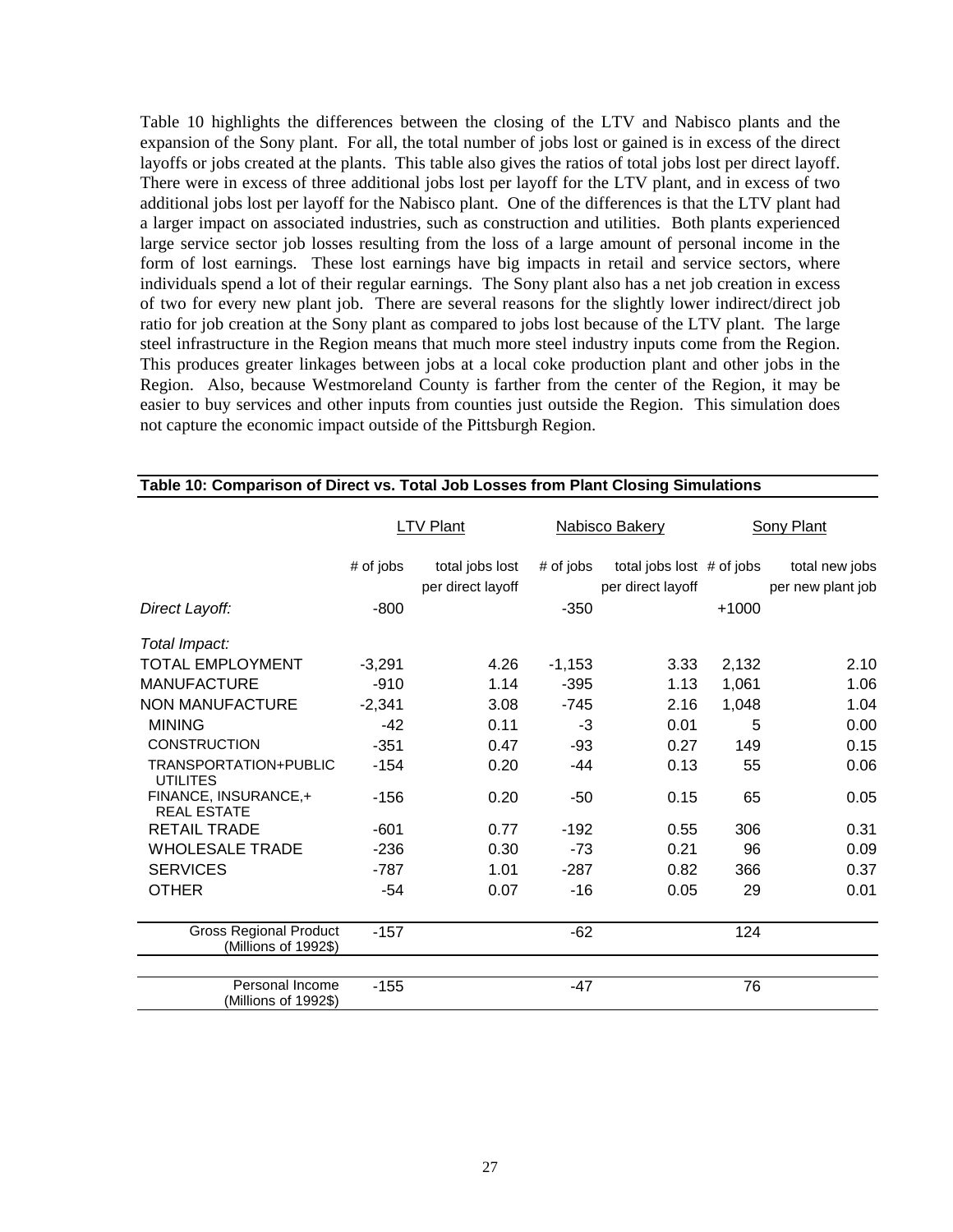| <b>Table 11: UCSUR/REMI Projections for Allegheny County</b> |        |        |        |        |        |        |        |        |
|--------------------------------------------------------------|--------|--------|--------|--------|--------|--------|--------|--------|
|                                                              | 1978   | 1983   | 1988   | 1993   | 1998   | 2003   | 2008   | 2013   |
| Gross Regional Product                                       | 34.1   | 32.8   | 35.0   | 37.6   | 40.5   | 43.6   | 46.8   | 49.9   |
| Population <sup>#</sup>                                      | 1473.8 | 1420.6 | 1346.5 | 1329.0 | 1281.3 | 1282.0 | 1286.2 | 1302.5 |
| <b>Total Employment</b>                                      | 769.2  | 730.4  | 783.6  | 824.9  | 857.2  | 880.8  | 897.4  | 908.7  |
| By Sector                                                    |        |        |        |        |        |        |        |        |
| <b>Total Private Non-Farm</b>                                | 681.3  | 646.4  | 701.3  | 743.9  | 779.7  | 802.9  | 819.1  | 829.6  |
| <b>MANUFACTURE</b>                                           | 158.3  | 111.8  | 86.2   | 72.4   | 68.1   | 60.1   | 54.7   | 51.0   |
| <b>Durables</b>                                              | 122.2  | 80.9   | 58.2   | 48.1   | 45.3   | 38.6   | 33.9   | 30.9   |
| Non-Durables                                                 | 36.1   | 30.9   | 28.0   | 24.2   | 22.8   | 21.6   | 20.8   | 20.1   |
| <b>NON MANUFACTURE</b>                                       | 523.0  | 534.6  | 615.1  | 671.5  | 711.6  | 742.8  | 764.5  | 778.6  |
| Mining                                                       | 3.7    | 3.4    | 3.9    | 2.7    | 2.4    | 2.1    | 1.9    | 1.8    |
| Construction                                                 | 43.1   | 36.8   | 40.3   | 41.5   | 42.3   | 43.1   | 44.0   | 45.3   |
| Transportation and<br><b>Utilities</b>                       | 44.9   | 36.4   | 37.5   | 47.2   | 48.7   | 48.4   | 46.7   | 43.8   |
| Finance Insurance<br>and Real Estate                         | 60.6   | 60.2   | 66.6   | 72.5   | 77.7   | 81.6   | 82.5   | 81.3   |
| <b>Retail Trade</b>                                          | 130.8  | 131.6  | 140.8  | 140.0  | 149.7  | 144.3  | 138.1  | 133.2  |
| <b>Wholesale Trade</b>                                       | 43.3   | 41.0   | 42.8   | 41.5   | 40.6   | 38.8   | 37.0   | 35.5   |
| Services                                                     | 194.8  | 222.6  | 280.3  | 321.8  | 345.4  | 379.4  | 408.8  | 432.1  |
| Agricultural<br><b>Services</b>                              | 1.9    | 2.6    | 2.9    | 4.3    | 4.9    | 5.1    | 5.4    | 5.7    |
| Farm Employment                                              | 0.9    | 0.9    | 0.8    | 0.6    | 0.5    | 0.5    | 0.4    | 0.4    |
| <b>Total Government</b>                                      | 87.0   | 83.2   | 81.5   | 80.4   | 77.0   | 77.4   | 77.9   | 78.8   |
| State and Local                                              | 65.1   | 61.3   | 58.4   | 58.6   | 57.2   | 58.5   | 58.9   | 59.2   |
| <b>Federal Civilian</b>                                      | 15.9   | 15.2   | 16.3   | 15.3   | 14.9   | 14.2   | 14.3   | 14.6   |
| <b>Federal Military</b>                                      | 6.0    | 6.6    | 6.8    | 6.5    | 4.9    | 4.7    | 4.7    | 4.9    |

## **Appendix II. Baseline UCSUR/REMI Forecasts for Allegheny County & the Pittsburgh Region**

*Source: The Pittsburgh REMI Model*

<sup>\*</sup> Gross Regional Product in billions of 1998 adjusted dollars # Population and employment in thousands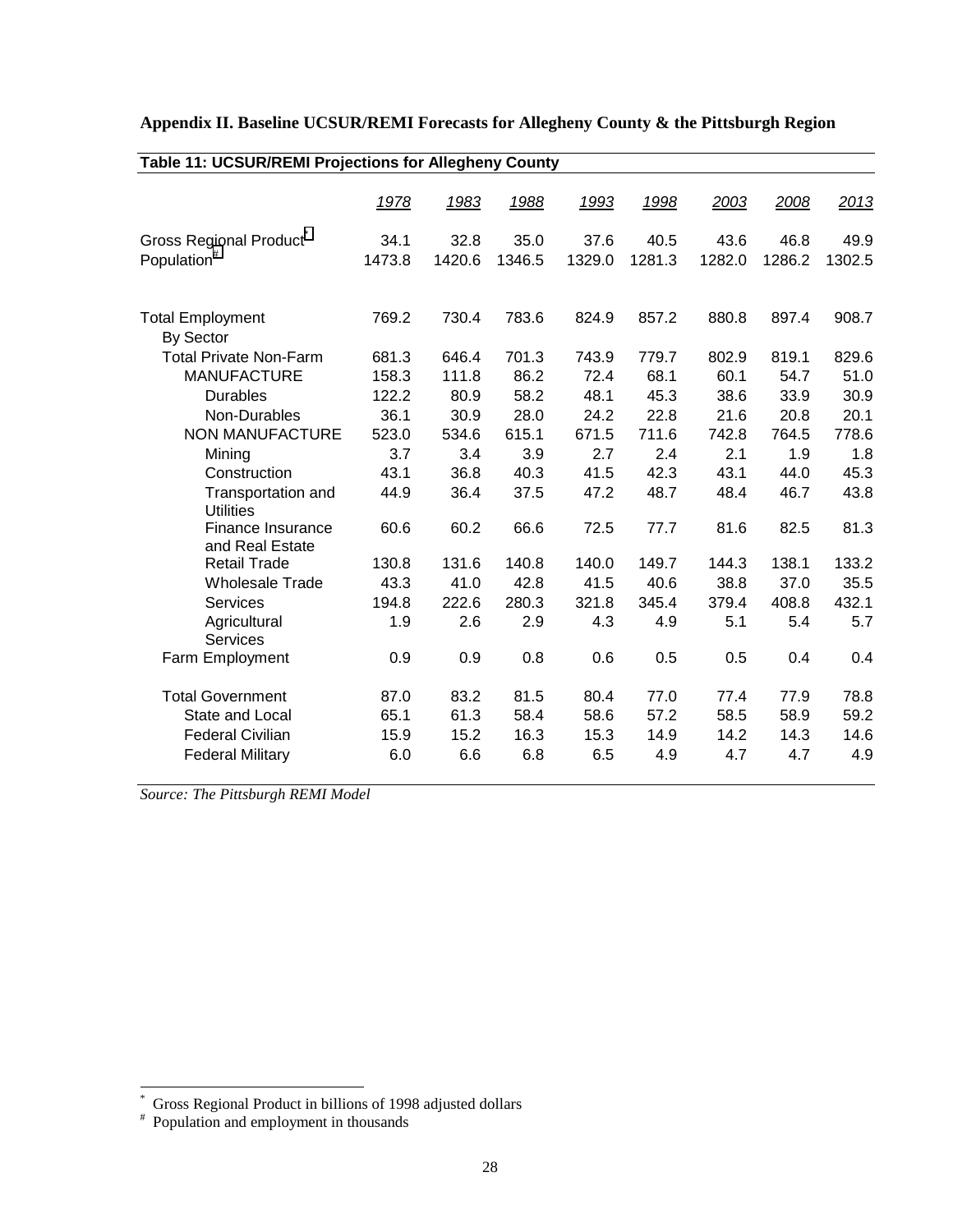## **Table 16: Pittsburgh Region&**

|                                        | 1978   | 1983                                                    | 1988   | 1993   | 1998   | 2003   | 2008   | 2013   |
|----------------------------------------|--------|---------------------------------------------------------|--------|--------|--------|--------|--------|--------|
| <b>Gross Regional Product</b>          | 49.4   | 46.9                                                    | 50.9   | 55.3   | 59.9   | 64.5   | 69.4   | 74.1   |
| Population <sup>#</sup>                |        | 2513.4 2449.7 2332.7 2335.5 2298.7                      |        |        |        | 2321.3 | 2334.6 | 2363.6 |
| Total Employment <sup>#</sup>          |        | 1166.4 1088.3 1171.1 1237.3 1316.6 1347.0 1368.3 1381.4 |        |        |        |        |        |        |
| by sector                              |        |                                                         |        |        |        |        |        |        |
| <b>Total Private Non-Farm</b>          | 1021.3 | 949.0                                                   | 1032.6 | 1099.1 | 1182.7 | 1212.1 | 1232.9 | 1245.0 |
| <b>MANUFACTURE</b>                     | 272.7  | 187.0                                                   | 151.1  | 134.3  | 130.4  | 116.9  | 106.6  | 99.2   |
| <b>Durables</b>                        | 220.5  | 141.4                                                   | 108.8  | 95.3   | 92.0   | 79.9   | 70.7   | 64.5   |
| Non-Durables                           | 52.2   | 45.6                                                    | 42.3   | 39.0   | 38.3   | 36.9   | 35.9   | 34.7   |
| NON MANUFACTURE                        | 748.6  | 762.0                                                   | 881.5  | 964.7  | 1052.3 | 1095.3 | 1126.3 | 1145.8 |
| Mining                                 | 13.7   | 11.3                                                    | 9.8    | 7.6    | 7.0    | 6.1    | 5.6    | 5.2    |
| Construction                           | 65.8   | 54.5                                                    | 64.3   | 67.8   | 72.7   | 74.1   | 75.7   | 77.9   |
| Transportation and<br><b>Utilities</b> | 68.2   | 59.6                                                    | 62.1   | 71.4   | 74.6   | 74.2   | 71.8   | 67.7   |
| Finance Insurance<br>and Real Estate   | 79.5   | 78.3                                                    | 85.4   | 94.1   | 119.1  | 124.7  | 126.4  | 125.2  |
| <b>Retail Trade</b>                    | 196.5  | 197.4                                                   | 215.5  | 220.4  | 238.4  | 230.2  | 221.1  | 213.2  |
| <b>Wholesale Trade</b>                 | 56.9   | 54.8                                                    | 59.9   | 60.8   | 62.0   | 59.7   | 57.2   | 54.9   |
| Services                               | 265.0  | 302.0                                                   | 378.9  | 435.0  | 469.8  | 516.9  | 558.6  | 591.2  |
| <b>Agricultural Services</b>           | 3.1    | 4.1                                                     | 5.6    | 7.6    | 8.8    | 9.3    | 9.9    | 10.5   |
| Farm Employment                        | 9.6    | 9.9                                                     | 9.4    | 8.0    | 7.3    | 6.4    | 5.8    | 5.5    |
| <b>Total Government</b>                | 135.5  | 129.5                                                   | 129.1  | 130.2  | 126.6  | 128.5  | 129.5  | 130.8  |
| State and Local                        | 105.7  | 99.3                                                    | 97.3   | 99.8   | 99.4   | 102.5  | 103.5  | 104.1  |
| <b>Federal Civilian</b>                | 19.9   | 19.1                                                    | 20.6   | 19.5   | 18.9   | 18.1   | 18.1   | 18.6   |
| <b>Federal Military</b>                | 9.9    | 11.1                                                    | 11.1   | 10.9   | 8.3    | 7.9    | 7.9    | 8.1    |

*Source: The Pittsburgh REMI Model*

 $*$  Allegheny, Beaver, Butler, Armstrong, Washington, and Westmoreland counties  $*$  Gross Regional Product in billions of adjusted 1998 dollars

<sup>#</sup> Population and employment in thousands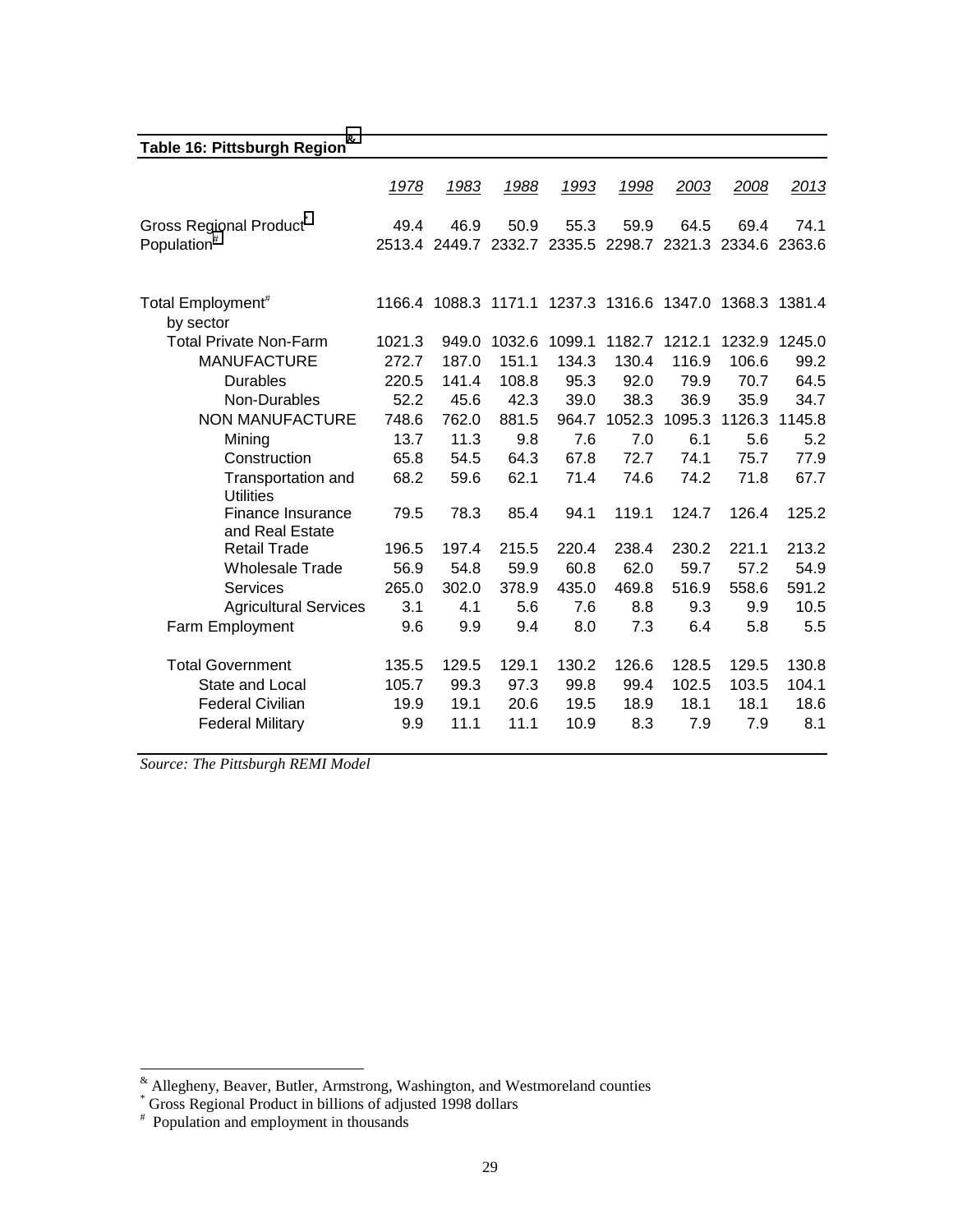#### **Appendix III. Comparison of Different Demographic Forecasts for the Pittsburgh Region**

There are several alternative forecasts available for the Pittsburgh Region from both public and private sector sources. These include the U.S. Bureau of Economic Analysis, the Pennsylvania State Data Center, and various private firms. Two representative private forecasts are included here from Woods and Poole Economics, Inc. and NPA Associates. Each of these forecasts provide a different level of detail of economic and demographic variables. The results are summarized in Table 21 and Figure 14.

| Table 21: Comparison of Different Forecasts for the Pittsburgh Region                          |      |      |      |      |                                                             |      |  |  |  |  |  |  |  |
|------------------------------------------------------------------------------------------------|------|------|------|------|-------------------------------------------------------------|------|--|--|--|--|--|--|--|
|                                                                                                | 1995 | 2000 | 2005 | 2010 | 2015                                                        | 2020 |  |  |  |  |  |  |  |
| UCSUR/REMI                                                                                     |      |      |      |      | 2,317,604 2,323,305 2,332,711 2,349,285 2,383,204 2,435,304 |      |  |  |  |  |  |  |  |
| Woods and Poole Economics, 2,389,504 2,387,676 2,395,421 2,407,064 2,424,374 2,443,082<br>Inc. |      |      |      |      |                                                             |      |  |  |  |  |  |  |  |
| U.S. Bureau of Economic<br>Analysis                                                            |      |      |      |      | 2,416,786 2,441,500 2,482,000 2,537,400 2,609,600 2,776,100 |      |  |  |  |  |  |  |  |
| NPA Associates                                                                                 |      |      |      |      | 2,387,930 2,392,172 2,371,480 2,363,233 2,372,261 2,397,251 |      |  |  |  |  |  |  |  |
| Pennsylvania State Data<br>Center                                                              |      |      |      |      | 2,363,585 2,317,934 2,268,361 2,223,562 2,184,187 2,148,121 |      |  |  |  |  |  |  |  |

The highest predicted population for the year 2020 comes from the U.S. Bureau of Economic Analysis. The lowest predicted population is in the Pennsylvania State Data Center's forecast for the Region. This forecast functions as the official State forecast for population in the Region. The main reason for the State forecast being so low is that it assumes a continuing net out-migration of people from Allegheny County into the future. The two private forecasts are extremely similar to the REMI forecast.

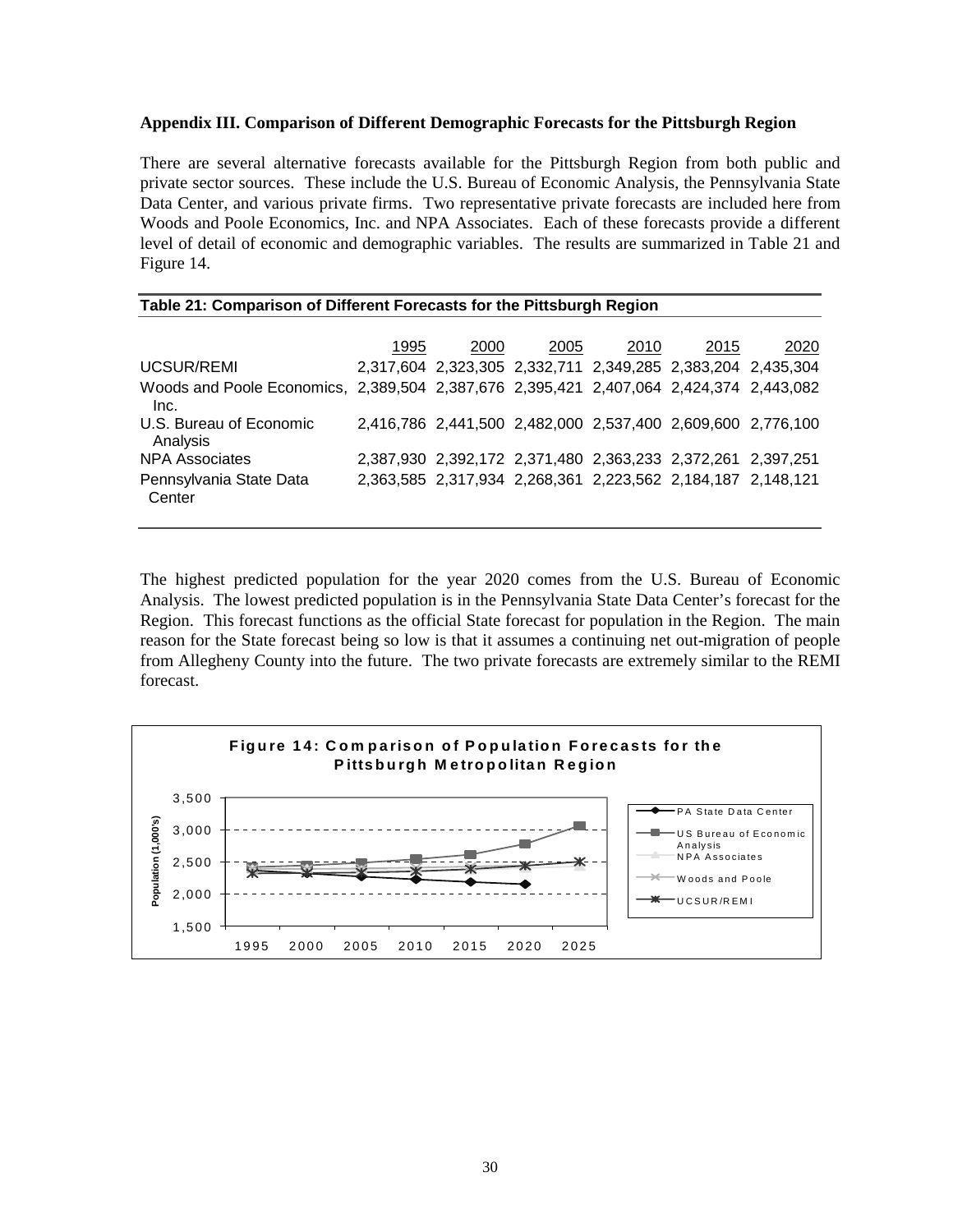#### **REFERENCES/BIBLIOGRAPHY**

#### **BOOK**

Treyz, G.I. (1993). Regional economic modeling. Norwell, MA: Kluwer Academic Press.

#### COMPUTER PROGRAM

Treyz, G.I. (1997). Pittsburgh REMI Model 1997 [Computer Program]. Amherst, MA: Regional Economic Models, Inc.

#### **DATABASE**

Bureau of Economic Analysis. (1997). Regional Economic Information Services 1969-1997 [CD-ROM]. Washington, D.C.

#### GOVERNMENT PRINTING OFFICE

Department of the Census. (1993). 1990 Census of Population, Social and Economic Characteristics: Pennsylvania (CC Publication No. 1990 CP-2-40). Washington, D.C.: Government Printing Office.

Department of Commerce. (1995). BEA Regional Projections to 2045, Volume 1: States. Washington, D.C.: Government Printing Office.

Department of Commerce. (1996). Statistical Abstract of the United States, 1996. Washington, D.C.: Government Printing Office.

#### PRIVATE ORGANIZATION REPORT

The Enterprise Corporation. (1994). Investing to build our entrepreneurial vitality, from acorns to oak trees. Pittsburgh, PA: The Enterprise Corporation.

#### UNIVERSITY REPORTS

Bangs, R. (1996). Pittsburgh Benchmarks. (Available from Center for Social and Urban Research, University of Pittsburgh, 121 University Place, Pittsburgh, PA 15260).

Rushen, S. (1995). The 1994 Pittsburgh REMI Model: population and employment forecasts and simulation techniques. (Available from Center for Social and Urban Research, University of Pittsburgh, 121 University Place, Pittsburgh, PA 15260).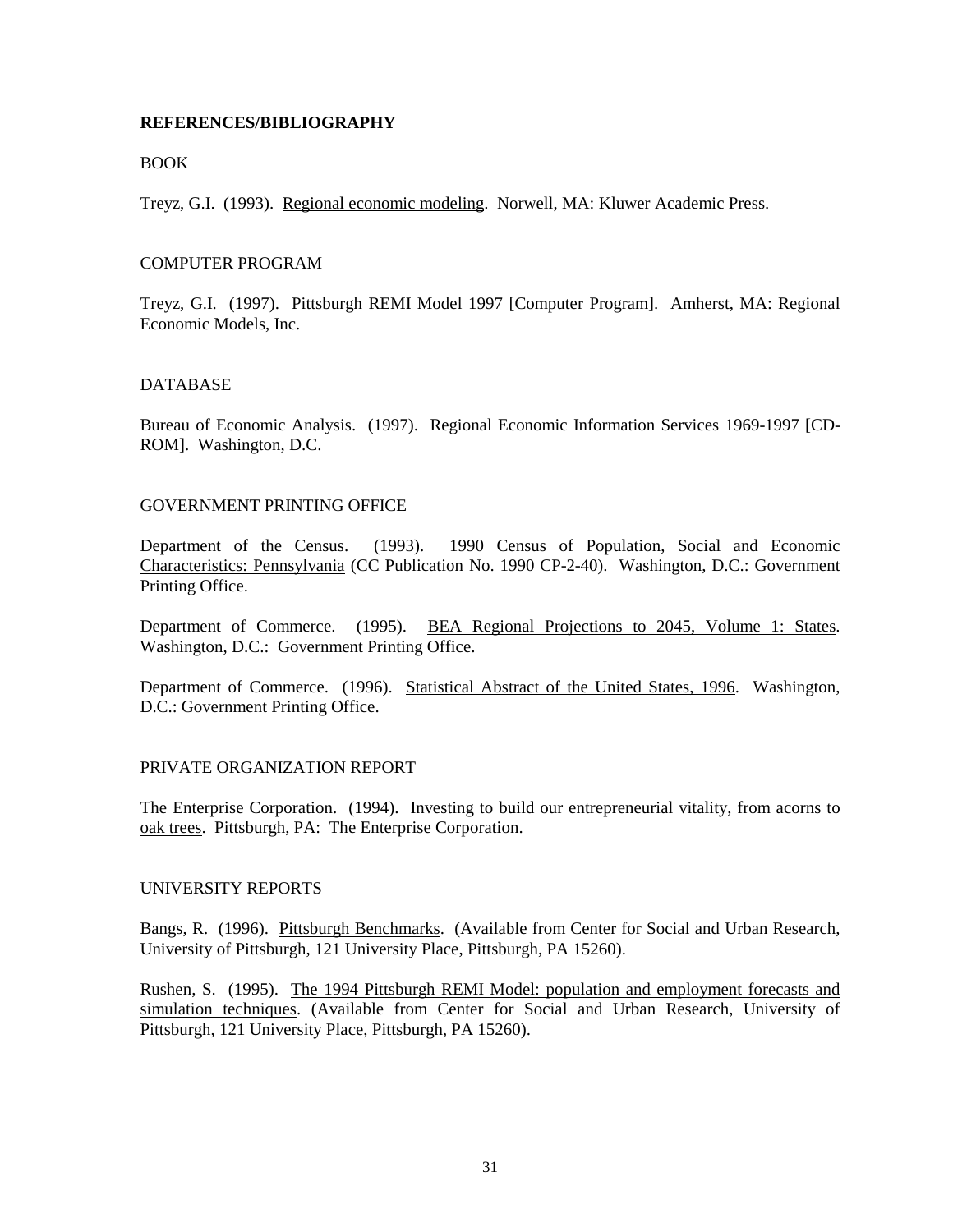#### **Table 12: UCSUR/REMI Model Demographic Forecast Allegheny County 1998-2009**

Summary Population Forecast/ Components of Change

|                               | 1,998     | 1,999     | 2,000     | 2,001                                                                 | 2,002     | 2,003     | 2,004               | 2,005     | 2,006     | 2,007     | 2,008     | 2,009     |
|-------------------------------|-----------|-----------|-----------|-----------------------------------------------------------------------|-----------|-----------|---------------------|-----------|-----------|-----------|-----------|-----------|
| Last Year Population          | 1,272,530 | 1,273,180 | 1,273,530 | 1,273,740                                                             | 1,273,650 | 1,273,640 | 1,273,900           | 1,274,160 | 1,274,450 | 1,274,770 | 1,275,990 | 1,278,160 |
| <b>TOTAL DEATHS</b>           | 13,656    | 13,632    | 13,603    | 13,568                                                                | 13,527    | 13,480    | 13,428              | 13,370    | 13,318    | 13,261    | 13,199    | 13,134    |
| <b>MALE DEATHS</b>            | 6,614     | 6,602     | 6,589     | 6,572                                                                 | 6,554     | 6,533     | 6,510               | 6,485     | 6,461     | 6,435     | 6,409     | 6,382     |
| <b>FEMALE DEATHS</b>          | 7,042     | 7,030     | 7,015     | 6,996                                                                 | 6,973     | 6,947     | 6,918               | 6,885     | 6,857     | 6,825     | 6,790     | 6,752     |
| <b>TOTAL BIRTHS</b>           | 15,223    | 15,030    | 14,883    | 14,782                                                                | 14,729    | 14,718    | 14,756              | 14,833    | 14,943    | 15,087    | 15,255    | 15,442    |
| <b>MALE BIRTHS</b>            | 7,764     | 7.665     | 7,590     | 7,539                                                                 | 7,512     | 7,506     | 7,525               | 7,565     | 7,621     | 7,695     | 7,780     | 7,876     |
| <b>FEMALE BIRTHS</b>          | 7,459     | 7,365     | 7,293     | 7,243                                                                 | 7,217     | 7,212     | 7,230               | 7,268     | 7,322     | 7,393     | 7,475     | 7,567     |
| THIS YR POP B4 MIGS           | 1,274,090 | 1,274,580 | 1,274,810 | 1,274,950                                                             | 1,274,850 | 1,274,880 | 1,275,230           | 1,275,620 | 1,276,080 | 1,276,600 | 1,278,050 | 1,280,470 |
| <b>MALE POPULATION</b>        | 604,190   | 605,180   | 606,030   | 606,840                                                               | 607,510   | 608,240   | 609,120             | 610,010   | 610,930   | 611,870   | 613,270   | 615,160   |
| <b>FEMALE POPULATION</b>      | 669,910   | 669,400   | 668,780   | 668,120                                                               | 667,350   | 666,640   | 666,110             | 665,610   | 665,140   | 664,730   | 664,780   | 665,310   |
| UNDER 65                      | 1,041,681 | 1,045,548 | 1,048,769 | 1,052,074                                                             | 1,054,992 | 1,057,305 | 1,060,319           | 1,063,166 | 1,065,815 | 1,067,901 | 1,068,832 | 1,072,245 |
| OVER 65                       | 232,414   | 229,032   | 226,041   | 222,881                                                               | 219,862   | 217,573   | 214,907             | 212,459   | 210,260   | 208,698   | 209,218   | 208,222   |
| <b>TOTAL MIGRANTS</b>         | $-1,053$  | $-1,190$  | $-1,210$  | $-1,441$                                                              | $-1,354$  | $-1,123$  | $-1,206$            | $-1,315$  | $-1,445$  | $-752$    | $-46$     | 77        |
| UNDER 65                      | 2,317     | 2,162     | 2,136     | 1,888                                                                 | 1,958     | 2,172     | 2,068               | 1,942     | 1,790     | 2,470     | 3,190     | 3,304     |
| <b>Economic Migrants</b>      | 380       | 243       | 236       | 6                                                                     | 93        | 325       | 238                 | 130       | 89        | 759       | 1,470     | 1,585     |
| <b>International Migrants</b> | 1,754     | 1,754     | 1,754     | 1,754                                                                 | 1,754     | 1,754     | 1,754               | 1,754     | 1,754     | 1,754     | 1,754     | 1,754     |
| Change in Military&Dependents | 183       | 164       | 146       | 128                                                                   | 110       | 92        | 75                  | 58        | $-53$     | $-43$     | $-35$     | $-36$     |
| <b>MALE</b>                   | 1,133     | 1,053     | 1,039     | 911                                                                   | 946       | 1,055     | 1,001               | 936       | 854       | 1,203     | 1,573     | 1,631     |
| <b>FEMALE</b>                 | 1,184     | 1,109     | 1,097     | 977                                                                   | 1,012     | 1,117     | 1,067               | 1,006     | 936       | 1,267     | 1,617     | 1,673     |
| OVER <sub>65</sub>            | $-3,370$  | $-3,352$  | $-3,346$  | $-3,330$                                                              | $-3,312$  | $-3,295$  | $-3,274$            | $-3,257$  | $-3,235$  | $-3,222$  | $-3,236$  | $-3,226$  |
| <b>MALE</b>                   | $-1,265$  | $-1,260$  | $-1,260$  | $-1,257$                                                              | $-1,253$  | $-1,251$  | $-1,245$            | $-1,240$  | $-1,236$  | $-1,236$  | $-1,248$  | $-1,249$  |
| <b>FEMALE</b>                 | $-2,105$  | $-2,092$  | $-2,086$  | $-2,073$                                                              | $-2,058$  | $-2,044$  | $-2,029$            | $-2,017$  | $-1,999$  | $-1,987$  | $-1,988$  | $-1,978$  |
| <b>TOTAL MIGR DEATHS</b>      | $-113$    | $-113$    | $-114$    | $-114$                                                                | $-114$    | $-114$    | $-114$              | $-114$    | $-114$    | $-113$    | $-112$    | $-111$    |
| <b>TOTAL MIGR BIRTHS</b>      | 27        | 25        | 26        | 23                                                                    | 25        | 27        | 27                  | 26        | 27        | 34        | 42        | 43        |
| Subtotal                      | 1,273,180 | 1,273,530 | 1,273,740 | 1,273,650                                                             | 1,273,640 | 1,273,900 | 1,274,160 1,274,450 |           | 1,274,770 | 1,275,990 | 1,278,160 | 1,280,700 |
| TOT MILITARY & DEP            | 1,197     | 1,186     | 1,176     | 1,165                                                                 | 1,154     | 1,144     | 1,133               | 1,123     | 1,127     | 1,136     | 1,144     | 1,152     |
| TOT SPECIAL POP.              | 6,910     | 6,910     | 6,910     | 6,910                                                                 | 6,910     | 6,910     | 6,910               | 6,910     | 6,910     | 6,910     | 6,910     | 6,910     |
| <b>TOTAL POPULATION</b>       | 1,281,290 |           |           | 1,281,630 1,281,830 1,281,730 1,281,700 1,281,950 1,282,200 1,282,480 |           |           |                     |           | 1,282,810 | 1.284.040 | 1,286,210 | 1,288,760 |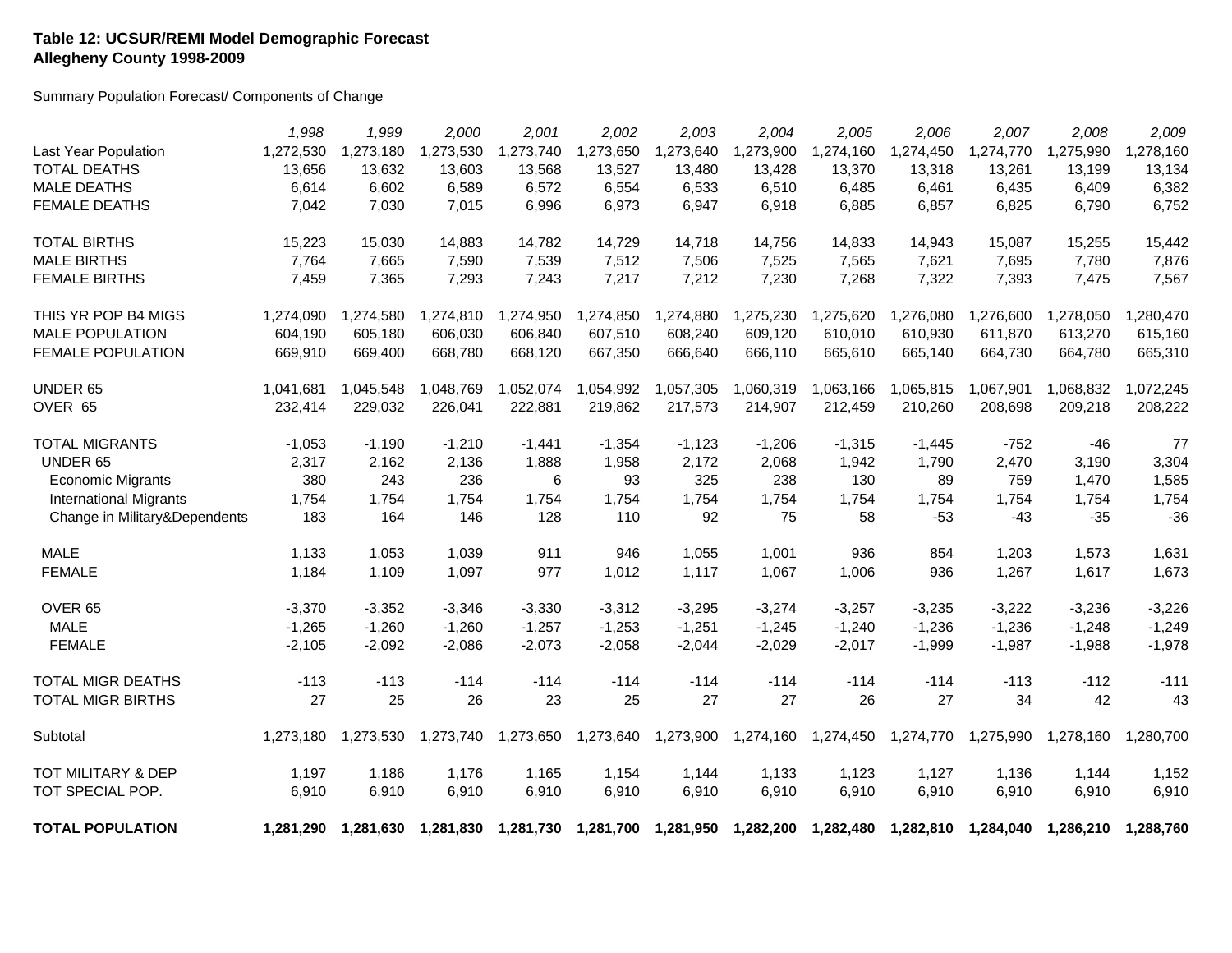#### **Table 13: UCSUR/REMI Model Demographic Forecast Allegheny County 2010-2020**

Summary Population Forecast/ Components of Change

|                               | 2,010     | 2,011     | 2,012     | 2,013     | 2,014     | 2,015        | 2,016               | 2,017               | 2,018     | 2,019     | 2,020     |
|-------------------------------|-----------|-----------|-----------|-----------|-----------|--------------|---------------------|---------------------|-----------|-----------|-----------|
| Last Year Population          | 1,280,700 | 1,283,370 | 1,286,070 | 1,289,720 | 1,294,370 | 1,299,400    | 1,304,640           | 1,310,010           | 1,316,160 | 1,323,110 | 1,330,470 |
| <b>TOTAL DEATHS</b>           | 13,067    | 13,000    | 12,934    | 12,872    | 12,814    | 12,762       | 12,716              | 12,676              | 12,645    | 12,624    | 12,613    |
| <b>MALE DEATHS</b>            | 6,356     | 6,329     | 6,305     | 6,284     | 6,268     | 6,255        | 6,247               | 6,243               | 6,244     | 6,251     | 6,264     |
| <b>FEMALE DEATHS</b>          | 6,712     | 6,670     | 6,629     | 6,587     | 6,546     | 6,507        | 6,469               | 6,433               | 6,401     | 6,373     | 6,350     |
| <b>TOTAL BIRTHS</b>           | 15,635    | 15,813    | 15,972    | 16,138    | 16,304    | 16,458       | 16,596              | 16,717              | 16,838    | 16,964    | 17,090    |
| <b>MALE BIRTHS</b>            | 7,974     | 8,064     | 8,146     | 8,230     | 8,315     | 8,394        | 8,464               | 8,526               | 8,587     | 8,652     | 8,716     |
| <b>FEMALE BIRTHS</b>          | 7,661     | 7,748     | 7,826     | 7,907     | 7,989     | 8,065        | 8,132               | 8,191               | 8,250     | 8,313     | 8,374     |
| THIS YR POP B4 MIGS           | 1,283,270 | 1,286,180 | 1,289,110 | 1,292,990 | 1,297,860 | 1,303,100    | 1,308,520           | 1,314,050           | 1,320,350 | 1,327,450 | 1,334,940 |
| <b>MALE POPULATION</b>        | 617,230   | 619,340   | 621,440   | 624,020   | 627,080   | 630,310      | 633,620             | 636,950             | 640,660   | 644,750   | 649,030   |
| <b>FEMALE POPULATION</b>      | 666,040   | 666,840   | 667,670   | 668,970   | 670,780   | 672,790      | 674,910             | 677,100             | 679,690   | 682,700   | 685,910   |
| UNDER 65                      | 1,076,577 | 1,081,404 | 1,080,245 | 1,080,628 | 1,082,901 | 1,085,456    | 1,087,480           | 1,088,253           | 1,089,156 | 1,091,006 | 1,092,665 |
| OVER 65                       | 206,690   | 204,778   | 208,865   | 212,360   | 214,961   | 217,643      | 221,043             | 225,792             | 231,197   | 236,444   | 242,280   |
| <b>TOTAL MIGRANTS</b>         | $-52$     | $-261$    | 456       | 1,222     | 1,377     | 1,381        | 1,322               | 1,948               | 2,583     | 2,843     | 3,032     |
| UNDER 65                      | 3,164     | 2,925     | 3,670     | 4,454     | 4,611     | 4,621        | 4,576               | 5,236               | 5,918     | 6,222     | 6,464     |
| <b>Economic Migrants</b>      | 1,441     | 1,197     | 1,933     | 2,705     | 2,862     | 2,866        | 2,817               | 3,479               | 4,152     | 4,457     | 4,694     |
| <b>International Migrants</b> | 1,754     | 1,754     | 1,754     | 1,754     | 1,754     | 1,754        | 1,754               | 1,754               | 1,754     | 1,754     | 1,754     |
| Change in Military&Dependents | $-32$     | $-27$     | $-17$     | -6        | $-5$      | $\mathbf{1}$ | 5                   | 3                   | 12        | 11        | 16        |
| <b>MALE</b>                   | 1,559     | 1,437     | 1,820     | 2,222     | 2,303     | 2,308        | 2,285               | 2,623               | 2,974     | 3,130     | 3,254     |
| <b>FEMALE</b>                 | 1,604     | 1,488     | 1,850     | 2,232     | 2,308     | 2,313        | 2,291               | 2,612               | 2,944     | 3,092     | 3,210     |
| OVER <sub>65</sub>            | $-3,215$  | $-3,186$  | $-3,214$  | $-3,232$  | $-3,234$  | $-3,240$     | $-3,254$            | $-3,288$            | $-3,336$  | $-3,379$  | $-3,431$  |
| <b>MALE</b>                   | $-1,248$  | $-1,241$  | $-1,262$  | $-1,278$  | $-1,285$  | $-1,292$     | $-1,307$            | $-1,331$            | $-1,361$  | $-1,387$  | $-1,417$  |
| <b>FEMALE</b>                 | $-1,967$  | $-1,945$  | $-1,952$  | $-1,954$  | $-1,950$  | $-1,948$     | $-1,947$            | $-1,957$            | $-1,975$  | $-1,993$  | $-2,014$  |
| <b>TOTAL MIGR DEATHS</b>      | $-111$    | $-110$    | $-108$    | $-106$    | $-105$    | $-103$       | $-102$              | $-100$              | $-99$     | $-97$     | $-96$     |
| <b>TOTAL MIGR BIRTHS</b>      | 42        | 39        | 47        | 56        | 58        | 58           | 58                  | 65                  | 73        | 77        | 80        |
| Subtotal                      | 1,283,370 | 1,286,070 | 1,289,720 | 1,294,370 | 1,299,400 | 1,304,640    |                     | 1,310,010 1,316,160 | 1,323,110 | 1,330,470 | 1,338,150 |
| TOT MILITARY & DEP            | 1,160     | 1,167     | 1,173     | 1,178     | 1,182     | 1,186        | 1,189               | 1,193               | 1,196     | 1,199     | 1,202     |
| TOT SPECIAL POP.              | 6,910     | 6,910     | 6,910     | 6,910     | 6,910     | 6,910        | 6,910               | 6,910               | 6,910     | 6,910     | 6,910     |
| <b>TOTAL POPULATION</b>       | 1.291.440 | 1,294,150 | 1,297,800 |           |           |              | 1,312,740 1,318,100 |                     |           | 1.338.580 | 1.346.270 |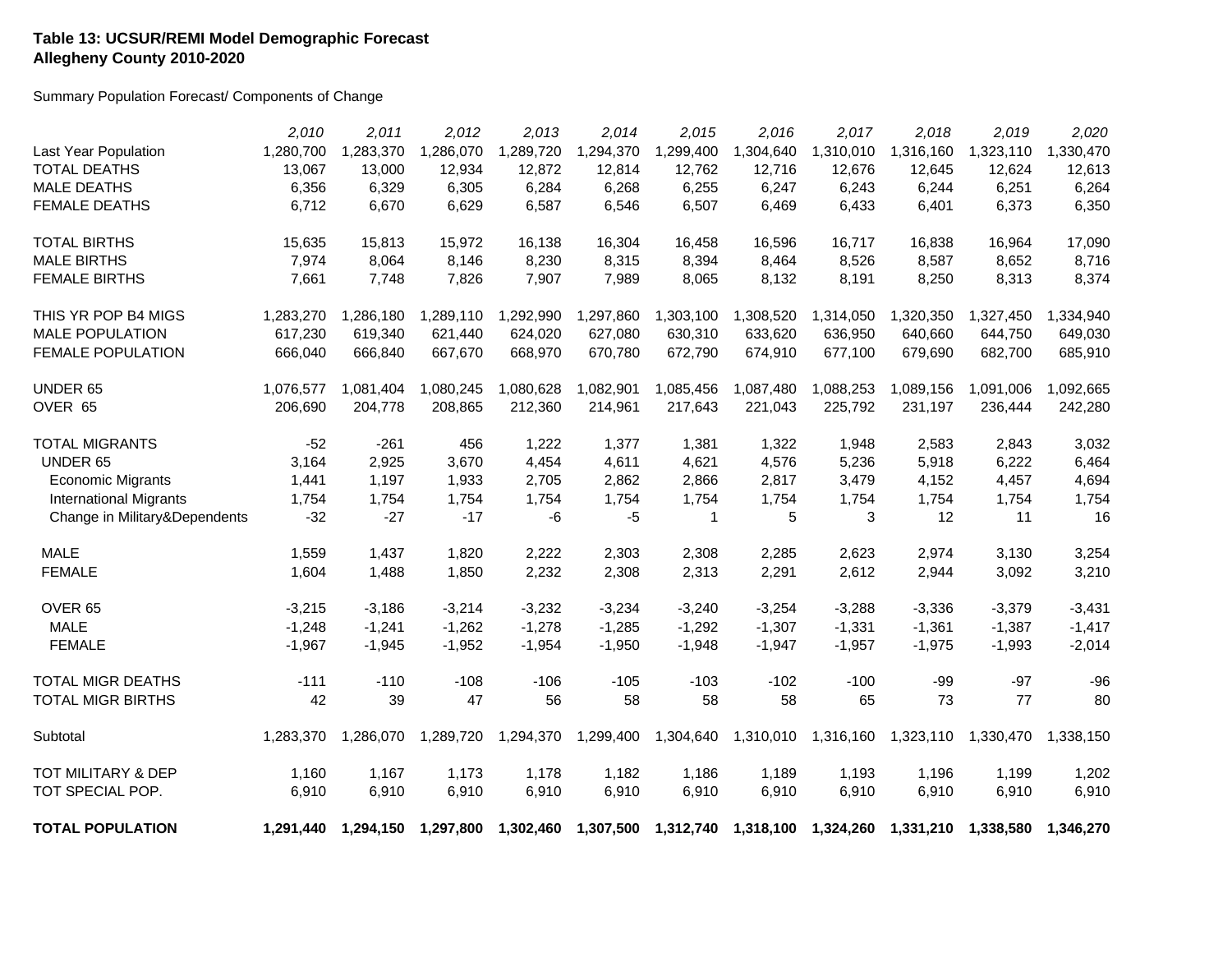#### **Table 14: UCSUR/REMI Forecast - Allegheny County Population by 5-year age cohorts - 1998-2009**

|                 |           | 1998   | 1999   | 2000   | 2001   | 2002   | 2003   | 2004   | 2005   | 2006   | 2007   | 2008   | 2009   |
|-----------------|-----------|--------|--------|--------|--------|--------|--------|--------|--------|--------|--------|--------|--------|
| <b>MALE POP</b> | 0-4       | 38,323 | 38,027 | 37,661 | 37,472 | 37,263 | 37,033 | 36,911 | 36,892 | 36,973 | 37,215 | 37,602 | 38,056 |
| FEM POP         | $0 - 4$   | 36,869 | 36,611 | 36,260 | 36,078 | 35,879 | 35,655 | 35,537 | 35,516 | 35,592 | 35,824 | 36,197 | 36,633 |
| <b>MALE POP</b> | $5 - 9$   | 40,312 | 40,217 | 40,017 | 39,501 | 39,084 | 38,864 | 38,559 | 38,180 | 37,991 | 37,807 | 37,618 | 37,562 |
| FEM POP         | $5 - 9$   | 38,602 | 38,523 | 38,384 | 37,922 | 37,556 | 37,387 | 37,120 | 36,756 | 36,574 | 36,397 | 36,210 | 36,152 |
| <b>MALE POP</b> | $10 - 14$ | 40,093 | 40,532 | 40,722 | 40,850 | 40,996 | 41,013 | 40,911 | 40,700 | 40,178 | 39,778 | 39,593 | 39,333 |
| FEM POP         | $10 - 14$ | 38,513 | 38,898 | 39,034 | 39,146 | 39,269 | 39,265 | 39,179 | 39,030 | 38,563 | 38,213 | 38,076 | 37,851 |
| MALE POP        | 15-19     | 38,980 | 39,636 | 40,501 | 41,205 | 41,487 | 41,820 | 42,256 | 42,439 | 42,563 | 42,731 | 42,794 | 42,745 |
| FEM POP 15-19   |           | 37,984 | 38,633 | 39,472 | 40,140 | 40,399 | 40,700 | 41,081 | 41,210 | 41,318 | 41,466 | 41,510 | 41,479 |
| MALE POP 20-24  |           | 36,222 | 36,625 | 36,903 | 37,795 | 38,788 | 39,816 | 40,477 | 41,339 | 42,037 | 42,357 | 42,763 | 43,275 |
| FEM POP         | $20 - 24$ | 37,503 | 37,907 | 38,222 | 39,080 | 40,050 | 41,061 | 41,710 | 42,542 | 43,206 | 43,503 | 43,877 | 44,338 |
| MALE POP 25-29  |           | 36,805 | 35,284 | 33,970 | 32,319 | 31,944 | 32,172 | 32,552 | 32,801 | 33,669 | 34,688 | 35,783 | 36,528 |
| FEM POP         | 25-29     | 40,062 | 38,505 | 37,203 | 35,523 | 35,111 | 35,347 | 35,745 | 36,046 | 36,898 | 37,903 | 38,987 | 39,724 |
| MALE POP        | $30 - 34$ | 43,404 | 41,706 | 39,996 | 39,426 | 38,339 | 36,856 | 35,331 | 34,008 | 32,366 | 32,020 | 32,299 | 32,748 |
| FEM POP         | 30-34     | 46,003 | 44,367 | 42,718 | 42,338 | 41,296 | 39,878 | 38,316 | 37,004 | 35,326 | 34,942 | 35,229 | 35,694 |
| MALE POP 35-39  |           | 53,745 | 52,849 | 51,542 | 49,725 | 47,971 | 46,206 | 44,507 | 42,798 | 42,224 | 41,159 | 39,723 | 38,264 |
| FEM POP         | 35-39     | 53,654 | 52,473 | 51,082 | 49,253 | 47,481 | 45,727 | 44,088 | 42,435 | 42,052 | 41,029 | 39,646 | 38,135 |
| MALE POP 40-44  |           | 51,356 | 52,847 | 54,436 | 55,068 | 54,556 | 53,415 | 52,507 | 51,194 | 49,388 | 47,661 | 45,941 | 44,301 |
| FEM POP 40-44   |           | 54,879 | 55,590 | 56,146 | 56,154 | 55,234 | 53,783 | 52,605 | 51,216 | 49,393 | 47,640 | 45,912 | 44,309 |
| MALE POP 45-49  |           | 43,983 | 45,331 | 47,042 | 48,337 | 49,494 | 50,741 | 52,193 | 53,741 | 54,351 | 53,852 | 52,746 | 51,879 |
| FEM POP         | 45-49     | 48,278 | 49,715 | 51,474 | 52,877 | 53,999 | 54,916 | 55,624 | 56,181 | 56,194 | 55,292 | 53,868 | 52,720 |
| MALE POP        | 50-54     | 34,821 | 36,632 | 38,858 | 41,707 | 42,139 | 43,098 | 44,419 | 46,094 | 47,369 | 48,516 | 49,760 | 51,207 |
| FEM POP 50-54   |           | 40,592 | 42,258 | 44,232 | 46,846 | 46,898 | 47,815 | 49,239 | 50,977 | 52,368 | 53,489 | 54,416 | 55,141 |
| MALE POP 55-59  |           | 29,303 | 29,778 | 29,798 | 29,607 | 32,273 | 33,737 | 35,494 | 37,639 | 40,389 | 40,831 | 41,794 | 43,102 |
| FEM POP         | 55-59     | 34,732 | 35,489 | 35,868 | 35,742 | 38,612 | 39,903 | 41,542 | 43,478 | 46,033 | 46,101 | 47,023 | 48,438 |
| MALE POP        | 60-64     | 26,041 | 26,069 | 25,950 | 26,153 | 26,581 | 27,703 | 28,170 | 28,201 | 28,033 | 30,608 | 32,047 | 33,729 |
| FEM POP         | 60-64     | 31,068 | 31,324 | 31,520 | 31,791 | 32,335 | 33,641 | 34,377 | 34,743 | 34,617 | 37,419 | 38,699 | 40,302 |
| MALE POP        | 65-69     | 27,292 | 25,749 | 24,198 | 23,295 | 22,877 | 22,944 | 22,989 | 22,912 | 23,123 | 23,537 | 24,602 | 25,023 |
| FEM POP         | 65-69     | 33,677 | 31,881 | 30,095 | 28,944 | 28,429 | 28,471 | 28,708 | 28,892 | 29,137 | 29,641 | 30,882 | 31,555 |
| MALE POP 70-74  |           | 25,027 | 24,847 | 24,846 | 24,418 | 23,498 | 22,296 | 21,074 | 19,867 | 19,174 | 18,868 | 18,963 | 19,023 |
| FEM POP         | 70-74     | 34,605 | 33,852 | 33,200 | 32,268 | 30,808 | 29,126 | 27,578 | 26,057 | 25,076 | 24,642 | 24,694 | 24,904 |
| MALE POP        | 75-79     | 19,539 | 19,466 | 19,271 | 18,968 | 18,795 | 18,905 | 18,823 | 18,889 | 18,594 | 17,916 | 17,030 | 16,120 |
| FEM POP 75-79   |           | 30,898 | 30,509 | 29,879 | 29,204 | 28,672 | 28,483 | 27,884 | 27,380 | 26,625 | 25,428 | 24,058 | 22,792 |
| MALE POP        | 80-84     | 11,402 | 11,712 | 12,100 | 12,364 | 12,542 | 12,539 | 12,525 | 12,459 | 12,302 | 12,237 | 12,355 | 12,332 |
| FEM POP         | 80-84     | 21,555 | 21,898 | 22,413 | 22,636 | 22,702 | 22,479 | 22,220 | 21,831 | 21,373 | 21,023 | 20,921 | 20,498 |
| <b>MALE POP</b> | $85 -***$ | 6,773  | 7,022  | 7,353  | 7,628  | 7,918  | 8,220  | 8,507  | 8,883  | 9,155  | 9,389  | 9,529  | 9,661  |
| FEM POP 85-***  |           | 18,396 | 18,864 | 19,460 | 19,947 | 20,430 | 20,936 | 21,446 | 22,153 | 22,586 | 22,914 | 23,067 | 23,207 |
|                 |           |        |        |        |        |        |        |        |        |        |        |        |        |

TOTAL POPULATION 1,281,290 1,281,630 1,281,830 1,281,730 1,281,700 1,281,950 1,282,200 1,282,480 1,282,810 1,284,040 1,286,210 1,288,760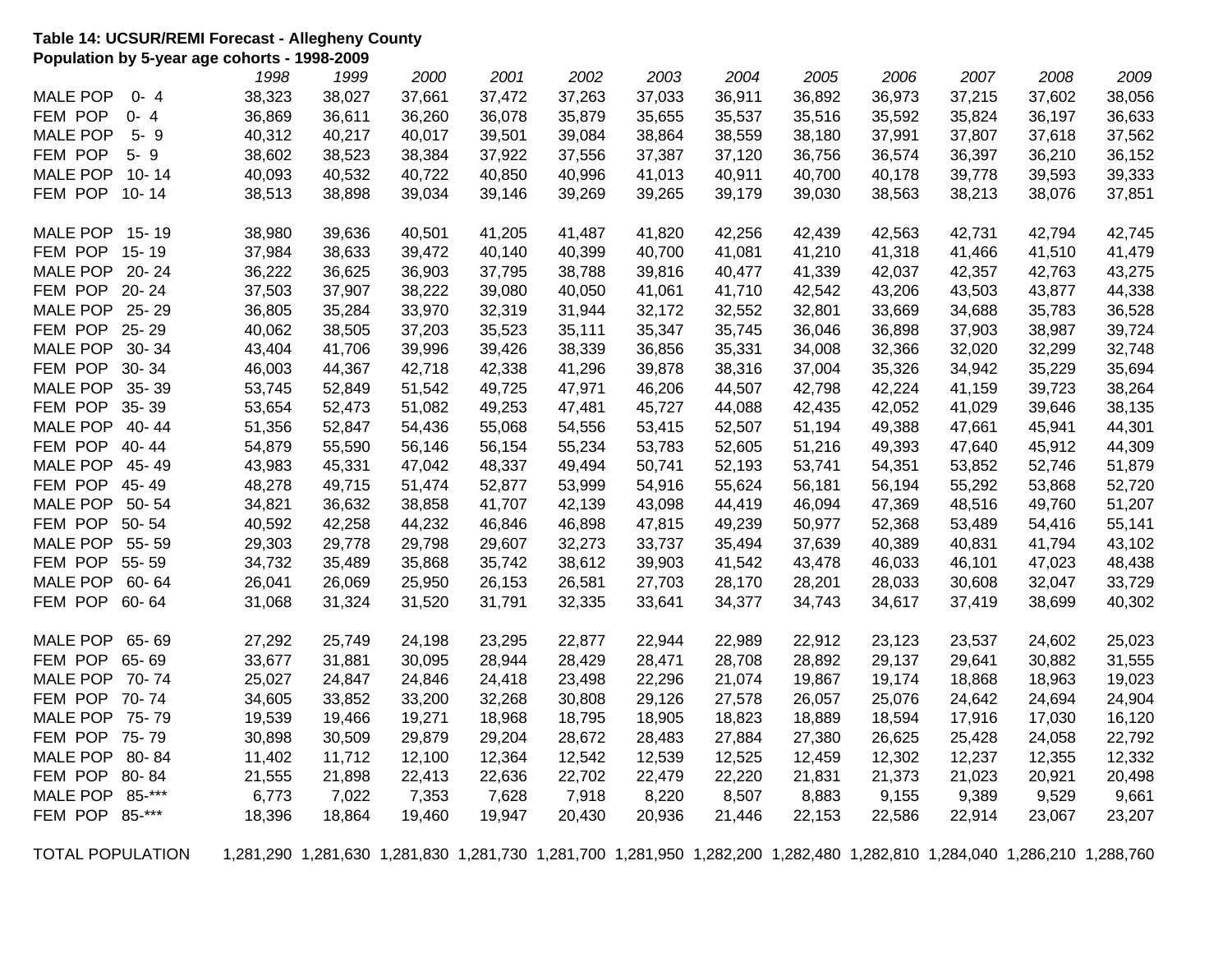#### **Table 15: UCSUR/REMI Forecast - Allegheny County Population by 5-year age cohorts - 2010-2020**

|                 |           | 2010   | 2011   | 2012   | 2013   | 2014   | 2015   | 2016   | 2017   | 2018   | 2019   | 2020   |
|-----------------|-----------|--------|--------|--------|--------|--------|--------|--------|--------|--------|--------|--------|
| <b>MALE POP</b> | $0 - 4$   | 38,531 | 38,994 | 39,511 | 40,075 | 40,621 | 41,127 | 41,585 | 42,052 | 42,527 | 42,985 | 43,424 |
| FEM POP         | $0 - 4$   | 37,090 | 37,533 | 38,030 | 38,573 | 39,097 | 39,583 | 40,022 | 40,470 | 40,928 | 41,368 | 41,789 |
| <b>MALE POP</b> | $5 - 9$   | 37,625 | 37,799 | 38,117 | 38,561 | 39,080 | 39,644 | 40,228 | 40,845 | 41,483 | 42,114 | 42,731 |
| FEM POP         | $5 - 9$   | 36,210 | 36,377 | 36,681 | 37,105 | 37,601 | 38,141 | 38,702 | 39,293 | 39,903 | 40,508 | 41,098 |
| <b>MALE POP</b> | $10 - 14$ | 39,002 | 38,861 | 38,724 | 38,582 | 38,574 | 38,694 | 38,935 | 39,314 | 39,813 | 40,392 | 41,027 |
| FEM POP         | $10 - 14$ | 37,530 | 37,392 | 37,258 | 37,115 | 37,102 | 37,212 | 37,440 | 37,800 | 38,275 | 38,827 | 39,433 |
| MALE POP 15-19  |           | 42,583 | 42,106 | 41,756 | 41,627 | 41,423 | 41,152 | 41,075 | 41,001 | 40,921 | 40,981 | 41,175 |
| FEM POP 15-19   |           | 41,379 | 40,953 | 40,652 | 40,572 | 40,404 | 40,144 | 40,067 | 39,997 | 39,917 | 39,974 | 40,160 |
| <b>MALE POP</b> | $20 - 24$ | 43,528 | 43,706 | 43,943 | 44,089 | 44,124 | 44,049 | 43,660 | 43,402 | 43,367 | 43,264 | 43,101 |
| FEM POP 20-24   |           | 44,538 | 44,701 | 44,917 | 45,044 | 45,095 | 45,080 | 44,741 | 44,530 | 44,543 | 44,475 | 44,322 |
| MALE POP 25-29  |           | 37,470 | 38,241 | 38,647 | 39,146 | 39,754 | 40,111 | 40,403 | 40,750 | 41,008 | 41,164 | 41,226 |
| FEM POP 25-29   |           | 40,640 | 41,380 | 41,759 | 42,221 | 42,773 | 43,072 | 43,347 | 43,671 | 43,900 | 44,065 | 44,178 |
| <b>MALE POP</b> | $30 - 34$ | 33,075 | 34,018 | 35,105 | 36,260 | 37,077 | 38,104 | 38,984 | 39,489 | 40,071 | 40,770 | 41,242 |
| FEM POP 30-34   |           | 36,070 | 36,996 | 38,071 | 39,218 | 40,025 | 41,026 | 41,870 | 42,344 | 42,885 | 43,526 | 43,933 |
| MALE POP 35-39  |           | 37,016 | 35,459 | 35,173 | 35,492 | 35,983 | 36,365 | 37,374 | 38,514 | 39,708 | 40,577 | 41,670 |
| FEM POP 35-39   |           | 36,881 | 35,269 | 34,937 | 35,265 | 35,772 | 36,203 | 37,200 | 38,334 | 39,527 | 40,390 | 41,460 |
| MALE POP 40-44  |           | 42,664 | 42,143 | 41,132 | 39,751 | 38,350 | 37,165 | 35,688 | 35,451 | 35,802 | 36,324 | 36,745 |
| FEM POP 40-44   |           | 42,698 | 42,352 | 41,365 | 40,016 | 38,543 | 37,334 | 35,779 | 35,489 | 35,847 | 36,386 | 36,856 |
| MALE POP        | 45-49     | 50,621 | 48,877 | 47,209 | 45,547 | 43,968 | 42,398 | 41,928 | 40,972 | 39,643 | 38,299 | 37,173 |
| FEM POP 45-49   |           | 51,364 | 49,577 | 47,857 | 46,160 | 44,591 | 43,020 | 42,708 | 41,754 | 40,437 | 39,001 | 37,834 |
| MALE POP        | 50-54     | 52,750 | 53,372 | 52,911 | 51,855 | 51,036 | 49,838 | 48,164 | 46,562 | 44,963 | 43,452 | 41,957 |
| FEM POP 50-54   |           | 55,722 | 55,758 | 54,888 | 53,500 | 52,385 | 51,069 | 49,325 | 47,645 | 45,986 | 44,459 | 42,934 |
| MALE POP        | 55-59     | 44,755 | 46,021 | 47,166 | 48,407 | 49,842 | 51,374 | 52,009 | 51,592 | 50,597 | 49,836 | 48,716 |
| FEM POP         | 55-59     | 50,158 | 51,536 | 52,656 | 53,589 | 54,326 | 54,927 | 54,987 | 54,156 | 52,814 | 51,745 | 50,482 |
| MALE POP        | 60- 64    | 35,760 | 38,365 | 38,828 | 39,786 | 41,058 | 42,660 | 43,903 | 45,037 | 46,264 | 47,667 | 49,169 |
| FEM POP         | 60-64     | 42,185 | 44,651 | 44,744 | 45,662 | 47,050 | 48,731 | 50,080 | 51,186 | 52,115 | 52,857 | 53,475 |
| MALE POP        | 65-69     | 25,035 | 24,882 | 27,276 | 28,652 | 30,161 | 31,942 | 34,232 | 34,732 | 35,663 | 36,821 | 38,265 |
| FEM POP         | 65-69     | 31,875 | 31,724 | 34,365 | 35,604 | 37,080 | 38,780 | 40,971 | 41,118 | 42,006 | 43,299 | 44,852 |
| MALE POP        | 70-74     | 18,985 | 19,186 | 19,557 | 20,490 | 20,857 | 20,875 | 20,762 | 22,828 | 24,049 | 25,344 | 26,851 |
| FEM POP 70-74   |           | 25,072 | 25,288 | 25,730 | 26,826 | 27,411 | 27,686 | 27,543 | 29,865 | 30,974 | 32,267 | 33,744 |
| MALE POP 75-79  |           | 15,248 | 14,756 | 14,556 | 14,668 | 14,737 | 14,734 | 14,919 | 15,241 | 16,029 | 16,334 | 16,353 |
| FEM POP 75-79   |           | 21,564 | 20,778 | 20,438 | 20,505 | 20,692 | 20,847 | 21,037 | 21,417 | 22,360 | 22,858 | 23,091 |
| <b>MALE POP</b> | 80-84     | 12,424 | 12,233 | 11,787 | 11,222 | 10,640 | 10,125 | 9,846  | 9,751  | 9,872  | 9,937  | 9,962  |
| FEM POP         | 80-84     | 20,174 | 19,619 | 18,731 | 17,743 | 16,822 | 15,976 | 15,441 | 15,225 | 15,324 | 15,485 | 15,630 |
| <b>MALE POP</b> | $85 -***$ | 9,819  | 9,872  | 9,966  | 10,117 | 10,186 | 10,342 | 10,274 | 10,088 | 9,879  | 9,623  | 9,470  |
| FEM POP 85-***  |           | 23,397 | 23,371 | 23,362 | 23,415 | 23,255 | 23,208 | 22,875 | 22,348 | 21,816 | 21,203 | 20,737 |
|                 |           |        |        |        |        |        |        |        |        |        |        |        |

TOTAL POPULATION 1,291,440 1,294,150 1,297,800 1,302,460 1,307,490 1,312,740 1,318,100 1,324,260 1,331,210 1,338,580 1,346,270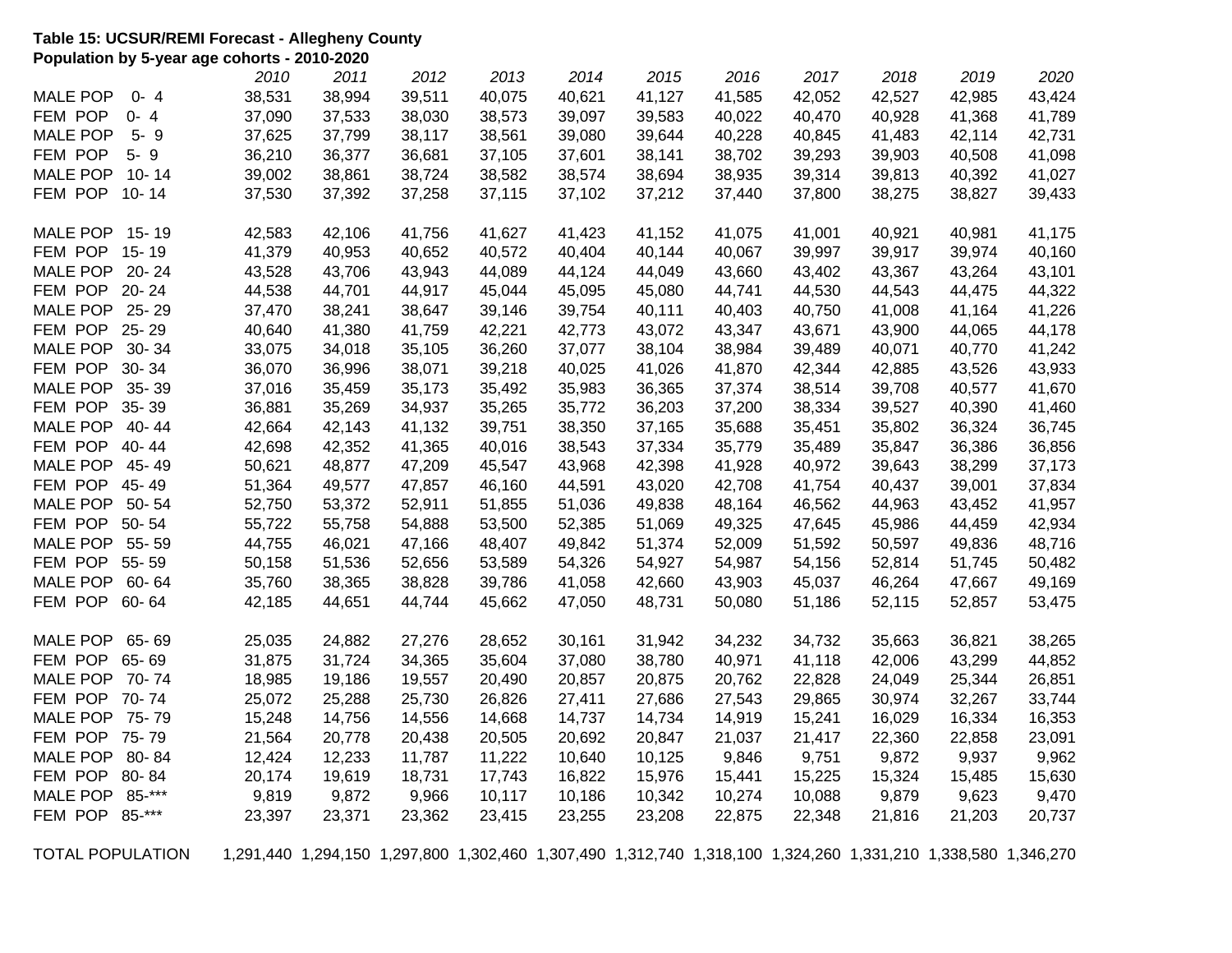## **Table 17: UCSUR/REMI Model Demographic Forecast Pittsburgh Region 1998-2009**

Summary Population Forecast/ Components of Change

|                               | 1998      | 1999      | 2000      | 2001      | 2002                | 2003      | 2004      | 2005                          | 2006      | 2007      | 2008      | 2009      |
|-------------------------------|-----------|-----------|-----------|-----------|---------------------|-----------|-----------|-------------------------------|-----------|-----------|-----------|-----------|
| Last Year Population          | 2,300,110 | 2,309,220 | 2,316,350 | 2,322,010 | 2,325,990           | 2,329,080 | 2,331,850 | 2,334,070                     | 2,335,910 | 2,337,530 | 2,340,550 | 2,345,070 |
| <b>TOTAL DEATHS</b>           | 24,819    | 24,849    | 24,868    | 24,877    | 24,873              | 24,858    | 24,832    | 24,795                        | 24,773    | 24,740    | 24,697    | 24,647    |
| <b>MALE DEATHS</b>            | 12,237    | 12,244    | 12,247    | 12,243    | 12,235              | 12,220    | 12,201    | 12,177                        | 12,157    | 12,134    | 12,110    | 12,083    |
| <b>FEMALE DEATHS</b>          | 12,582    | 12,605    | 12,623    | 12,634    | 12,639              | 12,638    | 12,631    | 12,618                        | 12,616    | 12,605    | 12,587    | 12,564    |
| <b>TOTAL BIRTHS</b>           | 27,062    | 26,832    | 26,642    | 26,504    | 26,427              | 26,403    | 26,453    | 26,563                        | 26,718    | 26,920    | 27,159    | 27,428    |
| <b>MALE BIRTHS</b>            | 13,802    | 13,684    | 13,587    | 13,517    | 13,478              | 13,465    | 13,491    | 13,547                        | 13,626    | 13,730    | 13,851    | 13,989    |
| <b>FEMALE BIRTHS</b>          | 13,260    | 13,148    | 13,055    | 12,987    | 12,949              | 12,938    | 12,962    | 13,016                        | 13,092    | 13,191    | 13,308    | 13,440    |
| THIS YR POP B4 MIGS           | 2,302,340 | 2,311,210 | 2,318,120 | 2,323,630 | 2,327,540           | 2,330,630 | 2,333,470 | 2,335,840                     | 2,337,860 | 2,339,710 | 2,343,020 | 2,347,850 |
| <b>MALE POPULATION</b>        | 1,098,390 | 1,103,800 | 1,108,210 | 1,111,920 | 1,114,800           | 1,117,260 | 1,119,600 | 1,121,690                     | 1,123,610 | 1,125,430 | 1,128,000 | 1,131,350 |
| <b>FEMALE POPULATION</b>      | 1,203,970 | 1,207,410 | 1,209,910 | 1,211,720 | 1,212,750           | 1,213,360 | 1,213,870 | 1,214,150                     | 1,214,240 | 1,214,280 | 1,215,020 | 1,216,510 |
| UNDER 65                      | 1,894,943 | 1,908,445 | 1,919,536 | 1,929,363 | 1,937,254           | 1,942,967 | 1,948,596 | 1,953,016                     | 1,957,069 | 1,960,310 | 1,961,782 | 1,967,603 |
| OVER 65                       | 407,405   | 402,763   | 398,588   | 394,275   | 390,289             | 387,658   | 384,872   | 382,826                       | 380,790   | 379,402   | 381,234   | 380,249   |
| <b>TOTAL MIGRANTS</b>         | 6,633     | 4,914     | 3,669     | 2,147     | 1,339               | 1,025     | 415       | -113                          | $-514$    | 644       | 1,844     | 2,032     |
| UNDER 65                      | 10,519    | 8,791     | 7,551     | 6,022     | 5,206               | 4,883     | 4,260     | 3,723                         | 3,307     | 4,460     | 5,683     | 5,866     |
| <b>Economic Migrants</b>      | 7,348     | 5,650     | 4,442     | 2,944     | 2,158               | 1,866     | 1,272     | 766                           | 544       | 1,679     | 2,887     | 3,072     |
| <b>International Migrants</b> | 2,856     | 2,856     | 2,856     | 2,856     | 2,856               | 2,856     | 2,856     | 2,856                         | 2,856     | 2,856     | #VALUE!   | 2,856     |
| Change in Military&Dependent  | 315       | 283       | 253       | 222       | 191                 | 161       | 131       | 101                           | $-93$     | $-75$     | $-61$     | $-63$     |
| <b>MALE</b>                   | 5,322     | 4,434     | 3,796     | 3,010     | 2,590               | 2,423     | 2,101     | 1,825                         | 1,602     | 2,194     | 2,822     | 2,916     |
| <b>FEMALE</b>                 | 5,197     | 4,357     | 3,755     | 3,012     | 2,616               | 2,461     | 2,158     | 1,898                         | 1,705     | 2,266     | 2,860     | 2,950     |
| OVER <sub>65</sub>            | $-3,886$  | $-3,876$  | $-3,882$  | $-3,876$  | $-3,868$            | $-3,858$  | $-3,845$  | $-3,837$                      | $-3,821$  | $-3,815$  | $-3,838$  | $-3,833$  |
| <b>MALE</b>                   | $-1,459$  | $-1,458$  | $-1,462$  | $-1,463$  | $-1,462$            | $-1,463$  | $-1,460$  | $-1,458$                      | $-1,456$  | $-1,459$  | $-1,475$  | $-1,478$  |
| <b>FEMALE</b>                 | $-2,426$  | $-2,419$  | $-2,420$  | $-2,413$  | $-2,404$            | $-2,395$  | $-2,385$  | $-2,379$                      | $-2,366$  | $-2,358$  | $-2,364$  | $-2,355$  |
| <b>TOTAL MIGR DEATHS</b>      | $-129$    | $-131$    | $-133$    | $-135$    | $-136$              | $-136$    | $-137$    | $-138$                        | $-138$    | $-137$    | $-136$    | $-135$    |
| <b>TOTAL MIGR BIRTHS</b>      | 113       | 95        | 83        | 67        | 60                  | 57        | 52        | 47                            | 47        | 59        | 72        | 74        |
| Subtotal                      | 2,309,220 | 2,316,350 | 2,322,010 | 2,325,990 | 2,329,080           | 2,331,850 | 2,334,070 | 2,335,910                     | 2,337,530 | 2,340,550 | 2,345,070 | 2,350,100 |
| TOT MILITARY & DEP            | 2,003     | 1,985     | 1,968     | 1,950     | 1,932               | 1,915     | 1,897     | 1,879                         | 1,886     | 1,901     | 1,915     | 1,929     |
| TOT SPECIAL POP.              | $-12,578$ | $-12,536$ | $-12,541$ | $-12,508$ | $-12,507$           | $-12,496$ | $-12,454$ | $-12,421$                     | $-12,361$ | $-12,298$ | $-12,367$ | $-12,498$ |
| <b>TOTAL POPULATION</b>       | 2,298,650 | 2,305,800 | 2,311,440 |           | 2,315,430 2,318,500 | 2,321,260 |           | 2,323,510 2,325,370 2,327,060 |           | 2,330,160 | 2,334,620 | 2,339,520 |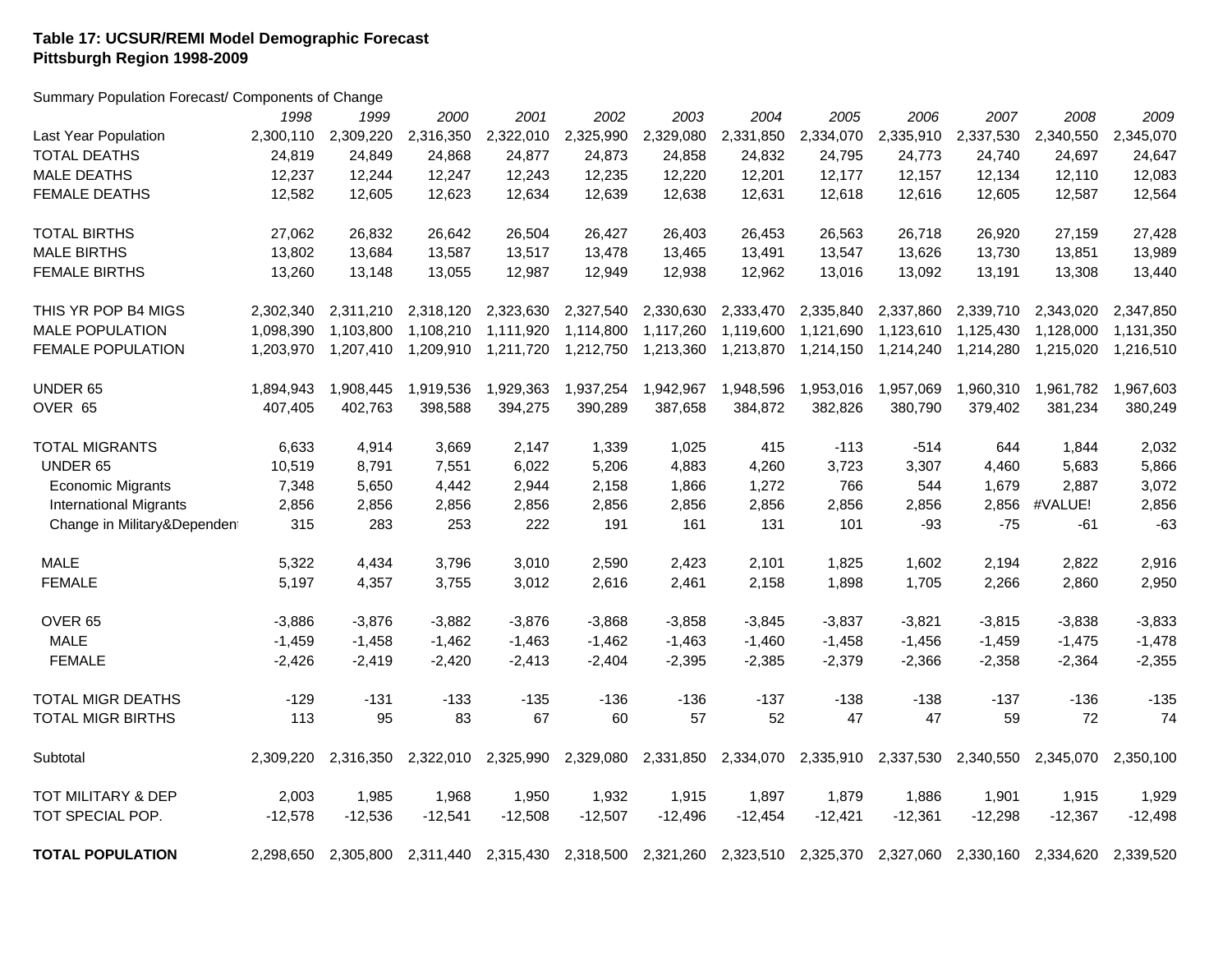#### **Table 18: UCSUR/REMI Model Demographic Forecast Pittsburgh Region 2010-2020**

Summary Population Forecast/ Components of Change

|                               | 2010      | 2011      | 2012      | 2013      | 2014      | 2015      | 2016      | 2017                | 2018      | 2019      | 2020      |
|-------------------------------|-----------|-----------|-----------|-----------|-----------|-----------|-----------|---------------------|-----------|-----------|-----------|
| Last Year Population          | 2,352,520 | 2,357,470 | 2,362,960 | 2,369,880 | 2,377,950 | 2,386,480 | 2,395,230 | 2,404,480           | 2,414,780 | 2,425,930 | 1,330,470 |
| <b>TOTAL DEATHS</b>           | 24,599    | 24,538    | 24,479    | 24,424    | 24,374    | 24,331    | 24,297    | 24,273              | 24,265    | 24,273    | 12,613    |
| <b>MALE DEATHS</b>            | 12,056    | 12,029    | 12,006    | 11,988    | 11,978    | 11,973    | 11,977    | 11,989              | 12,010    | 12,042    | 6,264     |
| <b>FEMALE DEATHS</b>          | 12,544    | 12,508    | 12,472    | 12,434    | 12,396    | 12,358    | 12,320    | 12,284              | 12,254    | 12,231    | 6,350     |
| <b>TOTAL BIRTHS</b>           | 27,785    | 28,022    | 28,234    | 28,447    | 28,645    | 28,820    | 28,964    | 29,090              | 29,218    | 29,352    | 17,090    |
| <b>MALE BIRTHS</b>            | 14,170    | 14,291    | 14,400    | 14,507    | 14,609    | 14,698    | 14,772    | 14,836              | 14,901    | 14,970    | 8,716     |
| <b>FEMALE BIRTHS</b>          | 13,614    | 13,731    | 13,835    | 13,938    | 14,036    | 14,122    | 14,192    | 14,254              | 14,316    | 14,383    | 8,374     |
| THIS YR POP B4 MIGS           | 2,355,700 | 2,360,960 | 2,366,710 | 2,373,910 | 2,382,220 | 2,390,970 | 2,399,900 | 2,409,290           | 2,419,730 | 2,431,010 | 1,334,940 |
| <b>MALE POPULATION</b>        | 1,136,460 | 1,140,000 | 1,143,780 | 1,148,300 | 1,153,350 | 1,158,610 | 1,163,940 | 1,169,460           | 1,175,500 | 1,181,920 | 649,030   |
| <b>FEMALE POPULATION</b>      | 1,219,250 | 1,220,950 | 1,222,930 | 1,225,610 | 1,228,870 | 1,232,360 | 1,235,970 | 1,239,830           | 1,244,240 | 1,249,090 | 685,910   |
| <b>UNDER 65</b>               | 1,977,557 | 1,980,577 | 1,978,371 | 1,978,165 | 1,979,373 | 1,981,118 | 1,982,358 | 1,982,821           | 1,984,282 | 1,987,234 | 1,092,665 |
| OVER 65                       | 378,144   | 380,382   | 388,343   | 395,744   | 402,850   | 409,850   | 417,545   | 426,468             | 435,454   | 443,776   | 242,280   |
| <b>TOTAL MIGRANTS</b>         | 1,567     | 1,791     | 2,954     | 3,819     | 4,030     | 4,042     | 4,345     | 5,258               | 5,952     | 6,196     | 3,032     |
| UNDER 65                      | 5,394     | 5,590     | 6,781     | 7,662     | 7,874     | 7,892     | 8,210     | 9,162               | 9,908     | 10,203    | 6,464     |
| <b>Economic Migrants</b>      | 2,589     | 2,773     | 3,947     | 4,815     | 5,023     | 5,031     | 5,347     | 6,294               | 7,032     | 7,324     | 4,694     |
| <b>International Migrants</b> | 2,856     | 2,856     | 2,856     | 2,856     | 2,856     | 2,856     |           | 2,856 #VALUE!       | 2,856     | 2,856     | 1,754     |
| Change in Military&Depende    | $-52$     | $-40$     | $-21$     | $-10$     | -4        | 5         | 7         | 12                  | 20        | 23        | 16        |
| <b>MALE</b>                   | 2,674     | 2,776     | 3,388     | 3,840     | 3,950     | 3,959     | 4,122     | 4,610               | 4,994     | 5,145     | 3,254     |
| <b>FEMALE</b>                 | 2,719     | 2,814     | 3,393     | 3,822     | 3,925     | 3,933     | 4,088     | 4,551               | 4,914     | 5,058     | 3,210     |
| OVER <sub>65</sub>            | $-3,826$  | $-3,799$  | $-3,827$  | $-3,843$  | $-3,844$  | $-3,850$  | $-3,865$  | $-3,904$            | $-3,957$  | $-4,007$  | $-3,431$  |
| <b>MALE</b>                   | $-1,481$  | $-1,476$  | $-1,498$  | $-1,514$  | $-1,521$  | $-1,529$  | $-1,546$  | $-1,573$            | $-1,606$  | $-1,636$  | $-1,417$  |
| <b>FEMALE</b>                 | $-2,345$  | $-2,323$  | $-2,329$  | $-2,329$  | $-2,324$  | $-2,320$  | $-2,319$  | $-2,331$            | $-2,351$  | $-2,373$  | $-2,014$  |
| <b>TOTAL MIGR DEATHS</b>      | $-136$    | $-134$    | $-132$    | $-130$    | $-128$    | $-126$    | $-125$    | $-122$              | $-121$    | $-119$    | $-96$     |
| <b>TOTAL MIGR BIRTHS</b>      | 69        | 71        | 84        | 94        | 96        | 96        | 100       | 111                 | 119       | 123       | 80        |
| Subtotal                      | 2,357,480 | 2,362,960 | 2,369,880 | 2,377,950 | 2,386,480 | 2,395,230 |           | 2,404,480 2,414,780 | 2,425,930 | 2,437,450 | 1,338,150 |
| TOT MILITARY & DEP            | 1,946     | 1,958     | 1,967     | 1,975     | 1,981     | 1,987     | 1,993     | 1,999               | 2,004     | 2,009     | 1,202     |
| TOT SPECIAL POP.              | $-12,829$ | $-12,893$ | $-12,893$ | $-12,893$ | $-12,893$ | $-12,893$ | $-12,893$ | $-12,893$           | $-12,893$ | $-12,893$ | 6,910     |
| <b>TOTAL POPULATION</b>       | 2,346,590 | 2,352,020 | 2,358,950 | 2,367,030 | 2,375,570 | 2,384,330 | 2,393,570 | 2,403,890           | 2,415,040 | 2,426,570 | 1,346,270 |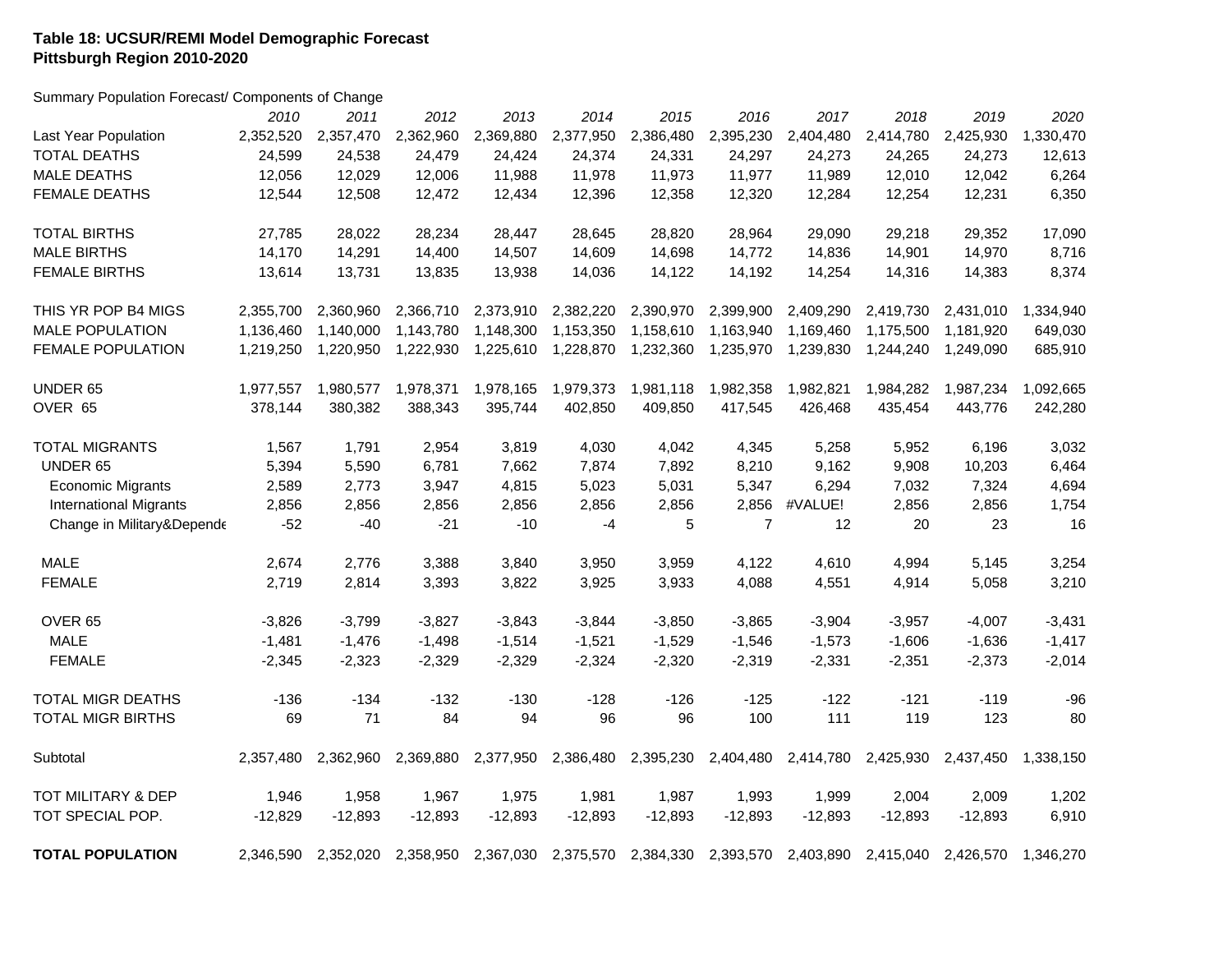#### **Table 19: UCSUR/REMI Forecast - Pittsburgh Region Population by 5-year age cohorts - 1998-2009**

|                 |           | 1998   | 1999   | 2000    | 2001    | 2002    | 2003   | 2004   | 2005    | 2006    | 2007    | 2008   | 2009   |
|-----------------|-----------|--------|--------|---------|---------|---------|--------|--------|---------|---------|---------|--------|--------|
| <b>MALE POP</b> | $0 - 4$   | 69,256 | 69,062 | 68,523  | 68,136  | 67,649  | 67,067 | 66,676 | 66,474  | 66,462  | 66,748  | 67,292 | 67,950 |
| FEM POP         | $0 - 4$   | 66,703 | 66,570 | 66,050  | 65,672  | 65,204  | 64,636 | 64,255 | 64,054  | 64,039  | 64,312  | 64,836 | 65,468 |
| <b>MALE POP</b> | $5 - 9$   | 71,667 | 71,774 | 71,990  | 71,634  | 71,357  | 71,218 | 70,727 | 69,934  | 69,374  | 68,816  | 68,237 | 67,921 |
| FEM POP         | $5 - 9$   | 68,365 | 68,585 | 68,970  | 68,755  | 68,596  | 68,562 | 68,144 | 67,383  | 66,841  | 66,301  | 65,733 | 65,418 |
| <b>MALE POP</b> | $10 - 14$ | 75,619 | 75,458 | 74,643  | 74,018  | 73,647  | 73,475 | 73,399 | 73,458  | 72,991  | 72,679  | 72,561 | 72,126 |
| FEM POP         | $10 - 14$ | 71,930 | 71,734 | 70,950  | 70,416  | 70,127  | 70,031 | 70,084 | 70,326  | 70,011  | 69,820  | 69,807 | 69,443 |
|                 |           |        |        |         |         |         |        |        |         |         |         |        |        |
| <b>MALE POP</b> | 15-19     | 79,318 | 80,964 | 82,496  | 83,486  | 83,419  | 83,130 | 82,791 | 81,828  | 81,099  | 80,705  | 80,577 | 80,572 |
| FEM POP 15-19   |           | 76,152 | 77,657 | 78,983  | 79,805  | 79,639  | 79,293 | 78,919 | 77,986  | 77,347  | 77,040  | 76,991 | 77,118 |
| MALE POP 20-24  |           | 57,588 | 59,717 | 62,384  | 65,630  | 68,599  | 71,063 | 72,474 | 73,809  | 74,653  | 74,567  | 74,356 | 74,127 |
| FEM POP         | $20 - 24$ | 59,295 | 61,367 | 64,016  | 67,124  | 69,965  | 72,292 | 73,550 | 74,670  | 75,345  | 75,158  | 74,888 | 74,625 |
| MALE POP        | 25-29     | 69,187 | 65,603 | 60,852  | 56,521  | 55,258  | 55,821 | 57,514 | 59,760  | 62,680  | 65,576  | 68,088 | 69,608 |
| FEM POP         | 25-29     | 69,174 | 65,158 | 60,547  | 56,178  | 54,904  | 55,569 | 57,329 | 59,712  | 62,632  | 65,423  | 67,810 | 69,184 |
| <b>MALE POP</b> | $30 - 34$ | 71,751 | 71,267 | 72,264  | 73,542  | 72,641  | 70,043 | 66,193 | 61,261  | 56,845  | 55,592  | 56,196 | 57,916 |
| FEM POP         | 30-34     | 79,307 | 77,961 | 77,275  | 77,539  | 75,698  | 72,480 | 68,192 | 63,357  | 58,837  | 57,512  | 58,204 | 60,044 |
| <b>MALE POP</b> | 35-39     | 99,000 | 95,491 | 90,155  | 85,397  | 82,060  | 79,984 | 79,337 | 80,234  | 81,424  | 80,468  | 77,803 | 73,932 |
| FEM POP         | 35-39     | 98,537 | 96,297 | 93,190  | 89,729  | 86,891  | 84,601 | 83,066 | 82,221  | 82,370  | 80,491  | 77,294 | 73,076 |
| <b>MALE POP</b> | 40-44     | 90,467 | 94,539 | 99,756  | 102,197 | 101,612 | 98,761 | 95,137 | 89,742  | 84,958  | 81,629  | 79,589 | 78,992 |
| FEM POP 40-44   |           | 95,470 | 97,866 | 100,746 | 102,102 | 101,358 | 99,102 | 96,761 | 93,573  | 90,061  | 87,214  | 84,941 | 83,450 |
| MALE POP 45-49  |           | 82,041 | 83,157 | 84,020  | 85,105  | 86,885  | 89,665 | 93,564 | 98,598  | 100,929 | 100,328 | 97,534 | 94,008 |
| FEM POP 45-49   |           | 87,946 | 89,409 | 90,547  | 91,963  | 93,702  | 95,759 | 98,074 | 100,882 | 102,193 | 101,446 | 99,218 | 96,921 |
| <b>MALE POP</b> | $50 - 54$ | 64,497 | 68,528 | 73,493  | 78,885  | 79,476  | 80,569 | 81,609 | 82,412  | 83,458  | 85,207  | 87,959 | 91,813 |
| FEM POP         | $50 - 54$ | 72,286 | 76,103 | 80,828  | 85,935  | 86,078  | 87,261 | 88,666 | 89,756  | 91,137  | 92,862  | 94,922 | 97,245 |
| <b>MALE POP</b> | 55-59     | 54,880 | 55,517 | 55,221  | 54,882  | 59,692  | 62,601 | 66,467 | 71,223  | 76,402  | 77,000  | 78,105 | 79,156 |
| FEM POP         | 55-59     | 63,180 | 64,020 | 63,899  | 63,526  | 68,554  | 71,176 | 74,882 | 79,476  | 84,442  | 84,594  | 85,781 | 87,187 |
| <b>MALE POP</b> | 60-64     | 46,686 | 47,265 | 47,899  | 48,806  | 49,860  | 51,907 | 52,505 | 52,222  | 51,911  | 56,542  | 59,383 | 63,076 |
| FEM POP         | 60-64     | 54,681 | 55,691 | 56,884  | 57,896  | 59,058  | 61,243 | 62,020 | 61,876  | 61,492  | 66,384  | 68,966 | 72,575 |
|                 |           |        |        |         |         |         |        |        |         |         |         |        |        |
| <b>MALE POP</b> | 65-69     | 48,857 | 46,162 | 43,434  | 41,865  | 41,238  | 41,574 | 42,132 | 42,755  | 43,618  | 44,614  | 46,545 | 47,096 |
| FEM POP         | 65-69     | 59,092 | 55,995 | 52,976  | 51,050  | 50,319  | 50,674 | 51,606 | 52,718  | 53,646  | 54,721  | 56,791 | 57,502 |
| MALE POP 70-74  |           | 44,994 | 44,850 | 44,971  | 44,321  | 42,723  | 40,567 | 38,408 | 36,256  | 35,042  | 34,600  | 34,965 | 35,498 |
| FEM POP 70-74   |           | 61,241 | 60,166 | 59,107  | 57,524  | 54,966  | 51,970 | 49,258 | 46,644  | 44,981  | 44,367  | 44,716 | 45,565 |
| MALE POP 75-79  |           | 35,204 | 35,107 | 34,751  | 34,272  | 34,074  | 34,418 | 34,416 | 34,633  | 34,196  | 33,011  | 31,407 | 29,786 |
| FEM POP 75-79   |           | 53,479 | 53,261 | 52,670  | 51,851  | 51,222  | 51,150 | 50,291 | 49,462  | 48,161  | 46,036  | 43,560 | 41,312 |
| <b>MALE POP</b> | 80-84     | 20,673 | 21,265 | 21,987  | 22,512  | 22,883  | 22,913 | 22,915 | 22,791  | 22,560  | 22,530  | 22,852 | 22,914 |
| FEM POP         | 80-84     | 36,916 | 37,661 | 38,677  | 39,334  | 39,768  | 39,707 | 39,602 | 39,286  | 38,752  | 38,365  | 38,384 | 37,778 |
| <b>MALE POP</b> | $85 -***$ | 11,943 | 12,446 | 13,095  | 13,658  | 14,243  | 14,834 | 15,395 | 16,110  | 16,660  | 17,137  | 17,425 | 17,691 |
| FEM POP         | $85 -***$ | 31,270 | 32,124 | 33,190  | 34,167  | 35,138  | 36,147 | 37,157 | 38,489  | 39,504  | 40,362  | 40,905 | 41,428 |
|                 |           |        |        |         |         |         |        |        |         |         |         |        |        |

TOTAL POPULATION 2,298,650 2,305,800 2,311,440 2,315,430 2,318,500 2,321,260 2,323,510 2,325,370 2,327,060 2,330,160 2,334,620 2,339,520